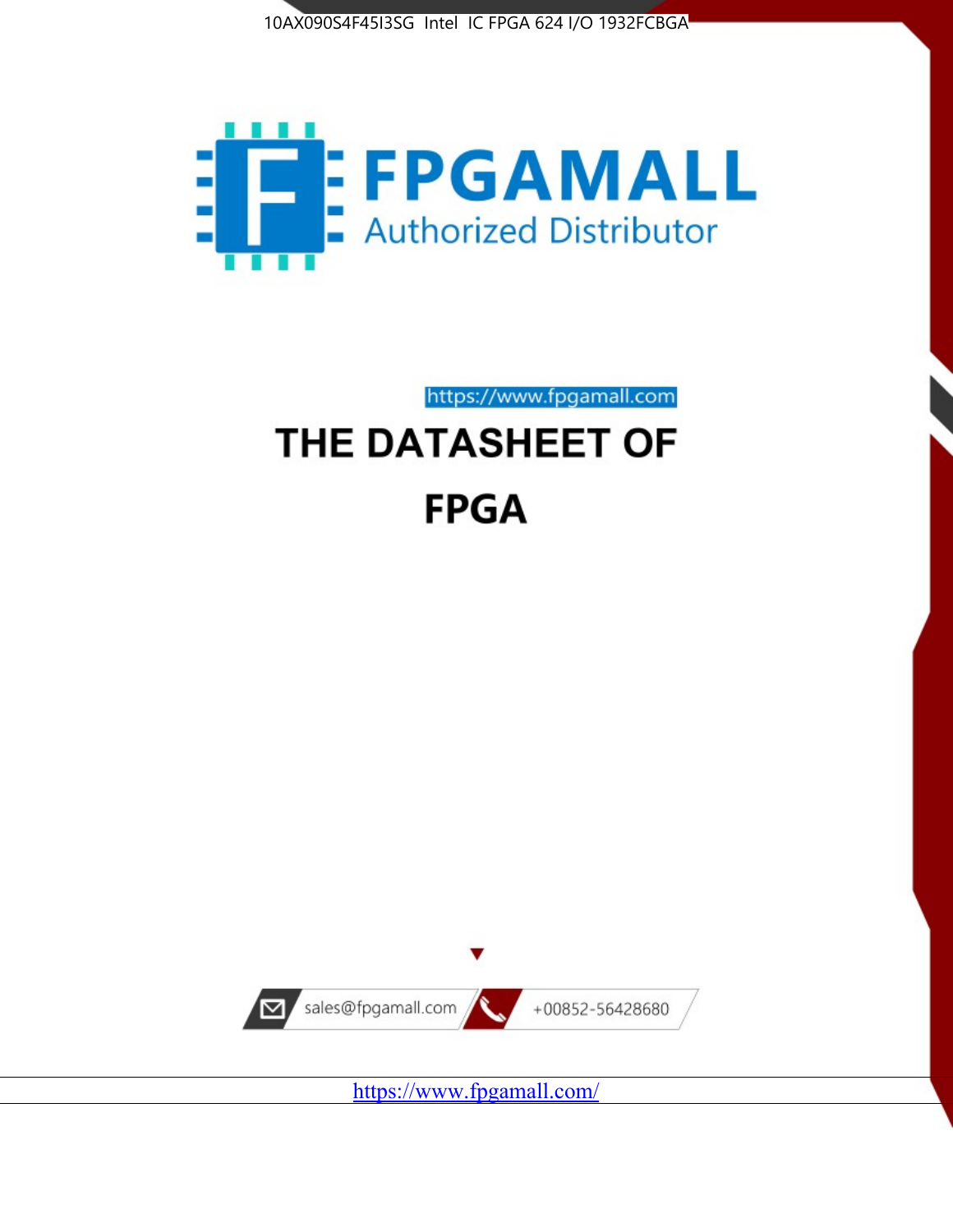10AX090S4F45I3SG Intel IC FPGA 624 I/O 1932FCBGA



# **Intel® Arria® 10 Device Overview**



**A10-OVERVIEW | 2018.12.06** Latest document on the web: **[PDF](https://www.intel.com/content/dam/www/programmable/us/en/pdfs/literature/hb/arria-10/a10_overview.pdf)** | **[HTML](https://www.intel.com/content/www/us/en/programmable/documentation/sam1403480274650.html)**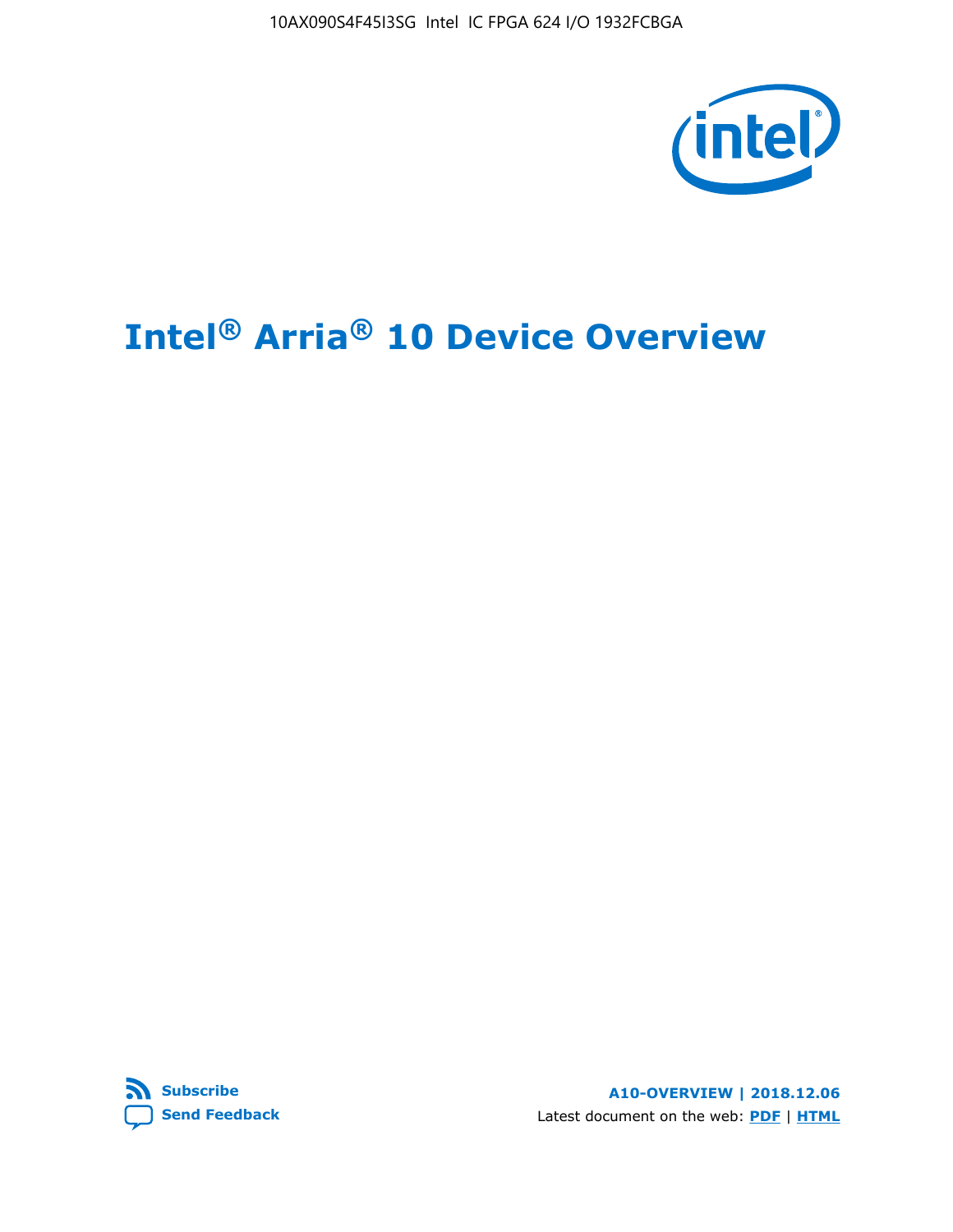

**Contents** 

# **Contents**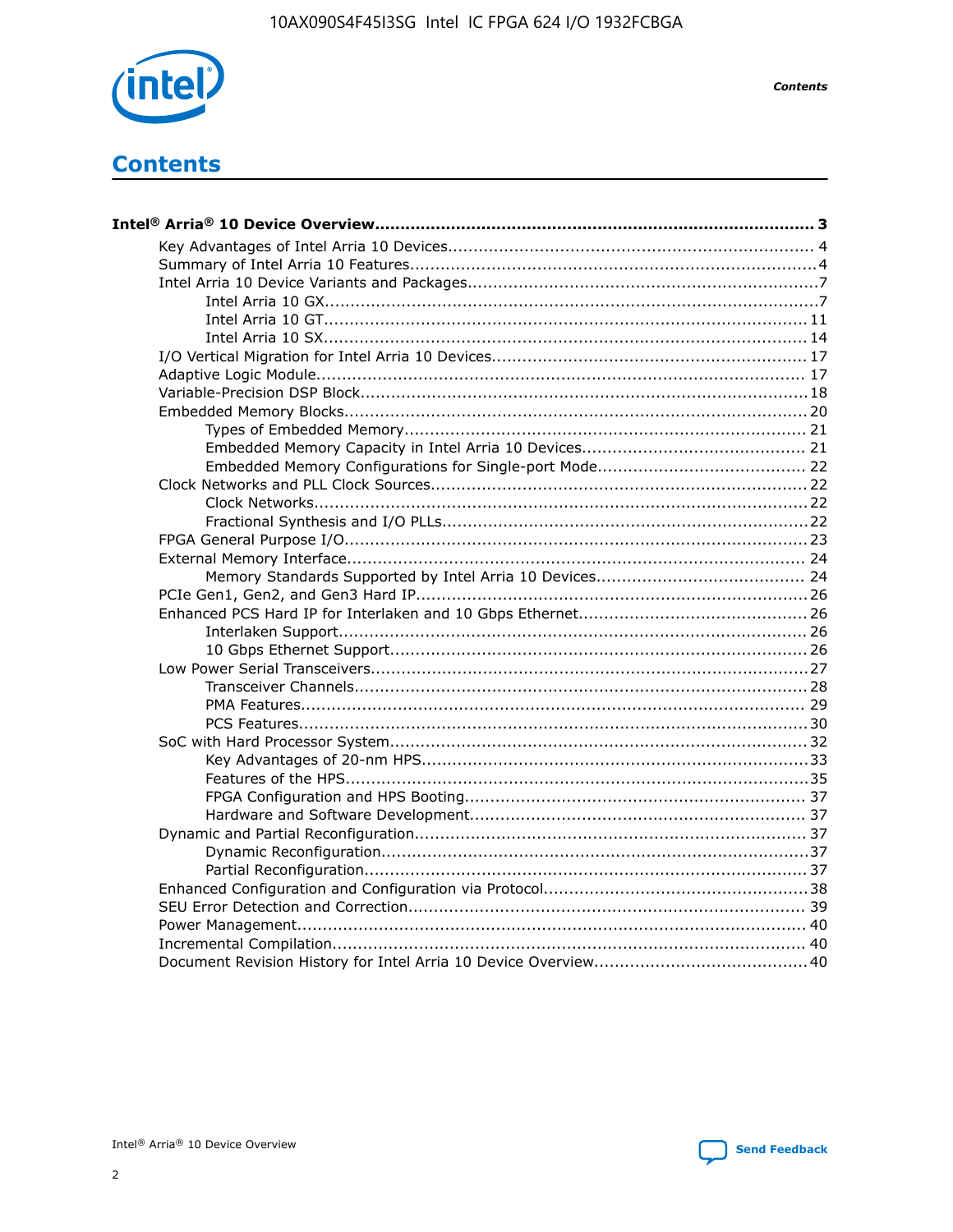**A10-OVERVIEW | 2018.12.06**

**[Send Feedback](mailto:FPGAtechdocfeedback@intel.com?subject=Feedback%20on%20Intel%20Arria%2010%20Device%20Overview%20(A10-OVERVIEW%202018.12.06)&body=We%20appreciate%20your%20feedback.%20In%20your%20comments,%20also%20specify%20the%20page%20number%20or%20paragraph.%20Thank%20you.)**



# **Intel® Arria® 10 Device Overview**

The Intel<sup>®</sup> Arria<sup>®</sup> 10 device family consists of high-performance and power-efficient 20 nm mid-range FPGAs and SoCs.

Intel Arria 10 device family delivers:

- Higher performance than the previous generation of mid-range and high-end FPGAs.
- Power efficiency attained through a comprehensive set of power-saving technologies.

The Intel Arria 10 devices are ideal for high performance, power-sensitive, midrange applications in diverse markets.

| <b>Market</b>         | <b>Applications</b>                                                                                               |
|-----------------------|-------------------------------------------------------------------------------------------------------------------|
| Wireless              | Channel and switch cards in remote radio heads<br>٠<br>Mobile backhaul<br>٠                                       |
| Wireline              | 40G/100G muxponders and transponders<br>٠<br>100G line cards<br>٠<br><b>Bridging</b><br>٠<br>Aggregation<br>٠     |
| <b>Broadcast</b>      | Studio switches<br>٠<br>Servers and transport<br>٠<br>Videoconferencing<br>٠<br>Professional audio and video<br>٠ |
| Computing and Storage | Flash cache<br>٠<br>Cloud computing servers<br>٠<br>Server acceleration<br>٠                                      |
| Medical               | Diagnostic scanners<br>٠<br>Diagnostic imaging<br>٠                                                               |
| Military              | Missile guidance and control<br>٠<br>Radar<br>٠<br>Electronic warfare<br>٠<br>Secure communications<br>٠          |

#### **Table 1. Sample Markets and Ideal Applications for Intel Arria 10 Devices**

#### **Related Information**

- [Intel Arria 10 Device Handbook: Known Issues](http://www.altera.com/support/kdb/solutions/rd07302013_646.html) Lists the planned updates to the *Intel Arria 10 Device Handbook* chapters.
- [Intel Arria 10 GX/GT Device Errata and Design Recommendations](https://www.intel.com/content/www/us/en/programmable/documentation/agz1493851706374.html#yqz1494433888646)
- [Intel Arria 10 SX Device Errata and Design Recommendations](https://www.intel.com/content/www/us/en/programmable/documentation/cru1462832385668.html#cru1462832558642)

Intel Corporation. All rights reserved. Intel, the Intel logo, Altera, Arria, Cyclone, Enpirion, MAX, Nios, Quartus and Stratix words and logos are trademarks of Intel Corporation or its subsidiaries in the U.S. and/or other countries. Intel warrants performance of its FPGA and semiconductor products to current specifications in accordance with Intel's standard warranty, but reserves the right to make changes to any products and services at any time without notice. Intel assumes no responsibility or liability arising out of the application or use of any information, product, or service described herein except as expressly agreed to in writing by Intel. Intel customers are advised to obtain the latest version of device specifications before relying on any published information and before placing orders for products or services. \*Other names and brands may be claimed as the property of others.

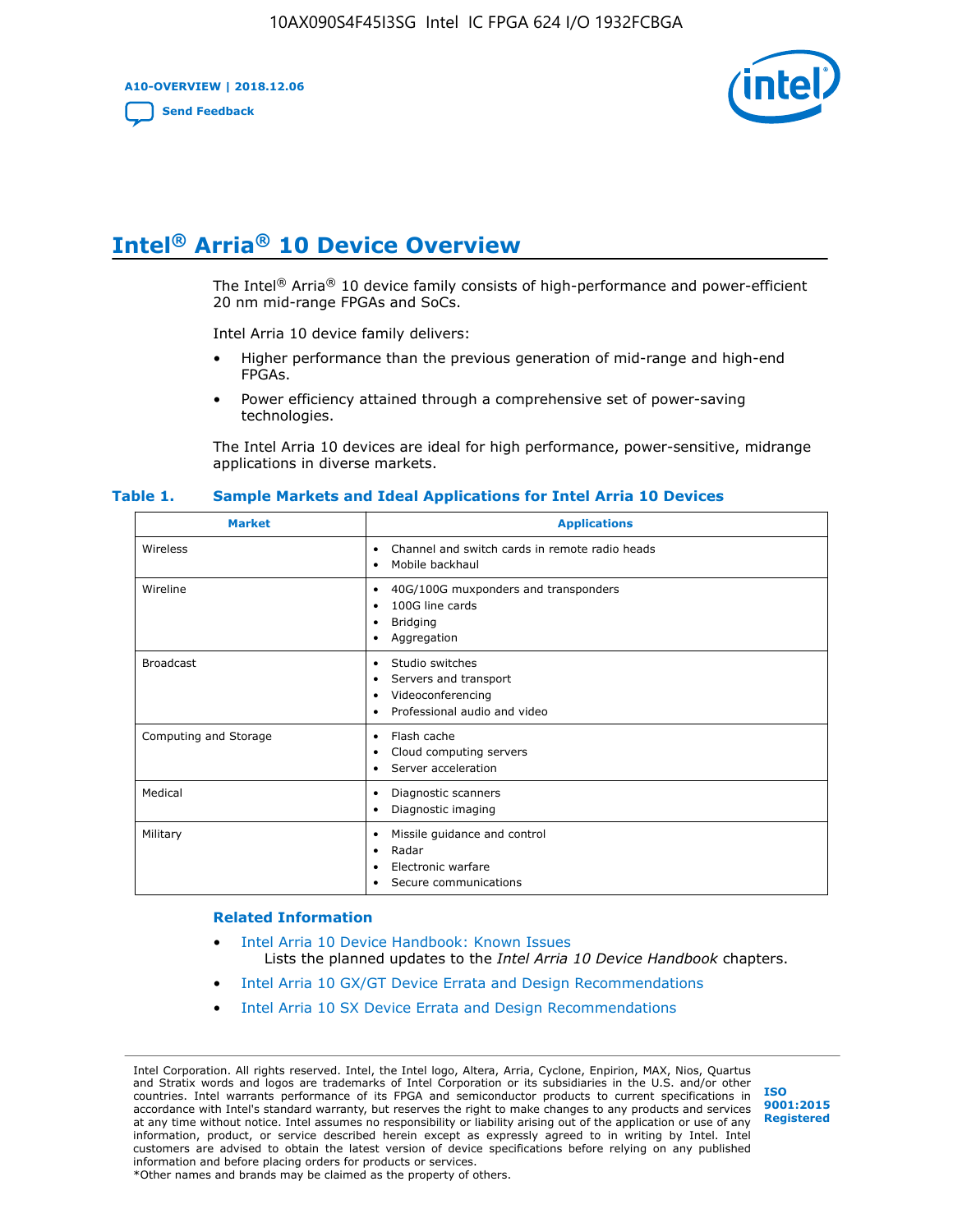

# **Key Advantages of Intel Arria 10 Devices**

# **Table 2. Key Advantages of the Intel Arria 10 Device Family**

| <b>Advantage</b>                                                                                          | <b>Supporting Feature</b>                                                                                                                                                                                                                                                                                                |
|-----------------------------------------------------------------------------------------------------------|--------------------------------------------------------------------------------------------------------------------------------------------------------------------------------------------------------------------------------------------------------------------------------------------------------------------------|
| Enhanced core architecture                                                                                | Built on TSMC's 20 nm process technology<br>٠<br>60% higher performance than the previous generation of mid-range FPGAs<br>٠<br>15% higher performance than the fastest previous-generation FPGA<br>٠                                                                                                                    |
| High-bandwidth integrated<br>transceivers                                                                 | Short-reach rates up to 25.8 Gigabits per second (Gbps)<br>٠<br>Backplane capability up to 12.5 Gbps<br>٠<br>Integrated 10GBASE-KR and 40GBASE-KR4 Forward Error Correction (FEC)<br>٠                                                                                                                                   |
| Improved logic integration and<br>hard IP blocks                                                          | 8-input adaptive logic module (ALM)<br>٠<br>Up to 65.6 megabits (Mb) of embedded memory<br>٠<br>Variable-precision digital signal processing (DSP) blocks<br>Fractional synthesis phase-locked loops (PLLs)<br>Hard PCI Express Gen3 IP blocks<br>Hard memory controllers and PHY up to 2,400 Megabits per second (Mbps) |
| Second generation hard<br>processor system (HPS) with<br>integrated ARM* Cortex*-A9*<br>MPCore* processor | Tight integration of a dual-core ARM Cortex-A9 MPCore processor, hard IP, and an<br>٠<br>FPGA in a single Intel Arria 10 system-on-a-chip (SoC)<br>Supports over 128 Gbps peak bandwidth with integrated data coherency between<br>$\bullet$<br>the processor and the FPGA fabric                                        |
| Advanced power savings                                                                                    | Comprehensive set of advanced power saving features<br>٠<br>Power-optimized MultiTrack routing and core architecture<br>٠<br>Up to 40% lower power compared to previous generation of mid-range FPGAs<br>٠<br>Up to 60% lower power compared to previous generation of high-end FPGAs                                    |

# **Summary of Intel Arria 10 Features**

## **Table 3. Summary of Features for Intel Arria 10 Devices**

| <b>Feature</b>                  | <b>Description</b>                                                                                                                                                                                                                                                                                                                                                                                 |
|---------------------------------|----------------------------------------------------------------------------------------------------------------------------------------------------------------------------------------------------------------------------------------------------------------------------------------------------------------------------------------------------------------------------------------------------|
| Technology                      | TSMC's 20-nm SoC process technology<br>Allows operation at a lower $V_{\text{CC}}$ level of 0.82 V instead of the 0.9 V standard $V_{\text{CC}}$ core voltage                                                                                                                                                                                                                                      |
| Packaging                       | 1.0 mm ball-pitch Fineline BGA packaging<br>٠<br>0.8 mm ball-pitch Ultra Fineline BGA packaging<br>Multiple devices with identical package footprints for seamless migration between different<br><b>FPGA</b> densities<br>Devices with compatible package footprints allow migration to next generation high-end<br>Stratix $@10$ devices<br>RoHS, leaded $(1)$ , and lead-free (Pb-free) options |
| High-performance<br>FPGA fabric | Enhanced 8-input ALM with four registers<br>Improved multi-track routing architecture to reduce congestion and improve compilation time<br>Hierarchical core clocking architecture<br>Fine-grained partial reconfiguration                                                                                                                                                                         |
| Internal memory<br>blocks       | M20K-20-Kb memory blocks with hard error correction code (ECC)<br>Memory logic array block (MLAB)-640-bit memory                                                                                                                                                                                                                                                                                   |
|                                 | continued                                                                                                                                                                                                                                                                                                                                                                                          |



<sup>(1)</sup> Contact Intel for availability.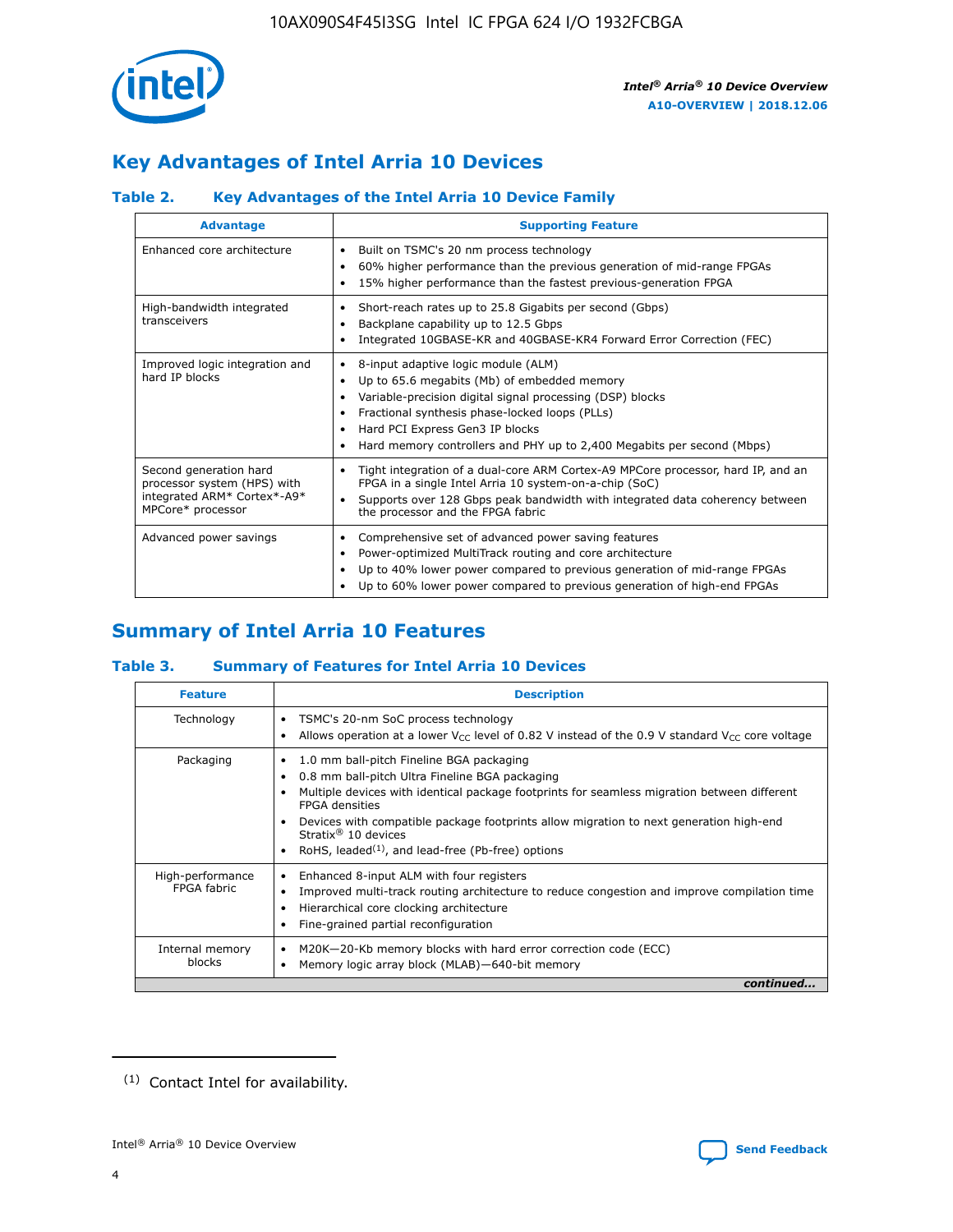r



| <b>Feature</b>                         |                                                                                                                | <b>Description</b>                                                                                                                                                                                                                                                                                                                                                                                                                                                                                                                                                                                                                                                                                                                                                                                                                                  |
|----------------------------------------|----------------------------------------------------------------------------------------------------------------|-----------------------------------------------------------------------------------------------------------------------------------------------------------------------------------------------------------------------------------------------------------------------------------------------------------------------------------------------------------------------------------------------------------------------------------------------------------------------------------------------------------------------------------------------------------------------------------------------------------------------------------------------------------------------------------------------------------------------------------------------------------------------------------------------------------------------------------------------------|
| Embedded Hard IP<br>blocks             | Variable-precision DSP                                                                                         | Native support for signal processing precision levels from $18 \times 19$ to<br>$\bullet$<br>54 x 54<br>Native support for 27 x 27 multiplier mode<br>64-bit accumulator and cascade for systolic finite impulse responses<br>(FIRs)<br>Internal coefficient memory banks<br>$\bullet$<br>Preadder/subtractor for improved efficiency<br>Additional pipeline register to increase performance and reduce<br>power<br>Supports floating point arithmetic:<br>- Perform multiplication, addition, subtraction, multiply-add,<br>multiply-subtract, and complex multiplication.<br>- Supports multiplication with accumulation capability, cascade<br>summation, and cascade subtraction capability.<br>- Dynamic accumulator reset control.<br>- Support direct vector dot and complex multiplication chaining<br>multiply floating point DSP blocks. |
|                                        | Memory controller                                                                                              | DDR4, DDR3, and DDR3L                                                                                                                                                                                                                                                                                                                                                                                                                                                                                                                                                                                                                                                                                                                                                                                                                               |
|                                        | PCI Express*                                                                                                   | PCI Express (PCIe*) Gen3 (x1, x2, x4, or x8), Gen2 (x1, x2, x4, or x8)<br>and Gen1 (x1, x2, x4, or x8) hard IP with complete protocol stack,<br>endpoint, and root port                                                                                                                                                                                                                                                                                                                                                                                                                                                                                                                                                                                                                                                                             |
|                                        | Transceiver I/O                                                                                                | 10GBASE-KR/40GBASE-KR4 Forward Error Correction (FEC)<br>PCS hard IPs that support:<br>- 10-Gbps Ethernet (10GbE)<br>- PCIe PIPE interface<br>$-$ Interlaken<br>- Gbps Ethernet (GbE)<br>- Common Public Radio Interface (CPRI) with deterministic latency<br>support<br>- Gigabit-capable passive optical network (GPON) with fast lock-<br>time support<br>13.5G JESD204b<br>$\bullet$<br>8B/10B, 64B/66B, 64B/67B encoders and decoders<br>Custom mode support for proprietary protocols                                                                                                                                                                                                                                                                                                                                                         |
| Core clock networks                    | $\bullet$                                                                                                      | Up to 800 MHz fabric clocking, depending on the application:<br>- 667 MHz external memory interface clocking with 2,400 Mbps DDR4 interface<br>- 800 MHz LVDS interface clocking with 1,600 Mbps LVDS interface<br>Global, regional, and peripheral clock networks<br>Clock networks that are not used can be gated to reduce dynamic power                                                                                                                                                                                                                                                                                                                                                                                                                                                                                                         |
| Phase-locked loops<br>(PLLs)           | High-resolution fractional synthesis PLLs:<br>$\bullet$<br>Integer PLLs:<br>- Adjacent to general purpose I/Os | - Precision clock synthesis, clock delay compensation, and zero delay buffering (ZDB)<br>- Support integer mode and fractional mode<br>- Fractional mode support with third-order delta-sigma modulation<br>- Support external memory and LVDS interfaces                                                                                                                                                                                                                                                                                                                                                                                                                                                                                                                                                                                           |
| FPGA General-purpose<br>$I/Os$ (GPIOs) | On-chip termination (OCT)<br>$\bullet$                                                                         | 1.6 Gbps LVDS—every pair can be configured as receiver or transmitter<br>1.2 V to 3.0 V single-ended LVTTL/LVCMOS interfacing                                                                                                                                                                                                                                                                                                                                                                                                                                                                                                                                                                                                                                                                                                                       |
| <b>External Memory</b><br>Interface    | $\bullet$                                                                                                      | Hard memory controller- DDR4, DDR3, and DDR3L support<br>$-$ DDR4 $-$ speeds up to 1,200 MHz/2,400 Mbps<br>- DDR3-speeds up to 1,067 MHz/2,133 Mbps<br>Soft memory controller—provides support for RLDRAM $3^{(2)}$ , QDR IV $^{(2)}$ , and QDR II+<br>continued                                                                                                                                                                                                                                                                                                                                                                                                                                                                                                                                                                                    |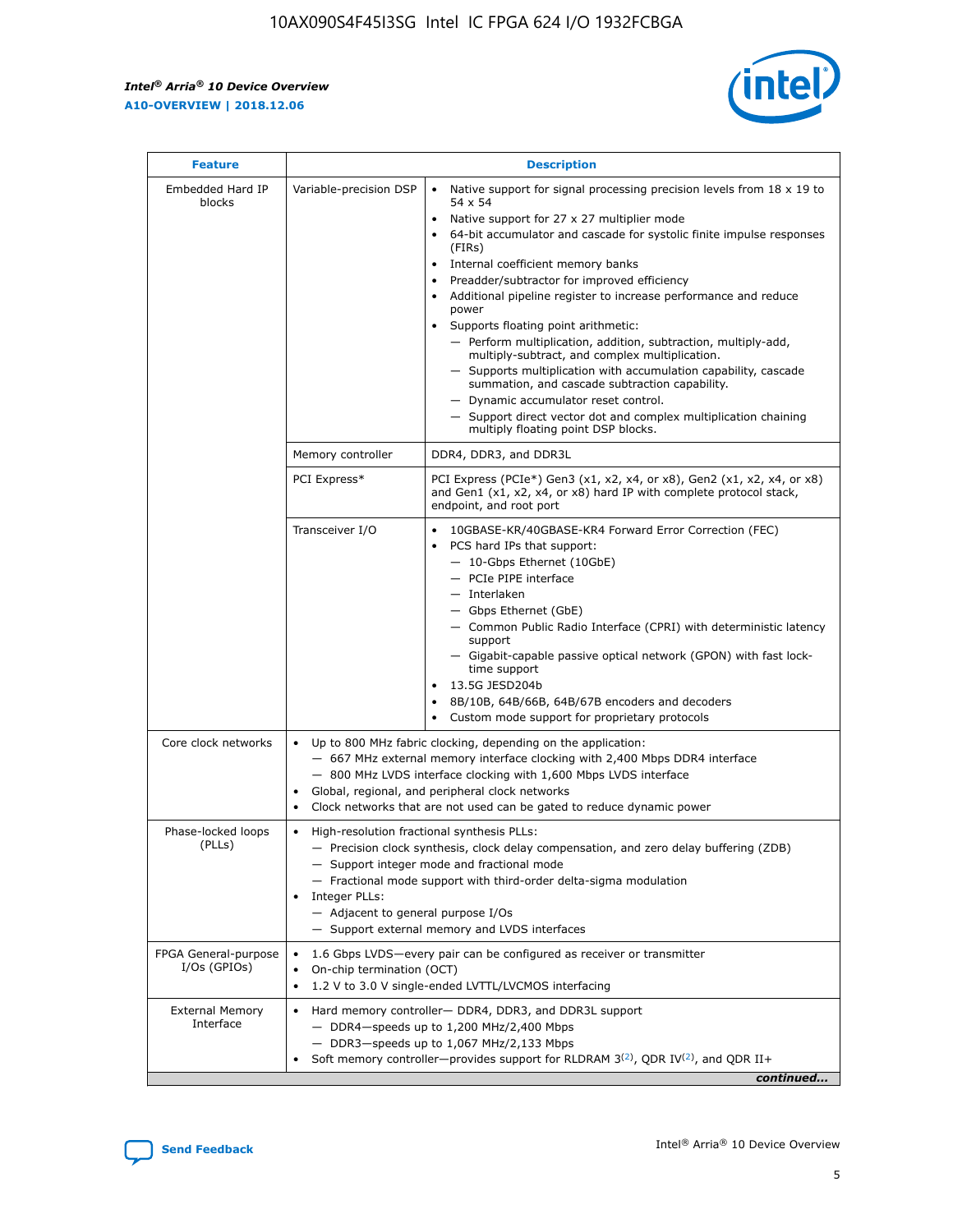

| <b>Feature</b>                                    | <b>Description</b>                                                                                                                                                                                                                                                                                                                                                                                                                                                                                                                                                                                                                                      |  |  |  |  |  |  |  |  |
|---------------------------------------------------|---------------------------------------------------------------------------------------------------------------------------------------------------------------------------------------------------------------------------------------------------------------------------------------------------------------------------------------------------------------------------------------------------------------------------------------------------------------------------------------------------------------------------------------------------------------------------------------------------------------------------------------------------------|--|--|--|--|--|--|--|--|
| Low-power serial<br>transceivers                  | • Continuous operating range:<br>- Intel Arria 10 GX-1 Gbps to 17.4 Gbps<br>- Intel Arria 10 GT-1 Gbps to 25.8 Gbps<br>Backplane support:<br>$-$ Intel Arria 10 GX-up to 12.5<br>- Intel Arria 10 GT-up to 12.5<br>Extended range down to 125 Mbps with oversampling<br>ATX transmit PLLs with user-configurable fractional synthesis capability<br>• Electronic Dispersion Compensation (EDC) support for XFP, SFP+, QSFP, and CFP optical<br>module<br>Adaptive linear and decision feedback equalization<br>$\bullet$<br>Transmitter pre-emphasis and de-emphasis<br>$\bullet$<br>Dynamic partial reconfiguration of individual transceiver channels |  |  |  |  |  |  |  |  |
| <b>HPS</b><br>(Intel Arria 10 SX<br>devices only) | Processor and system<br>Dual-core ARM Cortex-A9 MPCore processor-1.2 GHz CPU with<br>$\bullet$<br>1.5 GHz overdrive capability<br>• 256 KB on-chip RAM and 64 KB on-chip ROM<br>System peripherals-general-purpose timers, watchdog timers, direct<br>memory access (DMA) controller, FPGA configuration manager, and<br>clock and reset managers<br>• Security features—anti-tamper, secure boot, Advanced Encryption<br>Standard (AES) and authentication (SHA)<br>ARM CoreSight* JTAG debug access port, trace port, and on-chip<br>trace storage                                                                                                    |  |  |  |  |  |  |  |  |
|                                                   | <b>External interfaces</b><br>Hard memory interface—Hard memory controller (2,400 Mbps DDR4,<br>$\bullet$<br>and 2,133 Mbps DDR3), Quad serial peripheral interface (QSPI) flash<br>controller, NAND flash controller, direct memory access (DMA)<br>controller, Secure Digital/MultiMediaCard (SD/MMC) controller<br>Communication interface-10/100/1000 Ethernet media access<br>control (MAC), USB On-The-GO (OTG) controllers, I <sup>2</sup> C controllers,<br>UART 16550, serial peripheral interface (SPI), and up to 62<br>HPS GPIO interfaces (48 direct-share I/Os)                                                                           |  |  |  |  |  |  |  |  |
|                                                   | High-performance ARM AMBA* AXI bus bridges that support<br>Interconnects to core<br>$\bullet$<br>simultaneous read and write<br>HPS-FPGA bridges—include the FPGA-to-HPS, HPS-to-FPGA, and<br>lightweight HPS-to-FPGA bridges that allow the FPGA fabric to issue<br>transactions to slaves in the HPS, and vice versa<br>Configuration bridge that allows HPS configuration manager to<br>configure the core logic via dedicated 32-bit configuration port<br>FPGA-to-HPS SDRAM controller bridge-provides configuration<br>interfaces for the multiport front end (MPFE) of the HPS SDRAM<br>controller                                               |  |  |  |  |  |  |  |  |
| Configuration                                     | Tamper protection—comprehensive design protection to protect your valuable IP investments<br>Enhanced 256-bit advanced encryption standard (AES) design security with authentication<br>٠<br>Configuration via protocol (CvP) using PCIe Gen1, Gen2, or Gen3<br>continued                                                                                                                                                                                                                                                                                                                                                                               |  |  |  |  |  |  |  |  |

<sup>(2)</sup> Intel Arria 10 devices support this external memory interface using hard PHY with soft memory controller.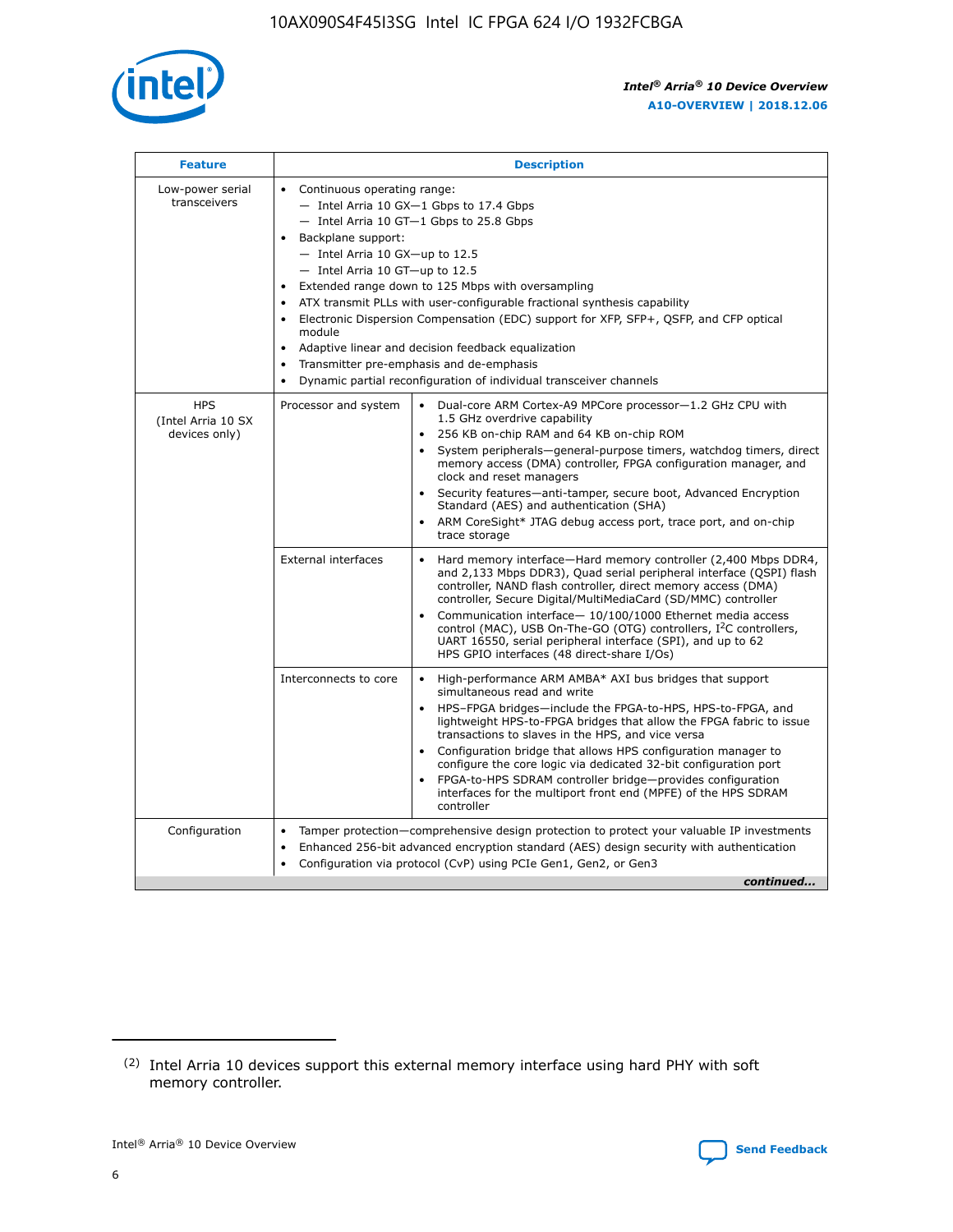

| <b>Feature</b>     | <b>Description</b>                                                                                                                                                                                               |
|--------------------|------------------------------------------------------------------------------------------------------------------------------------------------------------------------------------------------------------------|
|                    | Dynamic reconfiguration of the transceivers and PLLs<br>Fine-grained partial reconfiguration of the core fabric<br>Active Serial x4 Interface<br>$\bullet$                                                       |
| Power management   | SmartVID<br>Low static power device options<br>Programmable Power Technology<br>Intel Quartus <sup>®</sup> Prime integrated power analysis                                                                       |
| Software and tools | Intel Quartus Prime design suite<br>Transceiver toolkit<br>Platform Designer system integration tool<br>DSP Builder for Intel FPGAs<br>OpenCL <sup>™</sup> support<br>Intel SoC FPGA Embedded Design Suite (EDS) |

## **Related Information**

[Intel Arria 10 Transceiver PHY Overview](https://www.intel.com/content/www/us/en/programmable/documentation/nik1398707230472.html#nik1398706768037) Provides details on Intel Arria 10 transceivers.

# **Intel Arria 10 Device Variants and Packages**

#### **Table 4. Device Variants for the Intel Arria 10 Device Family**

| <b>Variant</b>    | <b>Description</b>                                                                                                                                                                                                     |
|-------------------|------------------------------------------------------------------------------------------------------------------------------------------------------------------------------------------------------------------------|
| Intel Arria 10 GX | FPGA featuring 17.4 Gbps transceivers for short reach applications with 12.5 backplane driving<br>capability.                                                                                                          |
| Intel Arria 10 GT | FPGA featuring:<br>17.4 Gbps transceivers for short reach applications with 12.5 backplane driving capability.<br>25.8 Gbps transceivers for supporting CAUI-4 and CEI-25G applications with CFP2 and CFP4<br>modules. |
| Intel Arria 10 SX | SoC integrating ARM-based HPS and FPGA featuring 17.4 Gbps transceivers for short reach<br>applications with 12.5 backplane driving capability.                                                                        |

# **Intel Arria 10 GX**

This section provides the available options, maximum resource counts, and package plan for the Intel Arria 10 GX devices.

The information in this section is correct at the time of publication. For the latest information and to get more details, refer to the Intel FPGA Product Selector.

#### **Related Information**

#### [Intel FPGA Product Selector](http://www.altera.com/products/selector/psg-selector.html) Provides the latest information on Intel products.

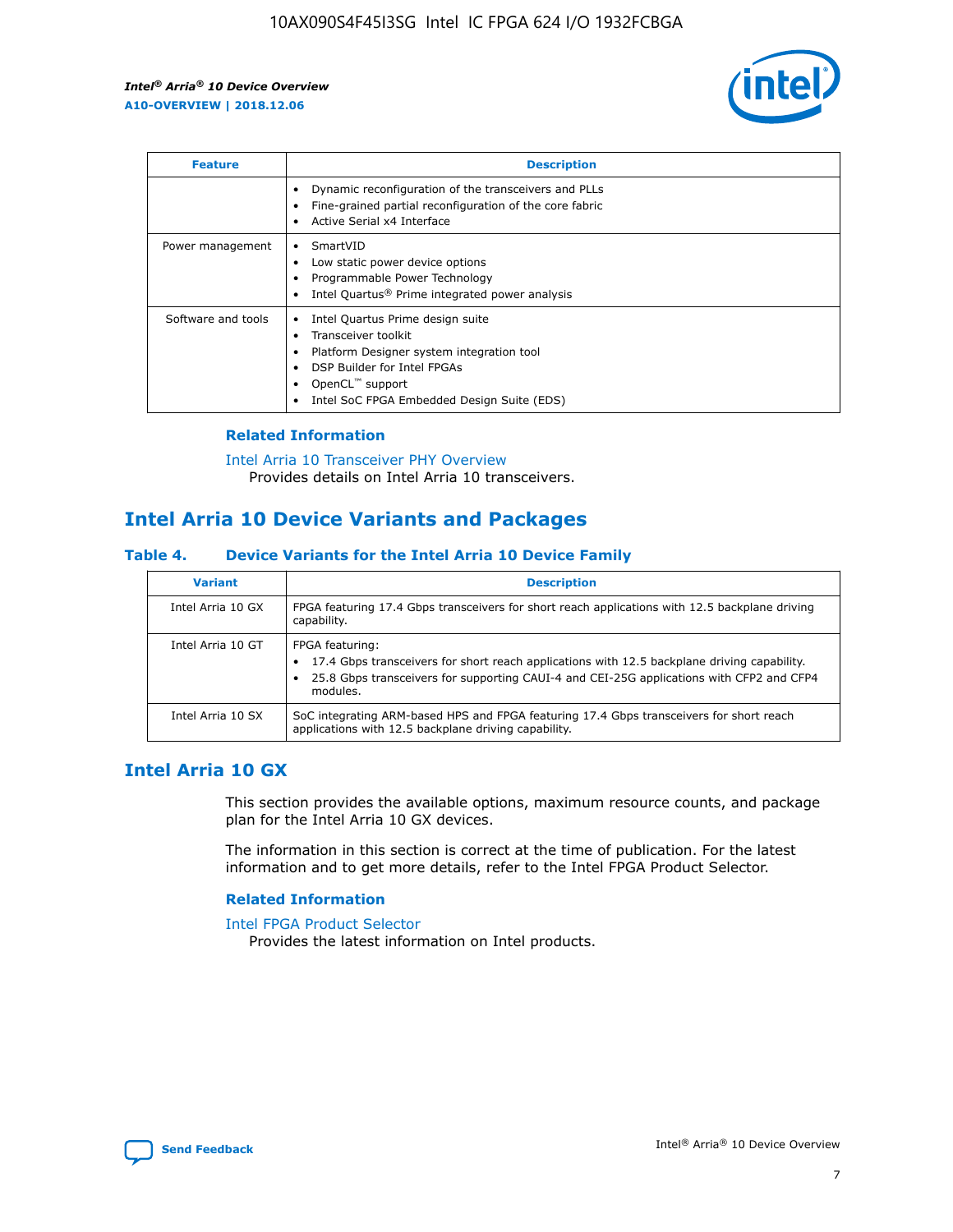

# **Available Options**





#### **Related Information**

[Transceiver Performance for Intel Arria 10 GX/SX Devices](https://www.intel.com/content/www/us/en/programmable/documentation/mcn1413182292568.html#mcn1413213965502) Provides more information about the transceiver speed grade.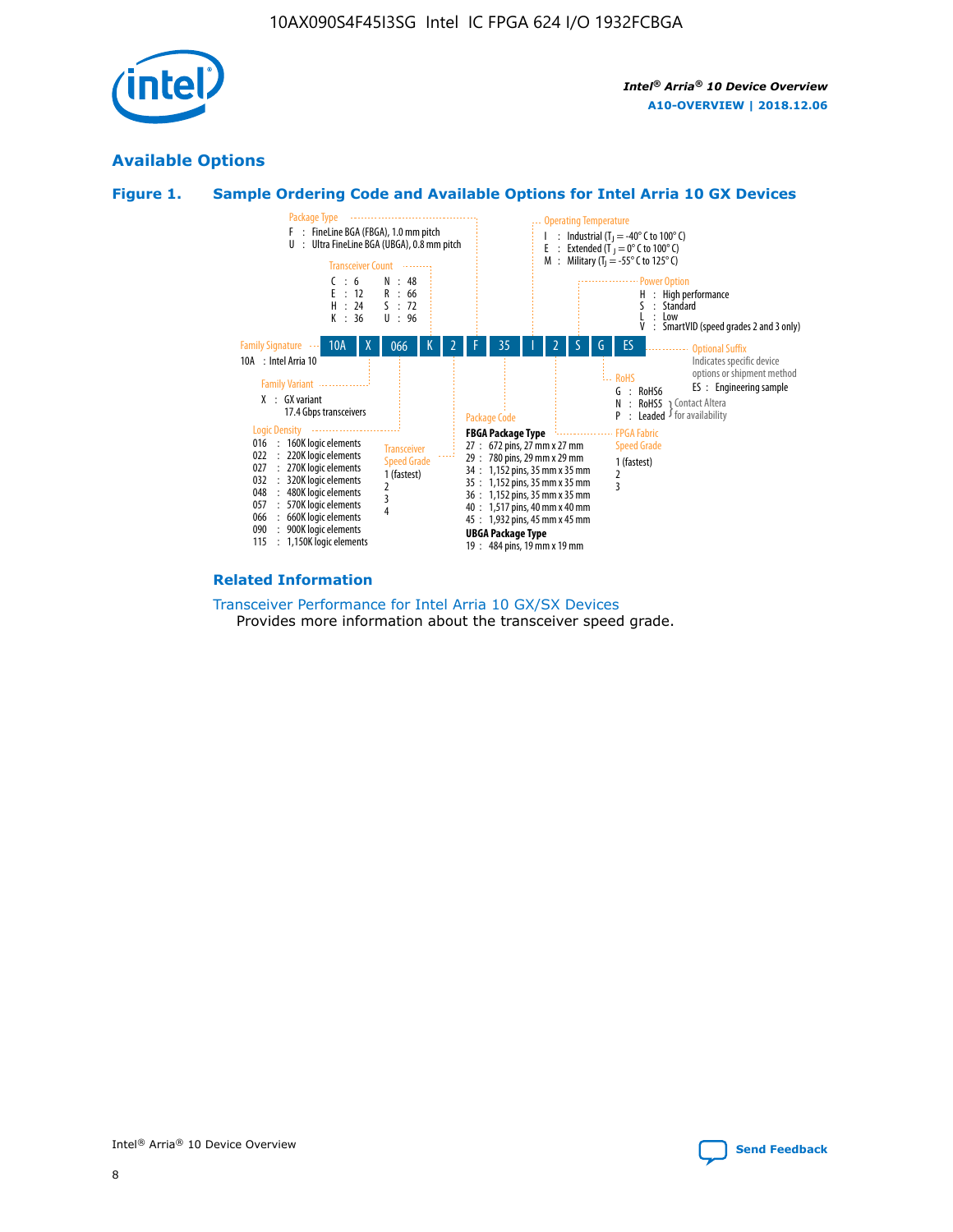

# **Maximum Resources**

#### **Table 5. Maximum Resource Counts for Intel Arria 10 GX Devices (GX 160, GX 220, GX 270, GX 320, and GX 480)**

| <b>Resource</b>              |                         | <b>Product Line</b> |                                                 |                |                |                |  |  |  |
|------------------------------|-------------------------|---------------------|-------------------------------------------------|----------------|----------------|----------------|--|--|--|
|                              |                         | <b>GX 160</b>       | <b>GX 220</b><br><b>GX 270</b><br><b>GX 320</b> |                |                | <b>GX 480</b>  |  |  |  |
| Logic Elements (LE) (K)      |                         | 160                 | 220                                             | 270            | 320            | 480            |  |  |  |
| <b>ALM</b>                   |                         | 61,510              | 80,330                                          | 101,620        | 119,900        | 183,590        |  |  |  |
| Register                     |                         | 246,040             | 406,480<br>321,320                              |                | 479,600        | 734,360        |  |  |  |
| Memory (Kb)                  | M <sub>20</sub> K       | 8,800               | 11,740                                          | 15,000         | 17,820         | 28,620         |  |  |  |
|                              | <b>MLAB</b>             | 1,050               | 1,690                                           | 2,452          | 2,727          | 4,164          |  |  |  |
| Variable-precision DSP Block |                         | 156                 | 192                                             | 830            | 985            | 1,368          |  |  |  |
| 18 x 19 Multiplier           |                         | 312                 | 384                                             | 1,970<br>1,660 |                | 2,736          |  |  |  |
| PLL                          | Fractional<br>Synthesis | 6                   | 6                                               | 8              | 8              | 12             |  |  |  |
|                              | I/O                     | 6                   | 6                                               | 8              | 8              | 12             |  |  |  |
| 17.4 Gbps Transceiver        |                         | 12                  | 12                                              | 24             | 24             | 36             |  |  |  |
| GPIO <sup>(3)</sup>          |                         | 288                 | 288                                             | 384            | 384            |                |  |  |  |
| LVDS Pair $(4)$              |                         | 120                 | 120                                             | 168            | 168            | 222            |  |  |  |
| PCIe Hard IP Block           |                         | 1                   | 1                                               | 2              | $\overline{2}$ | $\overline{2}$ |  |  |  |
| Hard Memory Controller       |                         | 6                   | 6                                               | 8              | 8              | 12             |  |  |  |

<sup>(4)</sup> Each LVDS I/O pair can be used as differential input or output.



<sup>(3)</sup> The number of GPIOs does not include transceiver I/Os. In the Intel Quartus Prime software, the number of user I/Os includes transceiver I/Os.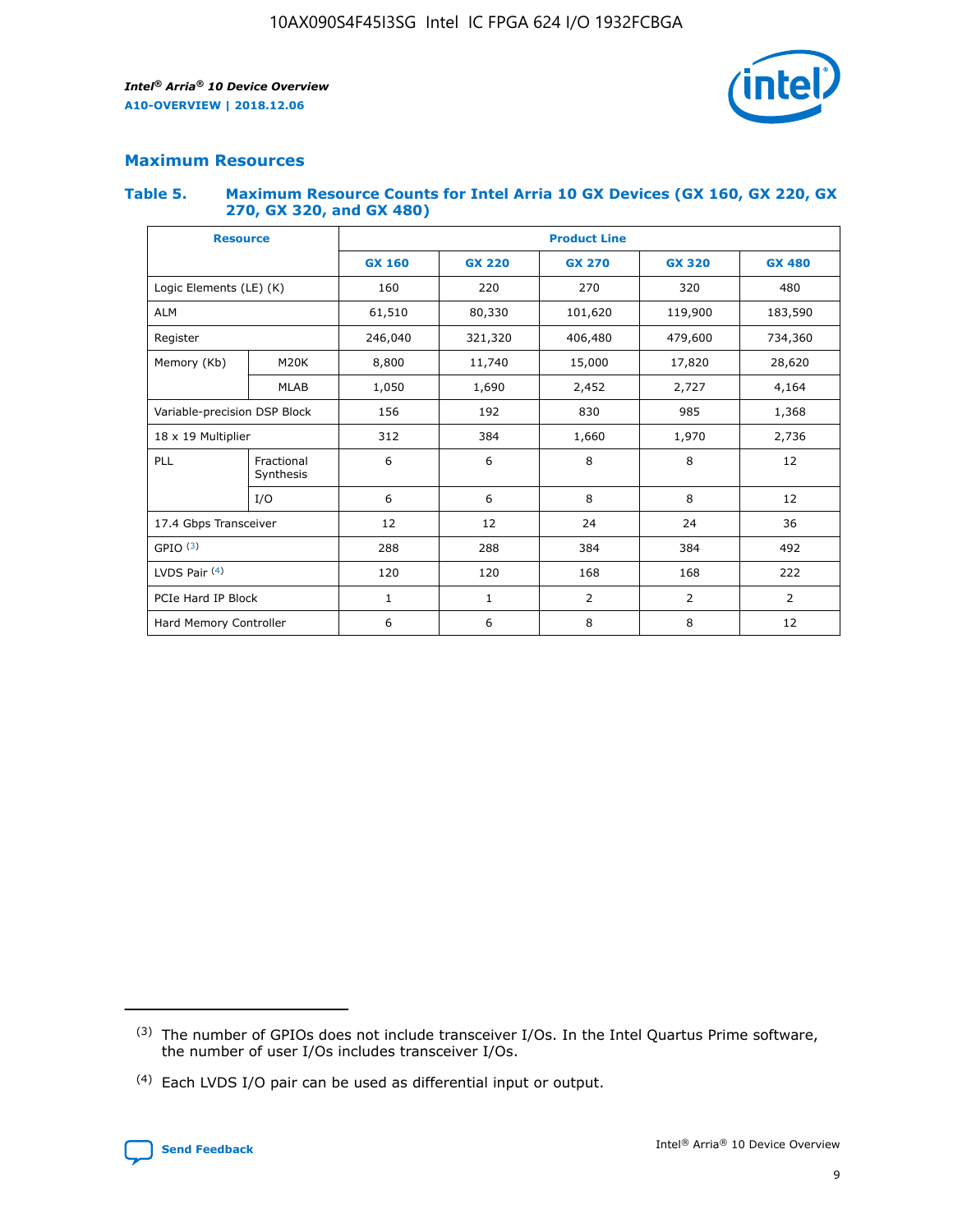

## **Table 6. Maximum Resource Counts for Intel Arria 10 GX Devices (GX 570, GX 660, GX 900, and GX 1150)**

|                              | <b>Resource</b>         | <b>Product Line</b> |               |                |                |  |  |  |
|------------------------------|-------------------------|---------------------|---------------|----------------|----------------|--|--|--|
|                              |                         | <b>GX 570</b>       | <b>GX 660</b> | <b>GX 900</b>  | <b>GX 1150</b> |  |  |  |
| Logic Elements (LE) (K)      |                         | 570                 | 660           | 900            | 1,150          |  |  |  |
| <b>ALM</b>                   |                         | 217,080             | 251,680       | 339,620        | 427,200        |  |  |  |
| Register                     |                         | 868,320             | 1,006,720     | 1,358,480      | 1,708,800      |  |  |  |
| Memory (Kb)                  | M <sub>20</sub> K       | 36,000              | 42,620        | 48,460         | 54,260         |  |  |  |
|                              | <b>MLAB</b>             | 5,096               | 5,788         |                | 12,984         |  |  |  |
| Variable-precision DSP Block |                         | 1,523               | 1,687         | 1,518          | 1,518          |  |  |  |
| $18 \times 19$ Multiplier    |                         | 3,046               | 3,374         | 3,036          | 3,036          |  |  |  |
| PLL                          | Fractional<br>Synthesis | 16                  | 16            | 32             | 32             |  |  |  |
|                              | I/O                     | 16                  | 16            | 16             | 16             |  |  |  |
| 17.4 Gbps Transceiver        |                         | 48                  | 48            | 96             | 96             |  |  |  |
| GPIO <sup>(3)</sup>          |                         | 696                 | 696           | 768            | 768            |  |  |  |
| LVDS Pair $(4)$              |                         | 324                 | 324           | 384            | 384            |  |  |  |
| PCIe Hard IP Block           |                         | 2                   | 2             | $\overline{4}$ | $\overline{4}$ |  |  |  |
| Hard Memory Controller       |                         | 16                  | 16            | 16             | 16             |  |  |  |

# **Package Plan**

# **Table 7. Package Plan for Intel Arria 10 GX Devices (U19, F27, and F29)**

Refer to I/O and High Speed I/O in Intel Arria 10 Devices chapter for the number of 3 V I/O, LVDS I/O, and LVDS channels in each device package.

| <b>Product Line</b> | U <sub>19</sub><br>$(19 \text{ mm} \times 19 \text{ mm})$<br>484-pin UBGA) |          |             |         | <b>F27</b><br>(27 mm × 27 mm,<br>672-pin FBGA) |             | <b>F29</b><br>(29 mm × 29 mm,<br>780-pin FBGA) |          |             |  |
|---------------------|----------------------------------------------------------------------------|----------|-------------|---------|------------------------------------------------|-------------|------------------------------------------------|----------|-------------|--|
|                     | 3 V I/O                                                                    | LVDS I/O | <b>XCVR</b> | 3 V I/O | <b>LVDS I/O</b>                                | <b>XCVR</b> | 3 V I/O                                        | LVDS I/O | <b>XCVR</b> |  |
| GX 160              | 48                                                                         | 192      | 6           | 48      | 192                                            | 12          | 48                                             | 240      | 12          |  |
| GX 220              | 48                                                                         | 192      | 6           | 48      | 192                                            | 12          | 48                                             | 240      | 12          |  |
| GX 270              |                                                                            |          |             | 48      | 192                                            | 12          | 48                                             | 312      | 12          |  |
| GX 320              |                                                                            |          |             | 48      | 192                                            | 12          | 48                                             | 312      | 12          |  |
| GX 480              |                                                                            |          |             |         |                                                |             | 48                                             | 312      | 12          |  |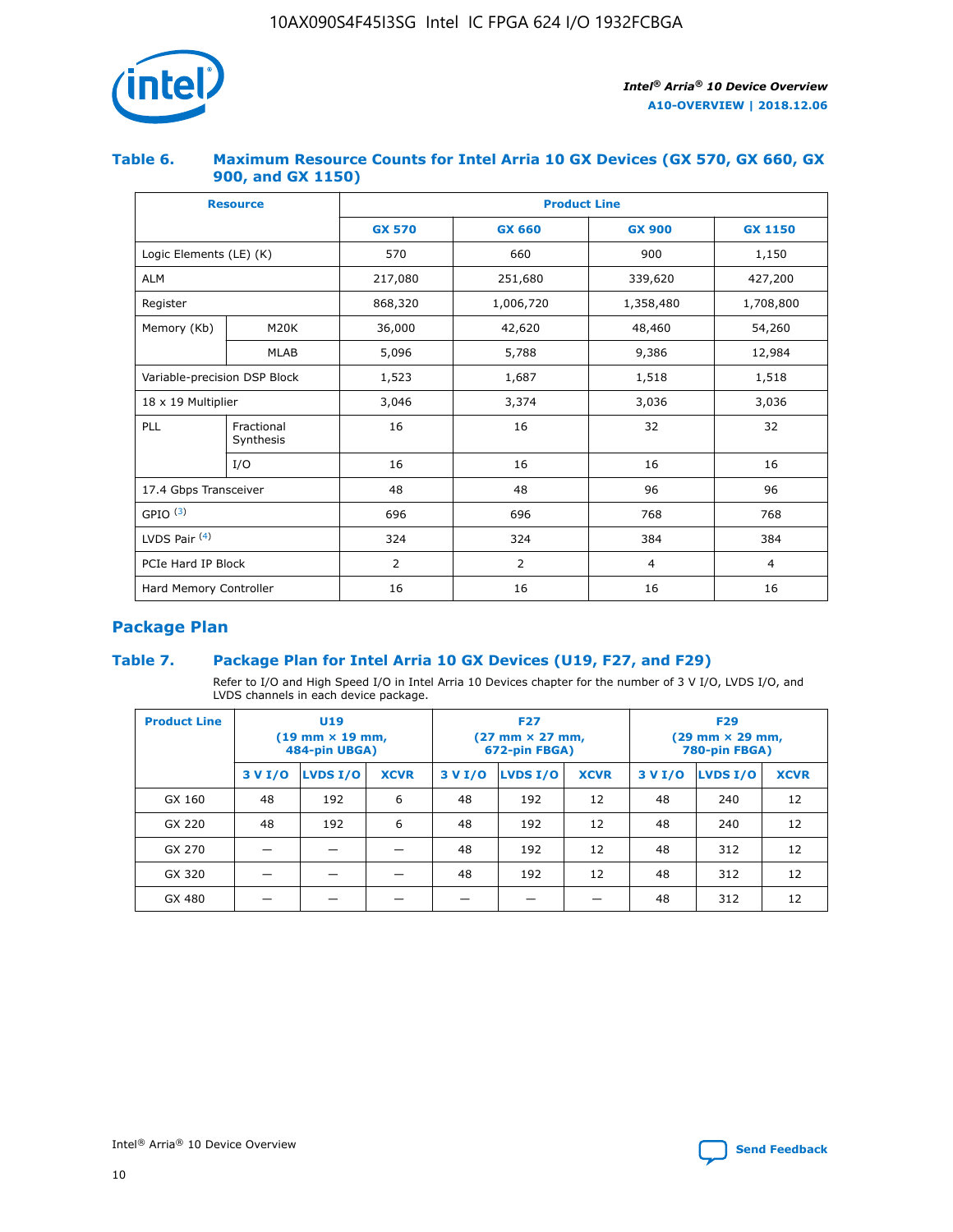

#### **Table 8. Package Plan for Intel Arria 10 GX Devices (F34, F35, NF40, and KF40)**

Refer to I/O and High Speed I/O in Intel Arria 10 Devices chapter for the number of 3 V I/O, LVDS I/O, and LVDS channels in each device package.

| <b>Product Line</b> | <b>F34</b><br>$(35 \text{ mm} \times 35 \text{ mm})$<br>1152-pin FBGA) |                    | <b>F35</b><br>$(35 \text{ mm} \times 35 \text{ mm})$<br><b>1152-pin FBGA)</b> |           | <b>KF40</b><br>$(40$ mm $\times$ 40 mm,<br>1517-pin FBGA) |             |           | <b>NF40</b><br>$(40 \text{ mm} \times 40 \text{ mm})$<br><b>1517-pin FBGA)</b> |             |            |                    |             |
|---------------------|------------------------------------------------------------------------|--------------------|-------------------------------------------------------------------------------|-----------|-----------------------------------------------------------|-------------|-----------|--------------------------------------------------------------------------------|-------------|------------|--------------------|-------------|
|                     | 3V<br>I/O                                                              | <b>LVDS</b><br>I/O | <b>XCVR</b>                                                                   | 3V<br>I/O | <b>LVDS</b><br>I/O                                        | <b>XCVR</b> | 3V<br>I/O | <b>LVDS</b><br>I/O                                                             | <b>XCVR</b> | 3 V<br>I/O | <b>LVDS</b><br>I/O | <b>XCVR</b> |
| GX 270              | 48                                                                     | 336                | 24                                                                            | 48        | 336                                                       | 24          |           |                                                                                |             |            |                    |             |
| GX 320              | 48                                                                     | 336                | 24                                                                            | 48        | 336                                                       | 24          |           |                                                                                |             |            |                    |             |
| GX 480              | 48                                                                     | 444                | 24                                                                            | 48        | 348                                                       | 36          |           |                                                                                |             |            |                    |             |
| GX 570              | 48                                                                     | 444                | 24                                                                            | 48        | 348                                                       | 36          | 96        | 600                                                                            | 36          | 48         | 540                | 48          |
| GX 660              | 48                                                                     | 444                | 24                                                                            | 48        | 348                                                       | 36          | 96        | 600                                                                            | 36          | 48         | 540                | 48          |
| GX 900              |                                                                        | 504                | 24                                                                            | –         |                                                           |             |           |                                                                                |             |            | 600                | 48          |
| GX 1150             |                                                                        | 504                | 24                                                                            |           |                                                           |             |           |                                                                                |             |            | 600                | 48          |

#### **Table 9. Package Plan for Intel Arria 10 GX Devices (RF40, NF45, SF45, and UF45)**

Refer to I/O and High Speed I/O in Intel Arria 10 Devices chapter for the number of 3 V I/O, LVDS I/O, and LVDS channels in each device package.

| <b>Product Line</b> | <b>RF40</b><br>$(40 \text{ mm} \times 40 \text{ mm})$<br>1517-pin FBGA) |                    | <b>NF45</b><br>$(45 \text{ mm} \times 45 \text{ mm})$<br><b>1932-pin FBGA)</b> |            |                    | <b>SF45</b><br>$(45 \text{ mm} \times 45 \text{ mm})$<br><b>1932-pin FBGA)</b> |            |                    | <b>UF45</b><br>$(45 \text{ mm} \times 45 \text{ mm})$<br>1932-pin FBGA) |           |                    |             |
|---------------------|-------------------------------------------------------------------------|--------------------|--------------------------------------------------------------------------------|------------|--------------------|--------------------------------------------------------------------------------|------------|--------------------|-------------------------------------------------------------------------|-----------|--------------------|-------------|
|                     | 3V<br>I/O                                                               | <b>LVDS</b><br>I/O | <b>XCVR</b>                                                                    | 3 V<br>I/O | <b>LVDS</b><br>I/O | <b>XCVR</b>                                                                    | 3 V<br>I/O | <b>LVDS</b><br>I/O | <b>XCVR</b>                                                             | 3V<br>I/O | <b>LVDS</b><br>I/O | <b>XCVR</b> |
| GX 900              |                                                                         | 342                | 66                                                                             | _          | 768                | 48                                                                             |            | 624                | 72                                                                      |           | 480                | 96          |
| GX 1150             |                                                                         | 342                | 66                                                                             | -          | 768                | 48                                                                             |            | 624                | 72                                                                      |           | 480                | 96          |

#### **Related Information**

[I/O and High-Speed Differential I/O Interfaces in Intel Arria 10 Devices chapter, Intel](https://www.intel.com/content/www/us/en/programmable/documentation/sam1403482614086.html#sam1403482030321) [Arria 10 Device Handbook](https://www.intel.com/content/www/us/en/programmable/documentation/sam1403482614086.html#sam1403482030321)

Provides the number of 3 V and LVDS I/Os, and LVDS channels for each Intel Arria 10 device package.

# **Intel Arria 10 GT**

This section provides the available options, maximum resource counts, and package plan for the Intel Arria 10 GT devices.

The information in this section is correct at the time of publication. For the latest information and to get more details, refer to the Intel FPGA Product Selector.

#### **Related Information**

#### [Intel FPGA Product Selector](http://www.altera.com/products/selector/psg-selector.html)

Provides the latest information on Intel products.

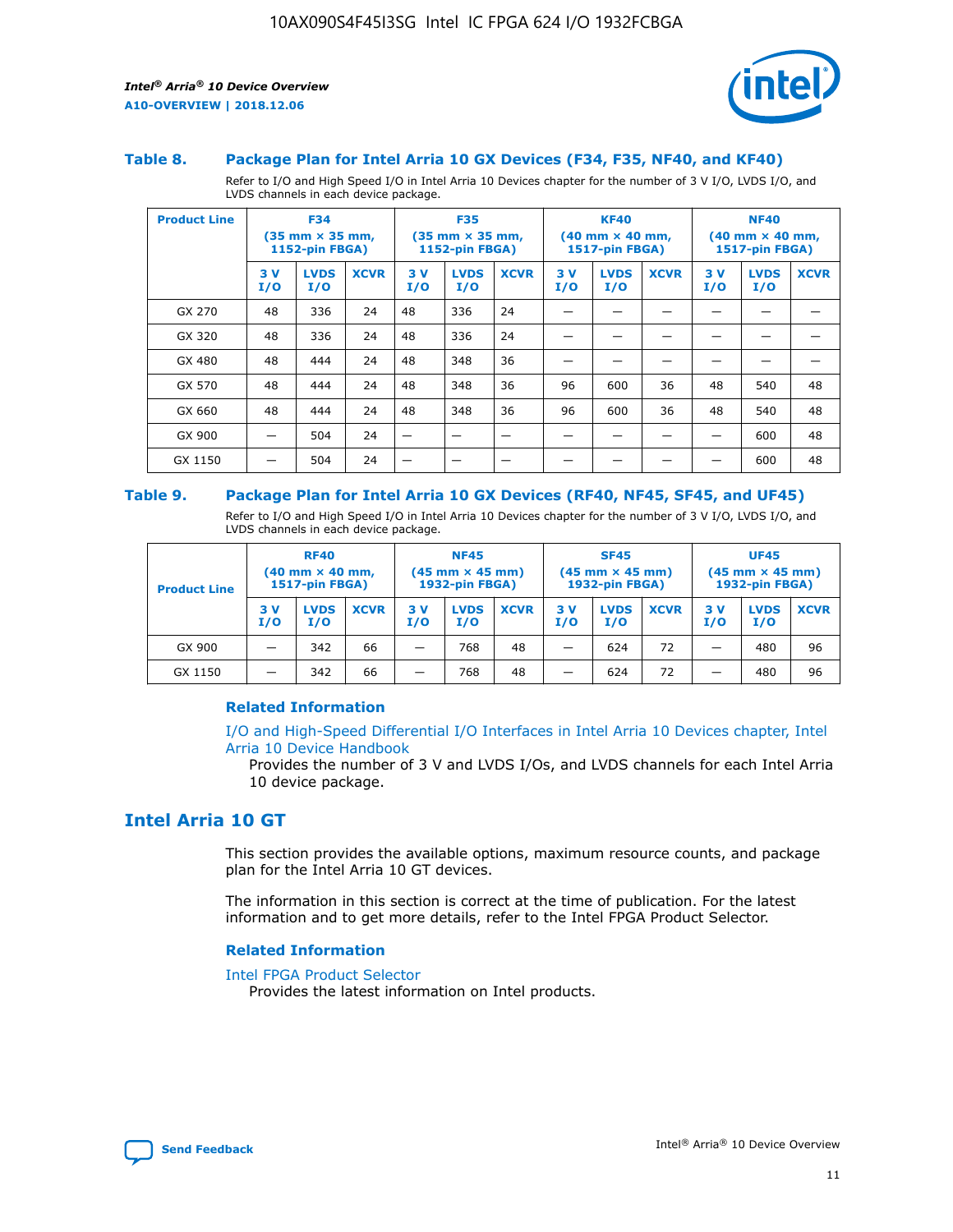

# **Available Options**

# **Figure 2. Sample Ordering Code and Available Options for Intel Arria 10 GT Devices**

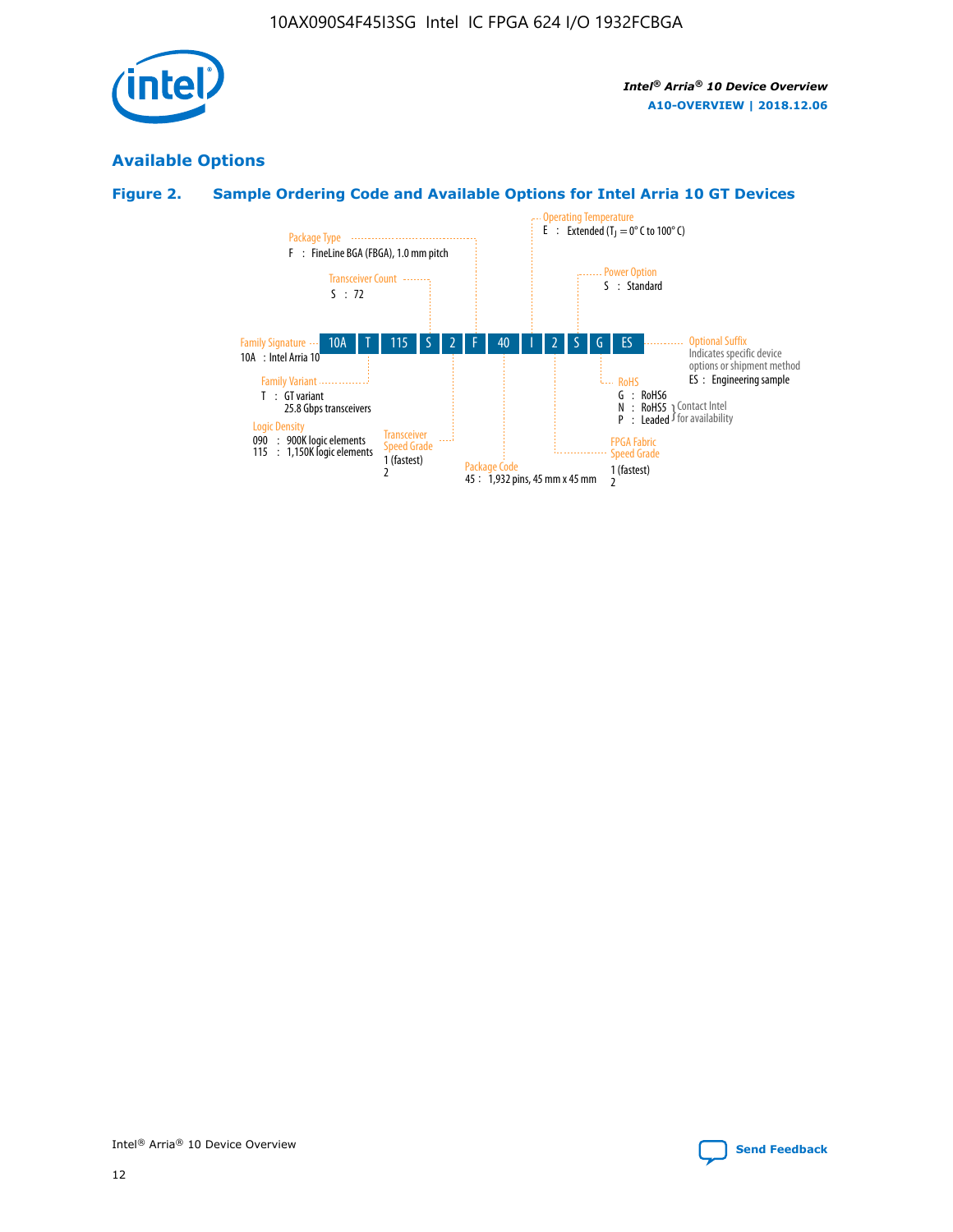

## **Maximum Resources**

#### **Table 10. Maximum Resource Counts for Intel Arria 10 GT Devices**

| <b>Resource</b>              |                      | <b>Product Line</b> |                |  |
|------------------------------|----------------------|---------------------|----------------|--|
|                              |                      | <b>GT 900</b>       | <b>GT 1150</b> |  |
| Logic Elements (LE) (K)      |                      | 900                 | 1,150          |  |
| <b>ALM</b>                   |                      | 339,620             | 427,200        |  |
| Register                     |                      | 1,358,480           | 1,708,800      |  |
| Memory (Kb)                  | M20K                 | 48,460              | 54,260         |  |
|                              | <b>MLAB</b>          | 9,386               | 12,984         |  |
| Variable-precision DSP Block |                      | 1,518               | 1,518          |  |
| 18 x 19 Multiplier           |                      | 3,036               | 3,036          |  |
| PLL                          | Fractional Synthesis | 32                  | 32             |  |
|                              | I/O                  | 16                  | 16             |  |
| Transceiver                  | 17.4 Gbps            | 72(5)               | 72(5)          |  |
|                              | 25.8 Gbps            | 6                   | 6              |  |
| GPIO <sup>(6)</sup>          |                      | 624                 | 624            |  |
| LVDS Pair $(7)$              |                      | 312                 | 312            |  |
| PCIe Hard IP Block           |                      | $\overline{4}$      | $\overline{4}$ |  |
| Hard Memory Controller       |                      | 16                  | 16             |  |

#### **Related Information**

#### [Intel Arria 10 GT Channel Usage](https://www.intel.com/content/www/us/en/programmable/documentation/nik1398707230472.html#nik1398707008178)

Configuring GT/GX channels in Intel Arria 10 GT devices.

## **Package Plan**

#### **Table 11. Package Plan for Intel Arria 10 GT Devices**

Refer to I/O and High Speed I/O in Intel Arria 10 Devices chapter for the number of 3 V I/O, LVDS I/O, and LVDS channels in each device package.

| <b>Product Line</b> | <b>SF45</b><br>(45 mm × 45 mm, 1932-pin FBGA) |                 |             |  |  |  |
|---------------------|-----------------------------------------------|-----------------|-------------|--|--|--|
|                     | 3 V I/O                                       | <b>LVDS I/O</b> | <b>XCVR</b> |  |  |  |
| GT 900              |                                               | 624             | 72          |  |  |  |
| GT 1150             |                                               | 624             | 72          |  |  |  |

<sup>(7)</sup> Each LVDS I/O pair can be used as differential input or output.



 $(5)$  If all 6 GT channels are in use, 12 of the GX channels are not usable.

<sup>(6)</sup> The number of GPIOs does not include transceiver I/Os. In the Intel Quartus Prime software, the number of user I/Os includes transceiver I/Os.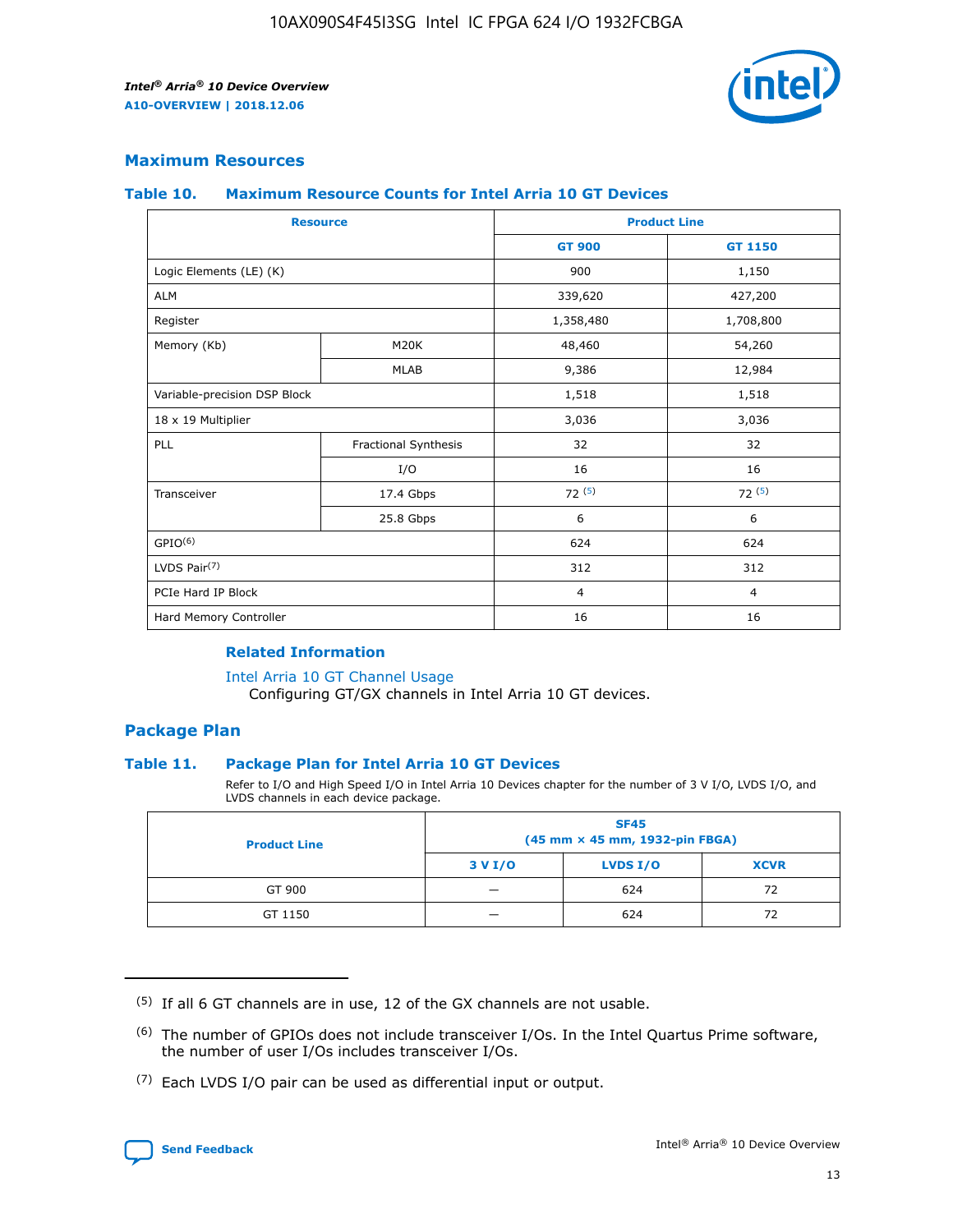

#### **Related Information**

[I/O and High-Speed Differential I/O Interfaces in Intel Arria 10 Devices chapter, Intel](https://www.intel.com/content/www/us/en/programmable/documentation/sam1403482614086.html#sam1403482030321) [Arria 10 Device Handbook](https://www.intel.com/content/www/us/en/programmable/documentation/sam1403482614086.html#sam1403482030321)

Provides the number of 3 V and LVDS I/Os, and LVDS channels for each Intel Arria 10 device package.

# **Intel Arria 10 SX**

This section provides the available options, maximum resource counts, and package plan for the Intel Arria 10 SX devices.

The information in this section is correct at the time of publication. For the latest information and to get more details, refer to the Intel FPGA Product Selector.

#### **Related Information**

[Intel FPGA Product Selector](http://www.altera.com/products/selector/psg-selector.html) Provides the latest information on Intel products.

#### **Available Options**

#### **Figure 3. Sample Ordering Code and Available Options for Intel Arria 10 SX Devices**



#### **Related Information**

[Transceiver Performance for Intel Arria 10 GX/SX Devices](https://www.intel.com/content/www/us/en/programmable/documentation/mcn1413182292568.html#mcn1413213965502) Provides more information about the transceiver speed grade.



Intel® Arria® 10 Device Overview **[Send Feedback](mailto:FPGAtechdocfeedback@intel.com?subject=Feedback%20on%20Intel%20Arria%2010%20Device%20Overview%20(A10-OVERVIEW%202018.12.06)&body=We%20appreciate%20your%20feedback.%20In%20your%20comments,%20also%20specify%20the%20page%20number%20or%20paragraph.%20Thank%20you.)**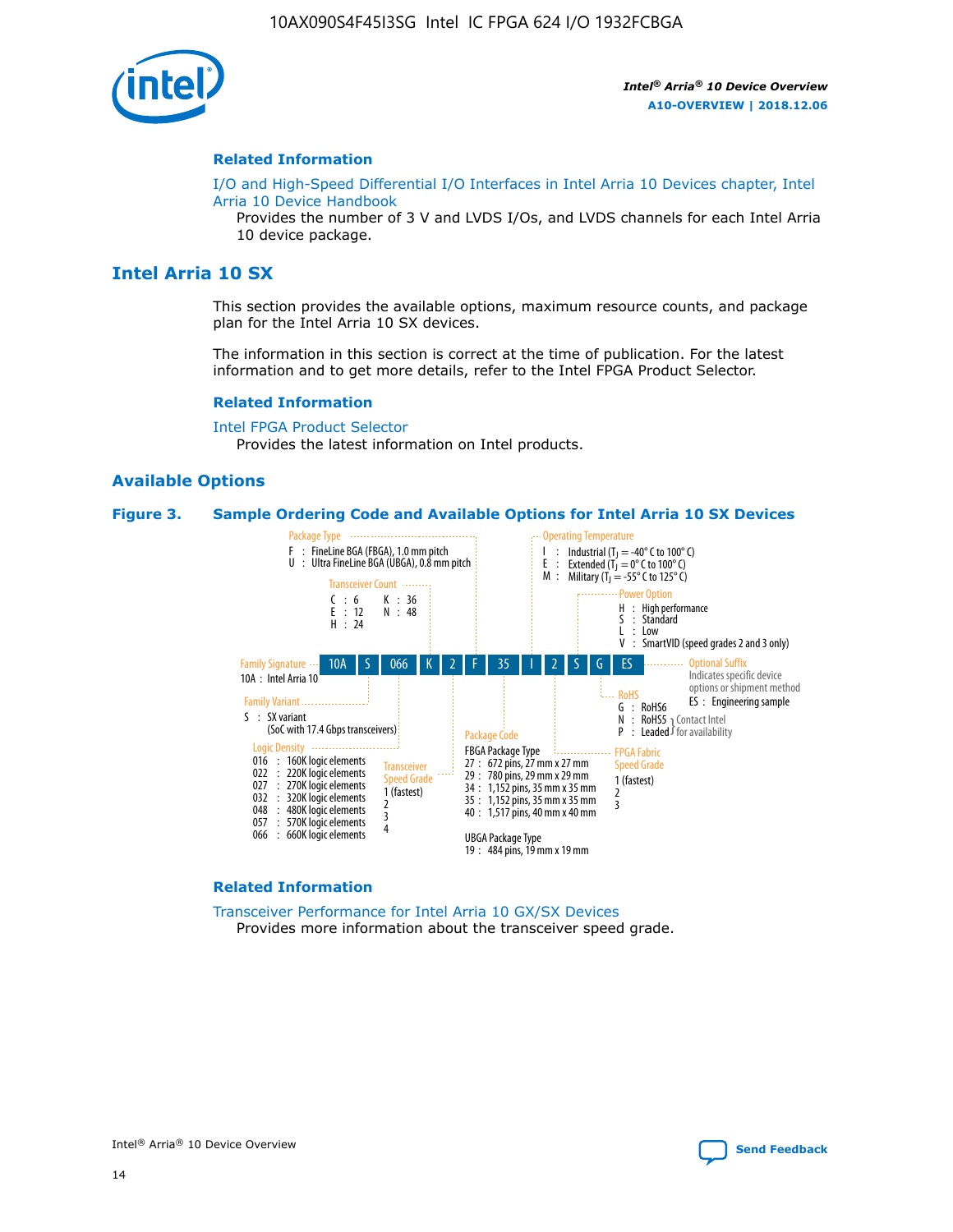

# **Maximum Resources**

#### **Table 12. Maximum Resource Counts for Intel Arria 10 SX Devices**

|                                   | <b>Resource</b>         | <b>Product Line</b> |               |                |                |                |                |                |  |  |  |
|-----------------------------------|-------------------------|---------------------|---------------|----------------|----------------|----------------|----------------|----------------|--|--|--|
|                                   |                         | <b>SX 160</b>       | <b>SX 220</b> | <b>SX 270</b>  | <b>SX 320</b>  | <b>SX 480</b>  | <b>SX 570</b>  | <b>SX 660</b>  |  |  |  |
| Logic Elements (LE) (K)           |                         | 160                 | 220           | 270            | 320            | 480            | 570            | 660            |  |  |  |
| <b>ALM</b>                        |                         | 61,510              | 80,330        | 101,620        | 119,900        | 183,590        | 217,080        | 251,680        |  |  |  |
| Register                          |                         | 246,040             | 321,320       | 406,480        | 479,600        | 734,360        | 868,320        | 1,006,720      |  |  |  |
| Memory (Kb)                       | M <sub>20</sub> K       | 8,800               | 11,740        | 15,000         | 17,820         | 28,620         | 36,000         | 42,620         |  |  |  |
|                                   | <b>MLAB</b>             | 1,050               | 1,690         | 2,452          | 2,727          | 4,164          | 5,096          | 5,788          |  |  |  |
| Variable-precision DSP Block      |                         | 156                 | 192           | 830            | 985            | 1,368          | 1,523          | 1,687          |  |  |  |
| 18 x 19 Multiplier                |                         | 312                 | 384           | 1,660          | 1,970          | 2,736          | 3,046          | 3,374          |  |  |  |
| <b>PLL</b>                        | Fractional<br>Synthesis | 6                   | 6             | 8              | 8              | 12             | 16             | 16             |  |  |  |
|                                   | I/O                     | 6                   | 6             | 8              | 8              | 12             | 16             | 16             |  |  |  |
| 17.4 Gbps Transceiver             |                         | 12                  | 12            | 24             | 24             | 36             | 48             | 48             |  |  |  |
| GPIO <sup>(8)</sup>               |                         | 288                 | 288           | 384            | 384            | 492            | 696            | 696            |  |  |  |
| LVDS Pair $(9)$                   |                         | 120                 | 120           | 168            | 168            | 174            | 324            | 324            |  |  |  |
| PCIe Hard IP Block                |                         | $\mathbf{1}$        | $\mathbf{1}$  | $\overline{2}$ | $\overline{2}$ | $\overline{2}$ | $\overline{2}$ | $\overline{2}$ |  |  |  |
| Hard Memory Controller            |                         | 6                   | 6             | 8              | 8              | 12             | 16             | 16             |  |  |  |
| ARM Cortex-A9 MPCore<br>Processor |                         | Yes                 | Yes           | Yes            | Yes            | Yes            | Yes            | Yes            |  |  |  |

# **Package Plan**

#### **Table 13. Package Plan for Intel Arria 10 SX Devices (U19, F27, F29, and F34)**

Refer to I/O and High Speed I/O in Intel Arria 10 Devices chapter for the number of 3 V I/O, LVDS I/O, and LVDS channels in each device package.

| <b>Product Line</b> | <b>U19</b><br>$(19$ mm $\times$ 19 mm,<br>484-pin UBGA) |                    |             | <b>F27</b><br>$(27 \text{ mm} \times 27 \text{ mm})$<br>672-pin FBGA) |                    | <b>F29</b><br>$(29 \text{ mm} \times 29 \text{ mm})$<br>780-pin FBGA) |           |                    | <b>F34</b><br>$(35 \text{ mm} \times 35 \text{ mm})$<br><b>1152-pin FBGA)</b> |           |                    |             |
|---------------------|---------------------------------------------------------|--------------------|-------------|-----------------------------------------------------------------------|--------------------|-----------------------------------------------------------------------|-----------|--------------------|-------------------------------------------------------------------------------|-----------|--------------------|-------------|
|                     | 3V<br>I/O                                               | <b>LVDS</b><br>I/O | <b>XCVR</b> | 3V<br>I/O                                                             | <b>LVDS</b><br>I/O | <b>XCVR</b>                                                           | 3V<br>I/O | <b>LVDS</b><br>I/O | <b>XCVR</b>                                                                   | 3V<br>I/O | <b>LVDS</b><br>I/O | <b>XCVR</b> |
| SX 160              | 48                                                      | 144                | 6           | 48                                                                    | 192                | 12                                                                    | 48        | 240                | 12                                                                            | -         |                    |             |
| SX 220              | 48                                                      | 144                | 6           | 48                                                                    | 192                | 12                                                                    | 48        | 240                | 12                                                                            |           |                    |             |
| SX 270              |                                                         |                    |             | 48                                                                    | 192                | 12                                                                    | 48        | 312                | 12                                                                            | 48        | 336                | 24          |
| SX 320              |                                                         |                    |             | 48                                                                    | 192                | 12                                                                    | 48        | 312                | 12                                                                            | 48        | 336                | 24          |
|                     | continued                                               |                    |             |                                                                       |                    |                                                                       |           |                    |                                                                               |           |                    |             |

 $(8)$  The number of GPIOs does not include transceiver I/Os. In the Intel Quartus Prime software, the number of user I/Os includes transceiver I/Os.

 $(9)$  Each LVDS I/O pair can be used as differential input or output.

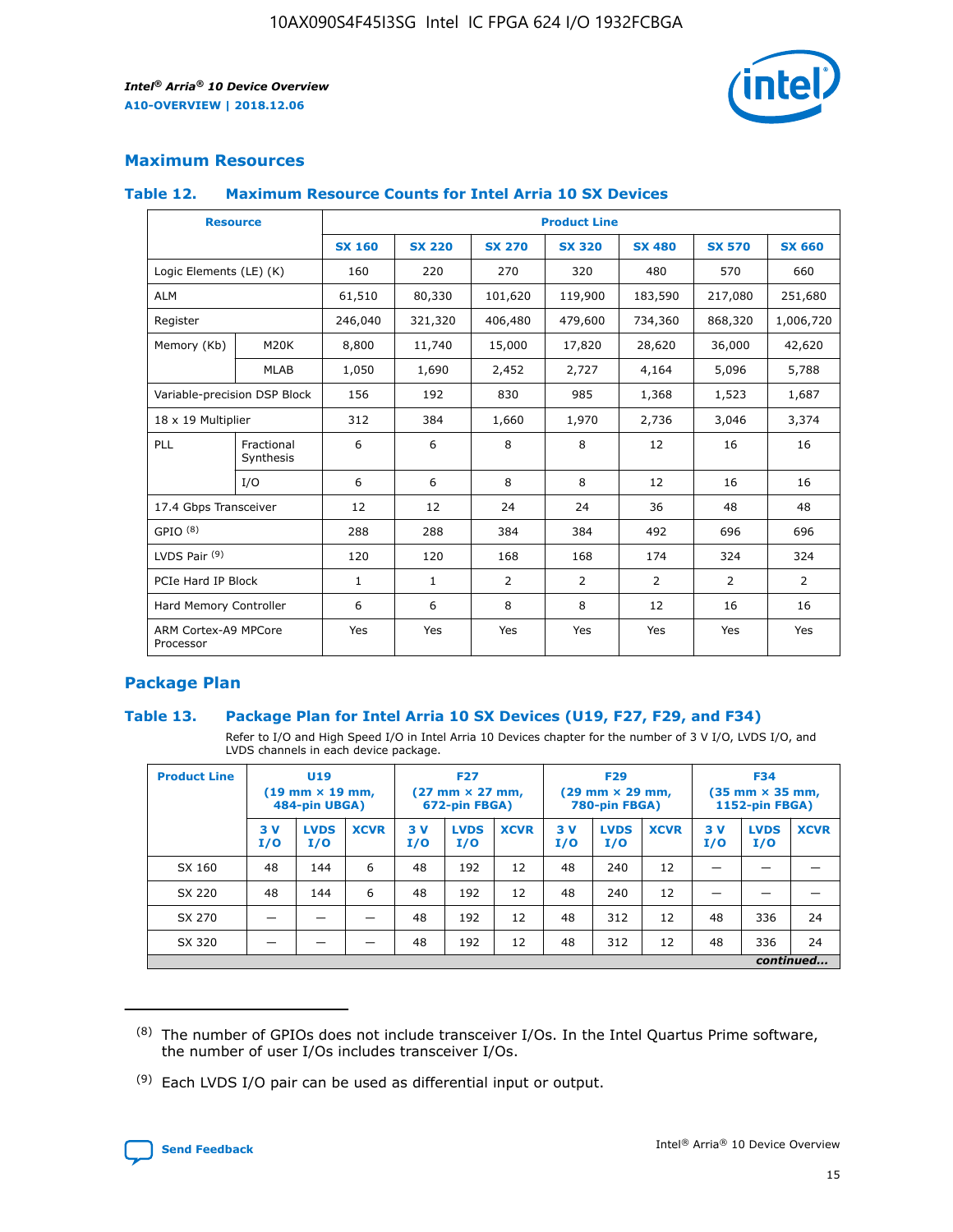

| <b>Product Line</b> | U <sub>19</sub><br>$(19$ mm $\times$ 19 mm,<br>484-pin UBGA) |                    | <b>F27</b><br>$(27 \text{ mm} \times 27 \text{ mm})$<br>672-pin FBGA) |           | <b>F29</b><br>$(29 \text{ mm} \times 29 \text{ mm})$<br>780-pin FBGA) |             |           | <b>F34</b><br>$(35$ mm $\times$ 35 mm,<br>1152-pin FBGA) |             |           |                    |             |
|---------------------|--------------------------------------------------------------|--------------------|-----------------------------------------------------------------------|-----------|-----------------------------------------------------------------------|-------------|-----------|----------------------------------------------------------|-------------|-----------|--------------------|-------------|
|                     | 3 V<br>I/O                                                   | <b>LVDS</b><br>I/O | <b>XCVR</b>                                                           | 3V<br>I/O | <b>LVDS</b><br>I/O                                                    | <b>XCVR</b> | 3V<br>I/O | <b>LVDS</b><br>I/O                                       | <b>XCVR</b> | 3V<br>I/O | <b>LVDS</b><br>I/O | <b>XCVR</b> |
| SX 480              |                                                              |                    |                                                                       |           |                                                                       |             | 48        | 312                                                      | 12          | 48        | 444                | 24          |
| SX 570              |                                                              |                    |                                                                       |           |                                                                       |             |           |                                                          |             | 48        | 444                | 24          |
| SX 660              |                                                              |                    |                                                                       |           |                                                                       |             |           |                                                          |             | 48        | 444                | 24          |

## **Table 14. Package Plan for Intel Arria 10 SX Devices (F35, KF40, and NF40)**

Refer to I/O and High Speed I/O in Intel Arria 10 Devices chapter for the number of 3 V I/O, LVDS I/O, and LVDS channels in each device package.

| <b>Product Line</b> | <b>F35</b><br>(35 mm × 35 mm,<br><b>1152-pin FBGA)</b> |          |             |                                           | <b>KF40</b><br>(40 mm × 40 mm,<br>1517-pin FBGA) |    | <b>NF40</b><br>(40 mm × 40 mm,<br>1517-pin FBGA) |          |             |  |
|---------------------|--------------------------------------------------------|----------|-------------|-------------------------------------------|--------------------------------------------------|----|--------------------------------------------------|----------|-------------|--|
|                     | 3 V I/O                                                | LVDS I/O | <b>XCVR</b> | <b>LVDS I/O</b><br><b>XCVR</b><br>3 V I/O |                                                  |    | 3 V I/O                                          | LVDS I/O | <b>XCVR</b> |  |
| SX 270              | 48                                                     | 336      | 24          |                                           |                                                  |    |                                                  |          |             |  |
| SX 320              | 48                                                     | 336      | 24          |                                           |                                                  |    |                                                  |          |             |  |
| SX 480              | 48                                                     | 348      | 36          |                                           |                                                  |    |                                                  |          |             |  |
| SX 570              | 48                                                     | 348      | 36          | 96                                        | 600                                              | 36 | 48                                               | 540      | 48          |  |
| SX 660              | 48                                                     | 348      | 36          | 96                                        | 600                                              | 36 | 48                                               | 540      | 48          |  |

# **Related Information**

[I/O and High-Speed Differential I/O Interfaces in Intel Arria 10 Devices chapter, Intel](https://www.intel.com/content/www/us/en/programmable/documentation/sam1403482614086.html#sam1403482030321) [Arria 10 Device Handbook](https://www.intel.com/content/www/us/en/programmable/documentation/sam1403482614086.html#sam1403482030321)

Provides the number of 3 V and LVDS I/Os, and LVDS channels for each Intel Arria 10 device package.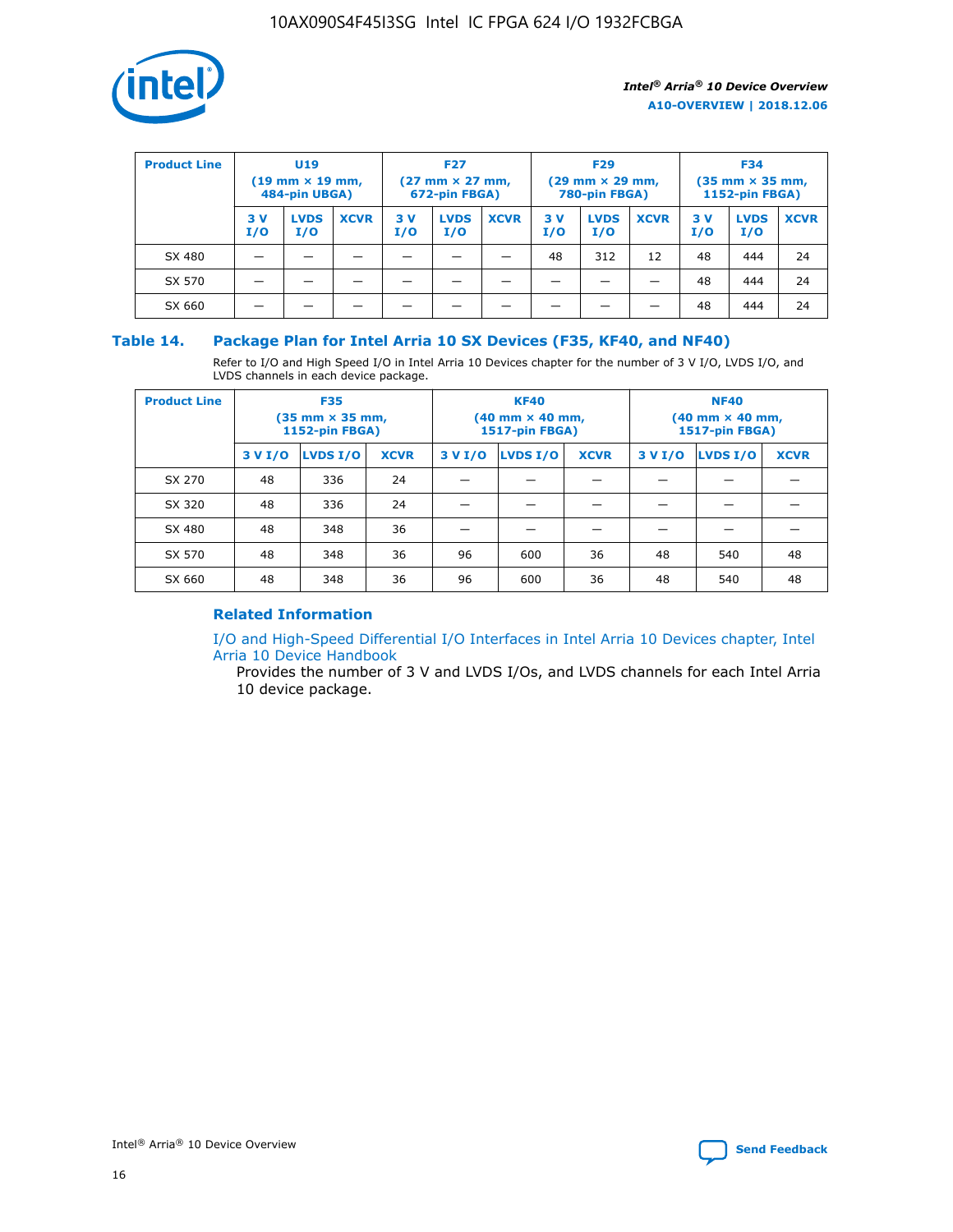

# **I/O Vertical Migration for Intel Arria 10 Devices**

#### **Figure 4. Migration Capability Across Intel Arria 10 Product Lines**

- The arrows indicate the migration paths. The devices included in each vertical migration path are shaded. Devices with fewer resources in the same path have lighter shades.
- To achieve the full I/O migration across product lines in the same migration path, restrict I/Os and transceivers usage to match the product line with the lowest I/O and transceiver counts.
- An LVDS I/O bank in the source device may be mapped to a 3 V I/O bank in the target device. To use memory interface clock frequency higher than 533 MHz, assign external memory interface pins only to banks that are LVDS I/O in both devices.
- There may be nominal 0.15 mm package height difference between some product lines in the same package type.
	- **Variant Product Line Package U19 F27 F29 F34 F35 KF40 NF40 RF40 NF45 SF45 UF45** Intel® Arria® 10 GX GX 160 GX 220 GX 270 GX 320 GX 480 GX 570 GX 660 GX 900 GX 1150 Intel Arria 10 GT GT 900 GT 1150 Intel Arria 10 SX SX 160 SX 220 SX 270 SX 320 SX 480 SX 570 SX 660
- Some migration paths are not shown in the Intel Quartus Prime software **Pin Migration View**.

*Note:* To verify the pin migration compatibility, use the **Pin Migration View** window in the Intel Quartus Prime software Pin Planner.

# **Adaptive Logic Module**

Intel Arria 10 devices use a 20 nm ALM as the basic building block of the logic fabric.

The ALM architecture is the same as the previous generation FPGAs, allowing for efficient implementation of logic functions and easy conversion of IP between the device generations.

The ALM, as shown in following figure, uses an 8-input fracturable look-up table (LUT) with four dedicated registers to help improve timing closure in register-rich designs and achieve an even higher design packing capability than the traditional two-register per LUT architecture.

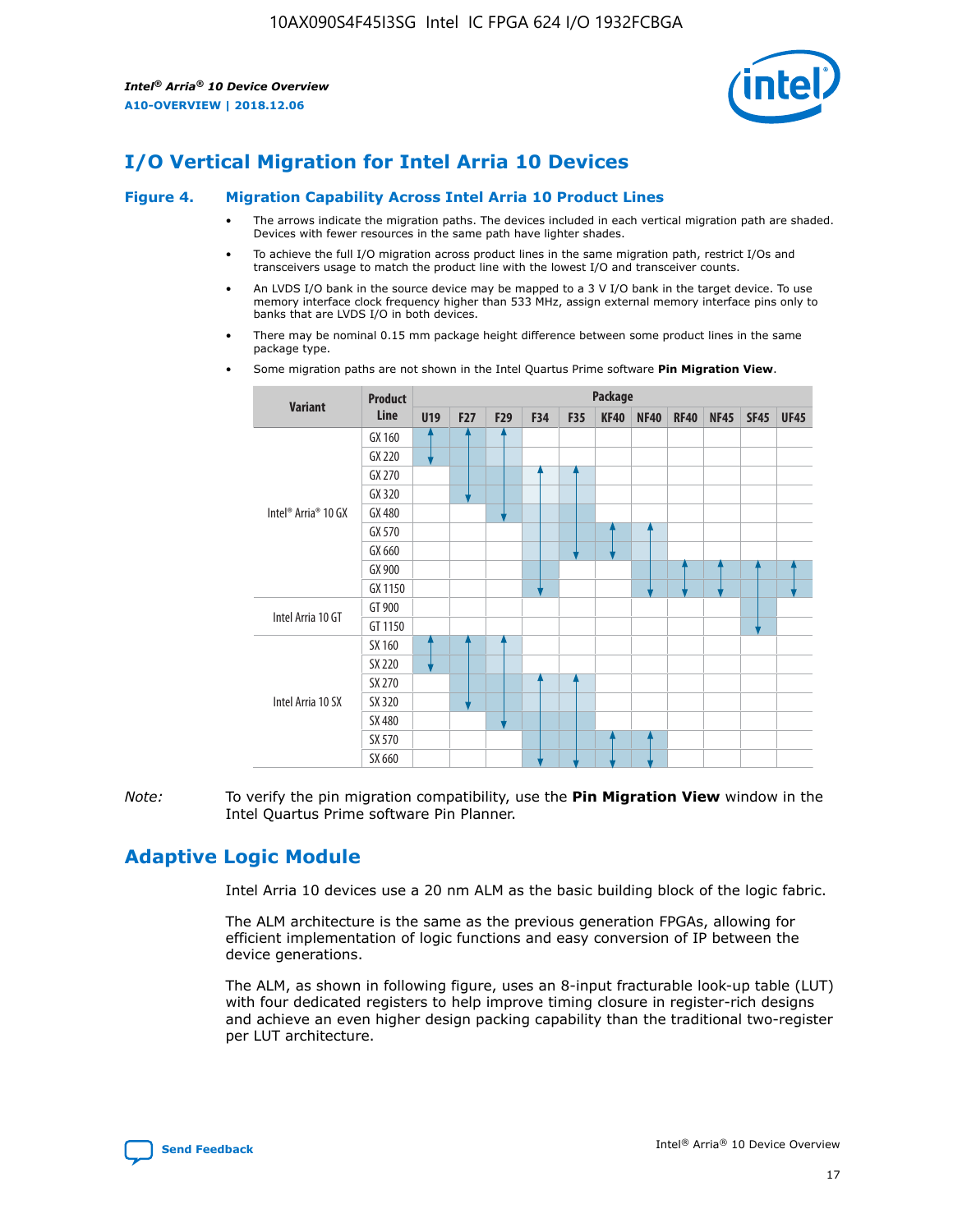

**Figure 5. ALM for Intel Arria 10 Devices**



The Intel Quartus Prime software optimizes your design according to the ALM logic structure and automatically maps legacy designs into the Intel Arria 10 ALM architecture.

# **Variable-Precision DSP Block**

The Intel Arria 10 variable precision DSP blocks support fixed-point arithmetic and floating-point arithmetic.

Features for fixed-point arithmetic:

- High-performance, power-optimized, and fully registered multiplication operations
- 18-bit and 27-bit word lengths
- Two 18 x 19 multipliers or one 27 x 27 multiplier per DSP block
- Built-in addition, subtraction, and 64-bit double accumulation register to combine multiplication results
- Cascading 19-bit or 27-bit when pre-adder is disabled and cascading 18-bit when pre-adder is used to form the tap-delay line for filtering applications
- Cascading 64-bit output bus to propagate output results from one block to the next block without external logic support
- Hard pre-adder supported in 19-bit and 27-bit modes for symmetric filters
- Internal coefficient register bank in both 18-bit and 27-bit modes for filter implementation
- 18-bit and 27-bit systolic finite impulse response (FIR) filters with distributed output adder
- Biased rounding support

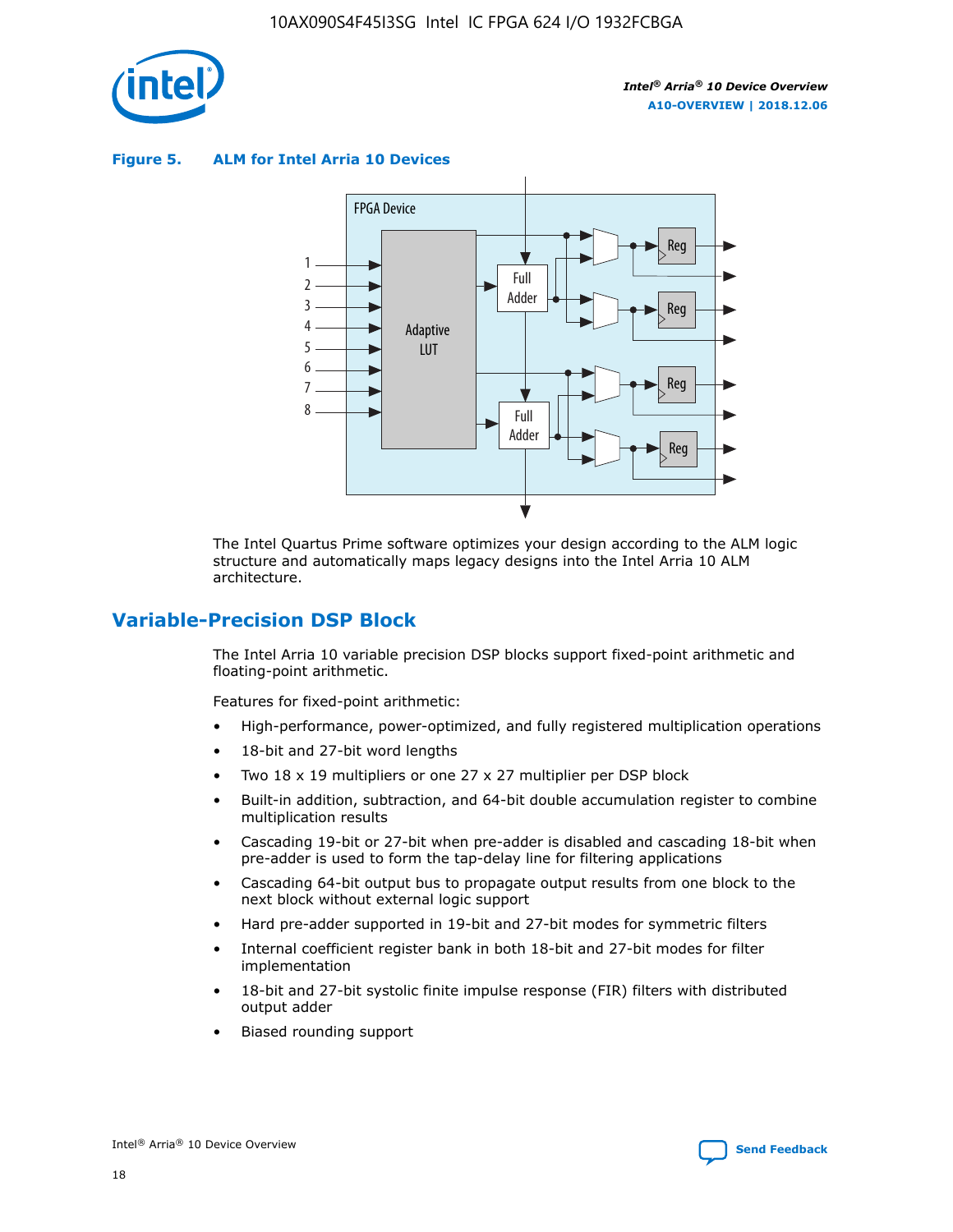

Features for floating-point arithmetic:

- A completely hardened architecture that supports multiplication, addition, subtraction, multiply-add, and multiply-subtract
- Multiplication with accumulation capability and a dynamic accumulator reset control
- Multiplication with cascade summation capability
- Multiplication with cascade subtraction capability
- Complex multiplication
- Direct vector dot product
- Systolic FIR filter

#### **Table 15. Variable-Precision DSP Block Configurations for Intel Arria 10 Devices**

| <b>Usage Example</b>                                       | <b>Multiplier Size (Bit)</b>    | <b>DSP Block Resources</b> |
|------------------------------------------------------------|---------------------------------|----------------------------|
| Medium precision fixed point                               | Two 18 x 19                     |                            |
| High precision fixed or Single precision<br>floating point | One 27 x 27                     |                            |
| Fixed point FFTs                                           | One 19 x 36 with external adder |                            |
| Very high precision fixed point                            | One 36 x 36 with external adder |                            |
| Double precision floating point                            | One 54 x 54 with external adder | 4                          |

#### **Table 16. Resources for Fixed-Point Arithmetic in Intel Arria 10 Devices**

The table lists the variable-precision DSP resources by bit precision for each Intel Arria 10 device.

| <b>Variant</b>  | <b>Product Line</b> | <b>Variable-</b><br>precision<br><b>DSP Block</b> | <b>Independent Input and Output</b><br><b>Multiplications Operator</b> |                                     | 18 x 19<br><b>Multiplier</b><br><b>Adder Sum</b> | $18 \times 18$<br><b>Multiplier</b><br><b>Adder</b> |
|-----------------|---------------------|---------------------------------------------------|------------------------------------------------------------------------|-------------------------------------|--------------------------------------------------|-----------------------------------------------------|
|                 |                     |                                                   | 18 x 19<br><b>Multiplier</b>                                           | $27 \times 27$<br><b>Multiplier</b> | <b>Mode</b>                                      | <b>Summed with</b><br>36 bit Input                  |
| AIntel Arria 10 | GX 160              | 156                                               | 312                                                                    | 156                                 | 156                                              | 156                                                 |
| GX              | GX 220              | 192                                               | 384                                                                    | 192                                 | 192                                              | 192                                                 |
|                 | GX 270              | 830                                               | 1,660                                                                  | 830                                 | 830                                              | 830                                                 |
|                 | GX 320              | 984                                               | 1,968                                                                  | 984                                 | 984                                              | 984                                                 |
|                 | GX 480              | 1,368                                             | 2,736                                                                  | 1,368                               | 1,368                                            | 1,368                                               |
|                 | GX 570              | 1,523                                             | 3,046                                                                  | 1,523                               | 1,523                                            | 1,523                                               |
|                 | GX 660              | 1,687                                             | 3,374                                                                  | 1,687                               | 1,687                                            | 1,687                                               |
|                 | GX 900              | 1,518                                             | 3,036                                                                  | 1,518                               | 1,518                                            | 1,518                                               |
|                 | GX 1150             | 1,518                                             | 3,036                                                                  | 1,518                               | 1,518                                            | 1,518                                               |
| Intel Arria 10  | GT 900              | 1,518                                             | 3,036                                                                  | 1,518                               | 1,518                                            | 1,518                                               |
| GT              | GT 1150             | 1,518                                             | 3,036                                                                  | 1,518                               | 1,518                                            | 1,518                                               |
| Intel Arria 10  | SX 160              | 156                                               | 312                                                                    | 156                                 | 156                                              | 156                                                 |
| <b>SX</b>       | SX 220              | 192                                               | 384                                                                    | 192                                 | 192                                              | 192                                                 |
|                 | SX 270              | 830                                               | 1,660                                                                  | 830                                 | 830                                              | 830                                                 |
|                 |                     |                                                   |                                                                        |                                     |                                                  | continued                                           |

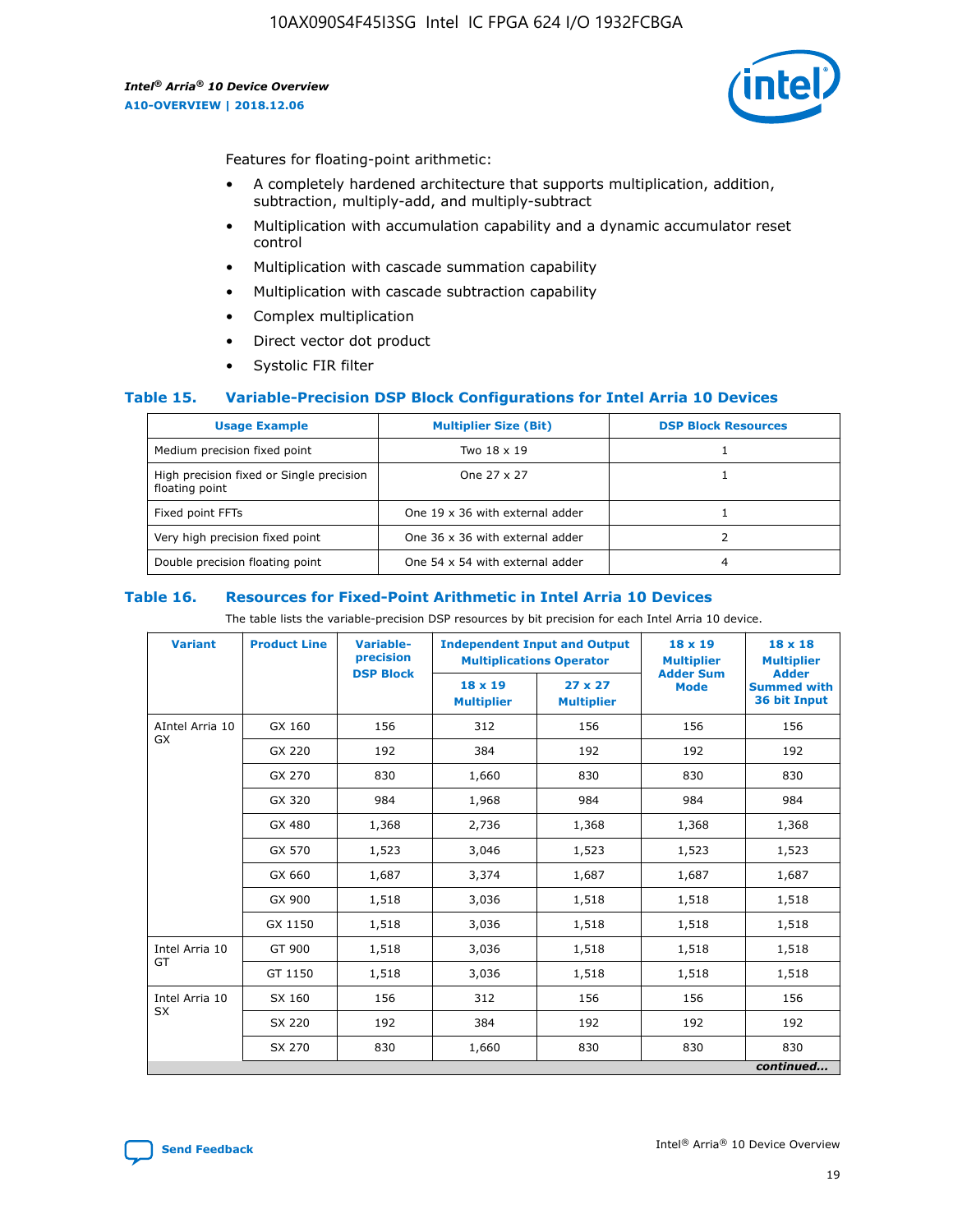

| <b>Variant</b> | <b>Product Line</b> | Variable-<br>precision | <b>Multiplications Operator</b>     | <b>Independent Input and Output</b> | $18 \times 19$<br><b>Multiplier</b> | $18 \times 18$<br><b>Multiplier</b><br><b>Adder</b> |  |
|----------------|---------------------|------------------------|-------------------------------------|-------------------------------------|-------------------------------------|-----------------------------------------------------|--|
|                |                     | <b>DSP Block</b>       | $18 \times 19$<br><b>Multiplier</b> | $27 \times 27$<br><b>Multiplier</b> | <b>Adder Sum</b><br><b>Mode</b>     | <b>Summed with</b><br>36 bit Input                  |  |
|                | SX 320              | 984                    | 1,968                               | 984                                 | 984                                 | 984                                                 |  |
|                | SX 480              | 1,368                  | 2,736                               | 1,368                               | 1,368                               | 1,368                                               |  |
|                | SX 570              | 1,523                  | 3,046                               | 1,523                               | 1,523                               | 1,523                                               |  |
|                | SX 660              | 1,687                  | 3,374                               | 1,687                               | 1,687                               | 1,687                                               |  |

# **Table 17. Resources for Floating-Point Arithmetic in Intel Arria 10 Devices**

The table lists the variable-precision DSP resources by bit precision for each Intel Arria 10 device.

| <b>Variant</b> | <b>Product Line</b> | <b>Variable-</b><br>precision<br><b>DSP Block</b> | <b>Single</b><br><b>Precision</b><br><b>Floating-Point</b><br><b>Multiplication</b><br><b>Mode</b> | <b>Single-Precision</b><br><b>Floating-Point</b><br><b>Adder Mode</b> | Single-<br><b>Precision</b><br><b>Floating-Point</b><br><b>Multiply</b><br><b>Accumulate</b><br><b>Mode</b> | <b>Peak</b><br><b>Giga Floating-</b><br><b>Point</b><br><b>Operations</b><br>per Second<br>(GFLOPs) |
|----------------|---------------------|---------------------------------------------------|----------------------------------------------------------------------------------------------------|-----------------------------------------------------------------------|-------------------------------------------------------------------------------------------------------------|-----------------------------------------------------------------------------------------------------|
| Intel Arria 10 | GX 160              | 156                                               | 156                                                                                                | 156                                                                   | 156                                                                                                         | 140                                                                                                 |
| <b>GX</b>      | GX 220              | 192                                               | 192                                                                                                | 192                                                                   | 192                                                                                                         | 173                                                                                                 |
|                | GX 270              | 830                                               | 830                                                                                                | 830                                                                   | 830                                                                                                         | 747                                                                                                 |
|                | GX 320              | 984                                               | 984                                                                                                | 984                                                                   | 984                                                                                                         | 886                                                                                                 |
|                | GX 480              | 1,369                                             | 1,368                                                                                              | 1,368                                                                 | 1,368                                                                                                       | 1,231                                                                                               |
|                | GX 570              | 1,523                                             | 1,523                                                                                              | 1,523                                                                 | 1,523                                                                                                       | 1,371                                                                                               |
|                | GX 660              | 1,687                                             | 1,687                                                                                              | 1,687                                                                 | 1,687                                                                                                       | 1,518                                                                                               |
|                | GX 900              | 1,518                                             | 1,518                                                                                              | 1,518                                                                 | 1,518                                                                                                       | 1,366                                                                                               |
|                | GX 1150             | 1,518                                             | 1,518                                                                                              | 1,518                                                                 | 1,518                                                                                                       | 1,366                                                                                               |
| Intel Arria 10 | GT 900              | 1,518                                             | 1,518                                                                                              | 1,518                                                                 | 1,518                                                                                                       | 1,366                                                                                               |
| GT             | GT 1150             | 1,518                                             | 1,518                                                                                              | 1,518                                                                 | 1,518                                                                                                       | 1,366                                                                                               |
| Intel Arria 10 | SX 160              | 156                                               | 156                                                                                                | 156                                                                   | 156                                                                                                         | 140                                                                                                 |
| SX             | SX 220              | 192                                               | 192                                                                                                | 192                                                                   | 192                                                                                                         | 173                                                                                                 |
|                | SX 270              | 830                                               | 830                                                                                                | 830                                                                   | 830                                                                                                         | 747                                                                                                 |
|                | SX 320              | 984                                               | 984                                                                                                | 984                                                                   | 984                                                                                                         | 886                                                                                                 |
|                | SX 480              | 1,369                                             | 1,368                                                                                              | 1,368                                                                 | 1,368                                                                                                       | 1,231                                                                                               |
|                | SX 570              | 1,523                                             | 1,523                                                                                              | 1,523                                                                 | 1,523                                                                                                       | 1,371                                                                                               |
|                | SX 660              | 1,687                                             | 1,687                                                                                              | 1,687                                                                 | 1,687                                                                                                       | 1,518                                                                                               |

# **Embedded Memory Blocks**

The embedded memory blocks in the devices are flexible and designed to provide an optimal amount of small- and large-sized memory arrays to fit your design requirements.

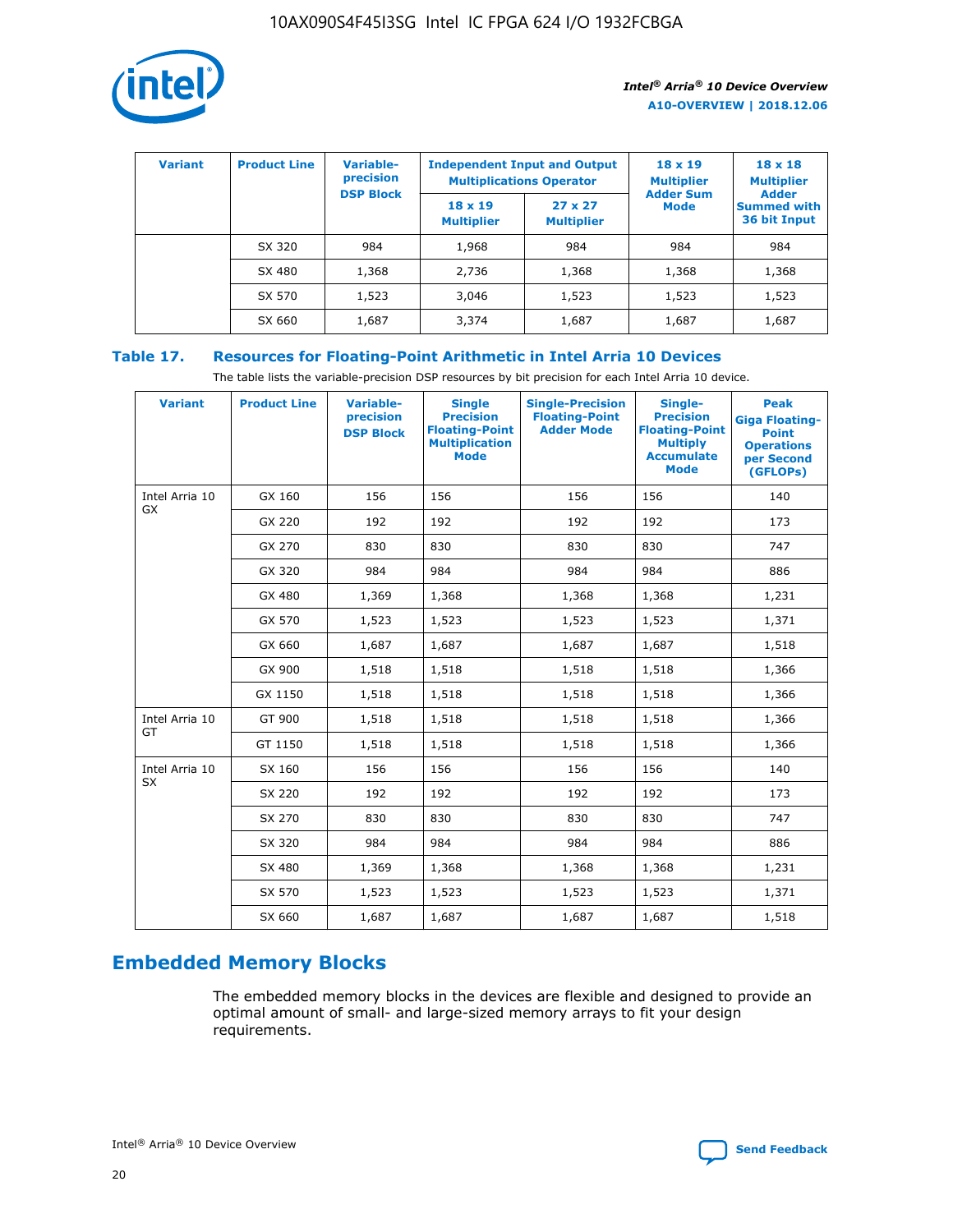

# **Types of Embedded Memory**

The Intel Arria 10 devices contain two types of memory blocks:

- 20 Kb M20K blocks—blocks of dedicated memory resources. The M20K blocks are ideal for larger memory arrays while still providing a large number of independent ports.
- 640 bit memory logic array blocks (MLABs)—enhanced memory blocks that are configured from dual-purpose logic array blocks (LABs). The MLABs are ideal for wide and shallow memory arrays. The MLABs are optimized for implementation of shift registers for digital signal processing (DSP) applications, wide and shallow FIFO buffers, and filter delay lines. Each MLAB is made up of ten adaptive logic modules (ALMs). In the Intel Arria 10 devices, you can configure these ALMs as ten 32 x 2 blocks, giving you one 32 x 20 simple dual-port SRAM block per MLAB.

# **Embedded Memory Capacity in Intel Arria 10 Devices**

|                   | <b>Product</b> |              | <b>M20K</b>         | <b>MLAB</b>  |                     | <b>Total RAM Bit</b> |
|-------------------|----------------|--------------|---------------------|--------------|---------------------|----------------------|
| <b>Variant</b>    | Line           | <b>Block</b> | <b>RAM Bit (Kb)</b> | <b>Block</b> | <b>RAM Bit (Kb)</b> | (Kb)                 |
| Intel Arria 10 GX | GX 160         | 440          | 8,800               | 1,680        | 1,050               | 9,850                |
|                   | GX 220         | 587          | 11,740              | 2,703        | 1,690               | 13,430               |
|                   | GX 270         | 750          | 15,000              | 3,922        | 2,452               | 17,452               |
|                   | GX 320         | 891          | 17,820              | 4,363        | 2,727               | 20,547               |
|                   | GX 480         | 1,431        | 28,620              | 6,662        | 4,164               | 32,784               |
|                   | GX 570         | 1,800        | 36,000              | 8,153        | 5,096               | 41,096               |
|                   | GX 660         | 2,131        | 42,620              | 9,260        | 5,788               | 48,408               |
|                   | GX 900         | 2,423        | 48,460              | 15,017       | 9,386               | 57,846               |
|                   | GX 1150        | 2,713        | 54,260              | 20,774       | 12,984              | 67,244               |
| Intel Arria 10 GT | GT 900         | 2,423        | 48,460              | 15,017       | 9,386               | 57,846               |
|                   | GT 1150        | 2,713        | 54,260              | 20,774       | 12,984              | 67,244               |
| Intel Arria 10 SX | SX 160         | 440          | 8,800               | 1,680        | 1,050               | 9,850                |
|                   | SX 220         | 587          | 11,740              | 2,703        | 1,690               | 13,430               |
|                   | SX 270         | 750          | 15,000              | 3,922        | 2,452               | 17,452               |
|                   | SX 320         | 891          | 17,820              | 4,363        | 2,727               | 20,547               |
|                   | SX 480         | 1,431        | 28,620              | 6,662        | 4,164               | 32,784               |
|                   | SX 570         | 1,800        | 36,000              | 8,153        | 5,096               | 41,096               |
|                   | SX 660         | 2,131        | 42,620              | 9,260        | 5,788               | 48,408               |

#### **Table 18. Embedded Memory Capacity and Distribution in Intel Arria 10 Devices**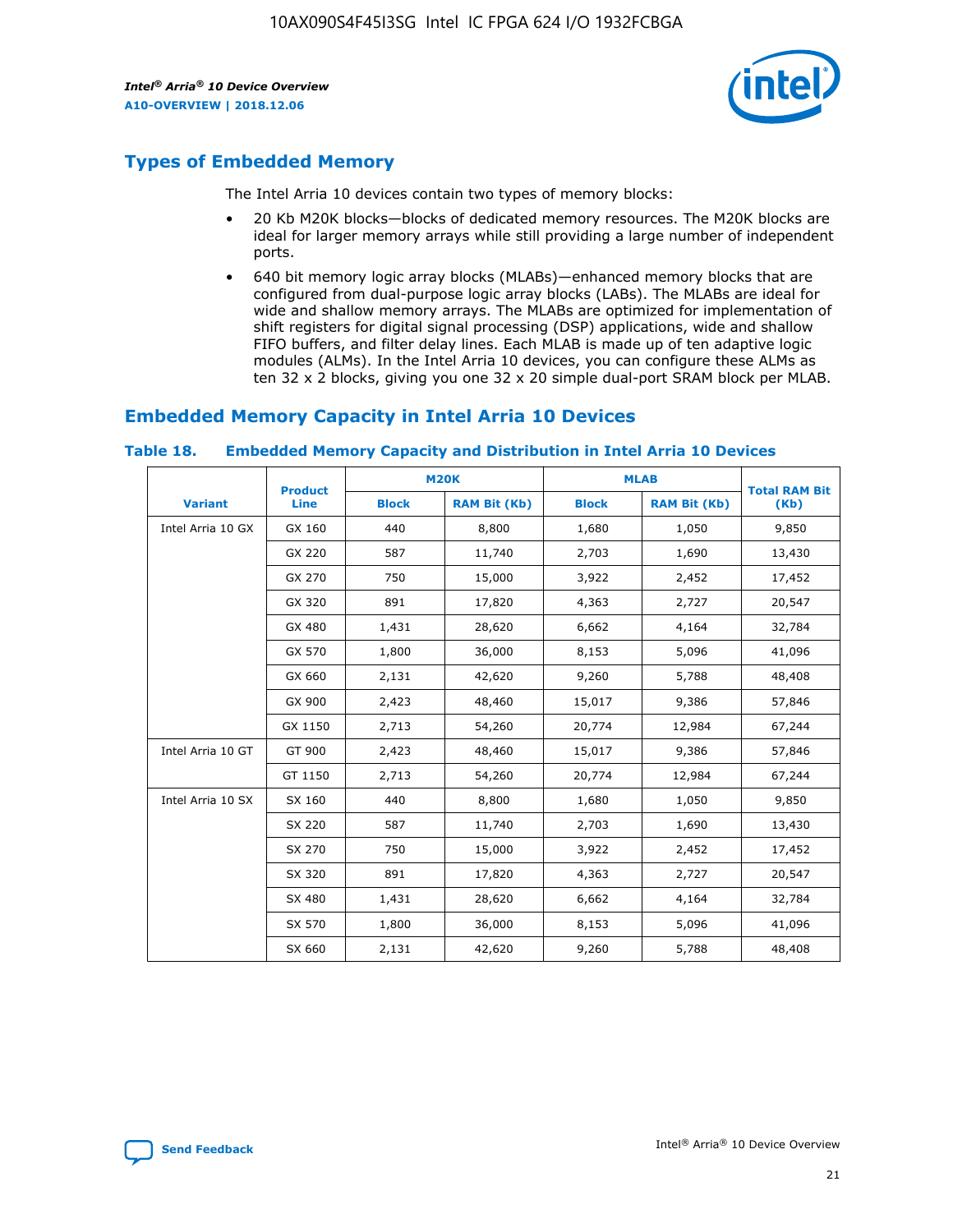

# **Embedded Memory Configurations for Single-port Mode**

#### **Table 19. Single-port Embedded Memory Configurations for Intel Arria 10 Devices**

This table lists the maximum configurations supported for single-port RAM and ROM modes.

| <b>Memory Block</b> | Depth (bits) | <b>Programmable Width</b> |
|---------------------|--------------|---------------------------|
| MLAB                | 32           | x16, x18, or x20          |
|                     | 64(10)       | x8, x9, x10               |
| M20K                | 512          | x40, x32                  |
|                     | 1K           | x20, x16                  |
|                     | 2K           | x10, x8                   |
|                     | 4K           | x5, x4                    |
|                     | 8K           | x2                        |
|                     | 16K          | x1                        |

# **Clock Networks and PLL Clock Sources**

The clock network architecture is based on Intel's global, regional, and peripheral clock structure. This clock structure is supported by dedicated clock input pins, fractional clock synthesis PLLs, and integer I/O PLLs.

## **Clock Networks**

The Intel Arria 10 core clock networks are capable of up to 800 MHz fabric operation across the full industrial temperature range. For the external memory interface, the clock network supports the hard memory controller with speeds up to 2,400 Mbps in a quarter-rate transfer.

To reduce power consumption, the Intel Quartus Prime software identifies all unused sections of the clock network and powers them down.

# **Fractional Synthesis and I/O PLLs**

Intel Arria 10 devices contain up to 32 fractional synthesis PLLs and up to 16 I/O PLLs that are available for both specific and general purpose uses in the core:

- Fractional synthesis PLLs—located in the column adjacent to the transceiver blocks
- I/O PLLs—located in each bank of the 48 I/Os

#### **Fractional Synthesis PLLs**

You can use the fractional synthesis PLLs to:

- Reduce the number of oscillators that are required on your board
- Reduce the number of clock pins that are used in the device by synthesizing multiple clock frequencies from a single reference clock source

<sup>(10)</sup> Supported through software emulation and consumes additional MLAB blocks.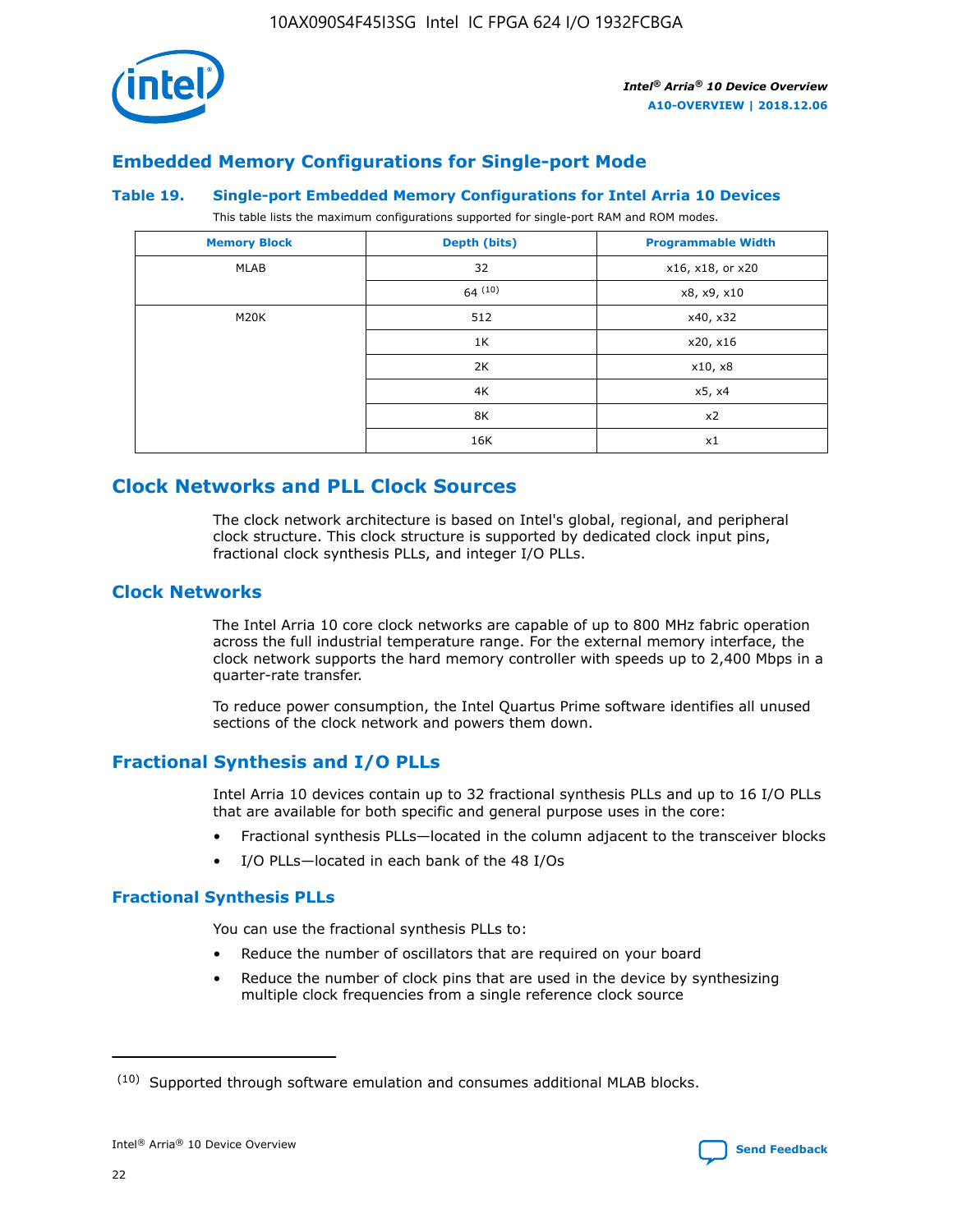

The fractional synthesis PLLs support the following features:

- Reference clock frequency synthesis for transceiver CMU and Advanced Transmit (ATX) PLLs
- Clock network delay compensation
- Zero-delay buffering
- Direct transmit clocking for transceivers
- Independently configurable into two modes:
	- Conventional integer mode equivalent to the general purpose PLL
	- Enhanced fractional mode with third order delta-sigma modulation
- PLL cascading

# **I/O PLLs**

The integer mode I/O PLLs are located in each bank of 48 I/Os. You can use the I/O PLLs to simplify the design of external memory and high-speed LVDS interfaces.

In each I/O bank, the I/O PLLs are adjacent to the hard memory controllers and LVDS SERDES. Because these PLLs are tightly coupled with the I/Os that need to use them, it makes it easier to close timing.

You can use the I/O PLLs for general purpose applications in the core such as clock network delay compensation and zero-delay buffering.

Intel Arria 10 devices support PLL-to-PLL cascading.

# **FPGA General Purpose I/O**

Intel Arria 10 devices offer highly configurable GPIOs. Each I/O bank contains 48 general purpose I/Os and a high-efficiency hard memory controller.

The following list describes the features of the GPIOs:

- Consist of 3 V I/Os for high-voltage application and LVDS I/Os for differential signaling
	- Up to two 3 V I/O banks, available in some devices, that support up to 3 V I/O standards
	- LVDS I/O banks that support up to 1.8 V I/O standards
- Support a wide range of single-ended and differential I/O interfaces
- LVDS speeds up to 1.6 Gbps
- Each LVDS pair of pins has differential input and output buffers, allowing you to configure the LVDS direction for each pair.
- Programmable bus hold and weak pull-up
- Programmable differential output voltage  $(V_{OD})$  and programmable pre-emphasis

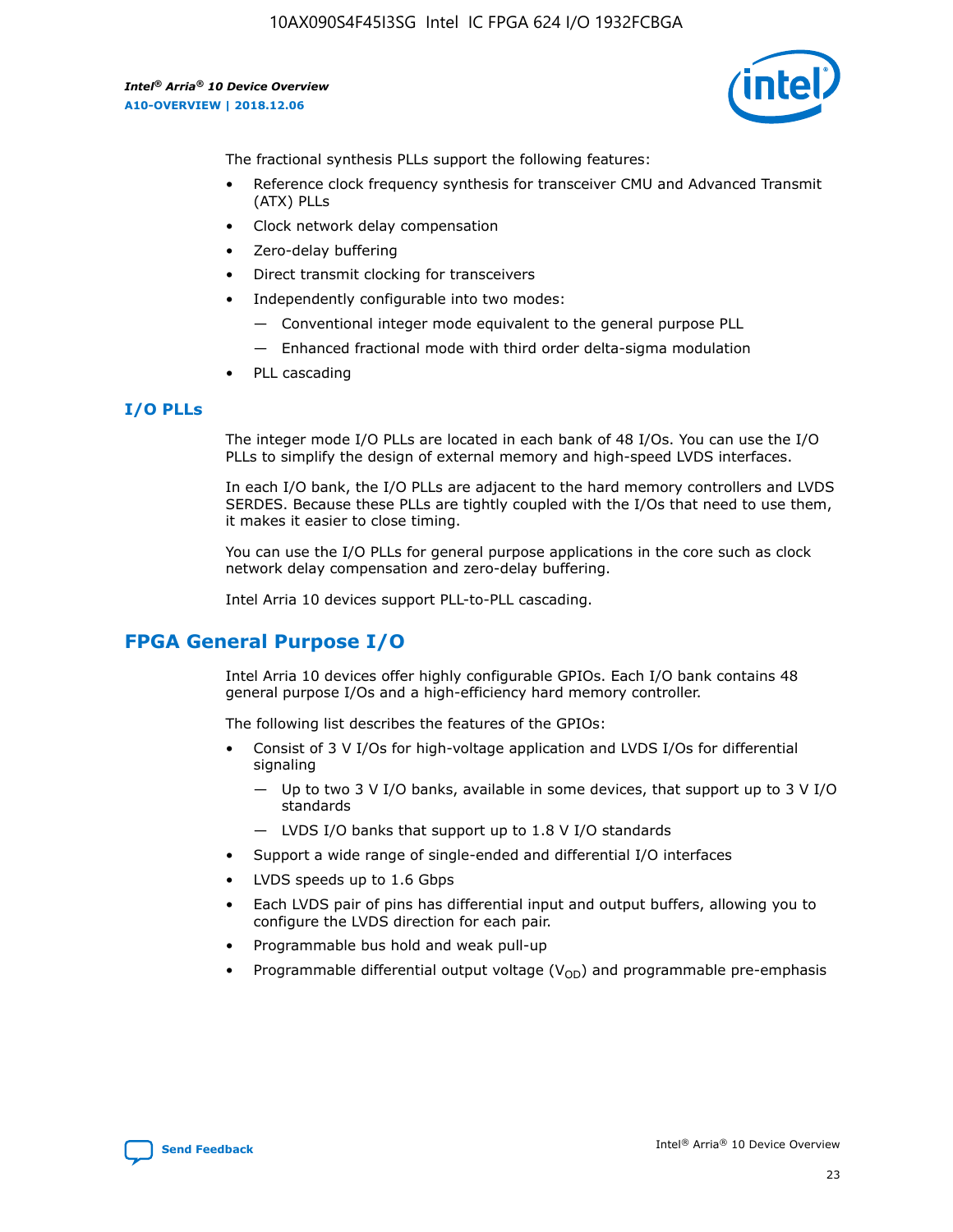

- Series (R<sub>S</sub>) and parallel (R<sub>T</sub>) on-chip termination (OCT) for all I/O banks with OCT calibration to limit the termination impedance variation
- On-chip dynamic termination that has the ability to swap between series and parallel termination, depending on whether there is read or write on a common bus for signal integrity
- Easy timing closure support using the hard read FIFO in the input register path, and delay-locked loop (DLL) delay chain with fine and coarse architecture

# **External Memory Interface**

Intel Arria 10 devices offer massive external memory bandwidth, with up to seven 32 bit DDR4 memory interfaces running at up to 2,400 Mbps. This bandwidth provides additional ease of design, lower power, and resource efficiencies of hardened highperformance memory controllers.

The memory interface within Intel Arria 10 FPGAs and SoCs delivers the highest performance and ease of use. You can configure up to a maximum width of 144 bits when using the hard or soft memory controllers. If required, you can bypass the hard memory controller and use a soft controller implemented in the user logic.

Each I/O contains a hardened DDR read/write path (PHY) capable of performing key memory interface functionality such as read/write leveling, FIFO buffering to lower latency and improve margin, timing calibration, and on-chip termination.

The timing calibration is aided by the inclusion of hard microcontrollers based on Intel's Nios® II technology, specifically tailored to control the calibration of multiple memory interfaces. This calibration allows the Intel Arria 10 device to compensate for any changes in process, voltage, or temperature either within the Intel Arria 10 device itself, or within the external memory device. The advanced calibration algorithms ensure maximum bandwidth and robust timing margin across all operating conditions.

In addition to parallel memory interfaces, Intel Arria 10 devices support serial memory technologies such as the Hybrid Memory Cube (HMC). The HMC is supported by the Intel Arria 10 high-speed serial transceivers which connect up to four HMC links, with each link running at data rates up to 15 Gbps.

#### **Related Information**

#### [External Memory Interface Spec Estimator](http://www.altera.com/technology/memory/estimator/mem-emif-index.html)

Provides a parametric tool that allows you to find and compare the performance of the supported external memory interfaces in IntelFPGAs.

# **Memory Standards Supported by Intel Arria 10 Devices**

The I/Os are designed to provide high performance support for existing and emerging external memory standards.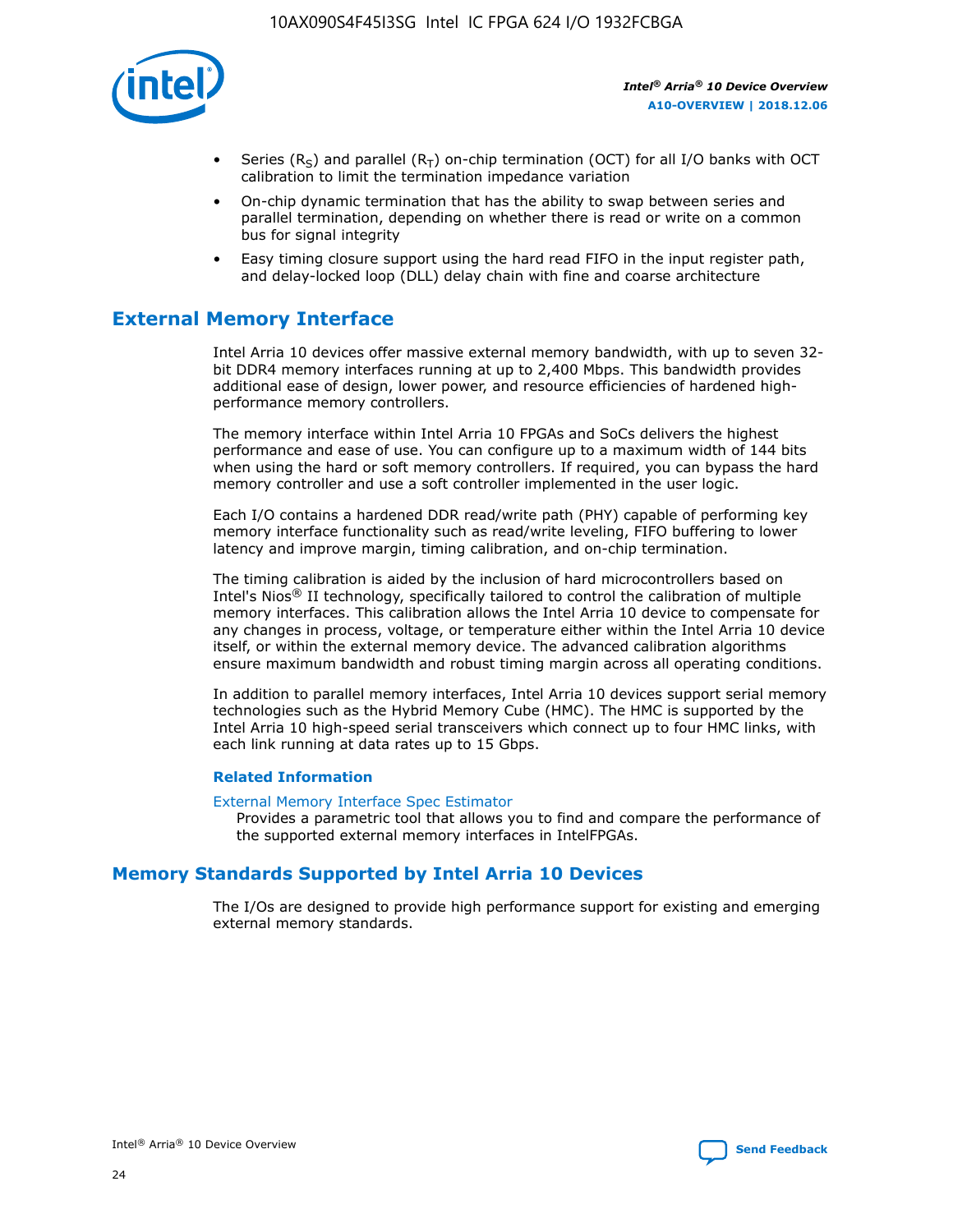

#### **Table 20. Memory Standards Supported by the Hard Memory Controller**

This table lists the overall capability of the hard memory controller. For specific details, refer to the External Memory Interface Spec Estimator and Intel Arria 10 Device Datasheet.

| <b>Memory Standard</b> | <b>Rate Support</b> | <b>Ping Pong PHY Support</b> | <b>Maximum Frequency</b><br>(MHz) |
|------------------------|---------------------|------------------------------|-----------------------------------|
| <b>DDR4 SDRAM</b>      | Quarter rate        | Yes                          | 1,067                             |
|                        |                     |                              | 1,200                             |
| DDR3 SDRAM             | Half rate           | Yes                          | 533                               |
|                        |                     |                              | 667                               |
|                        | Quarter rate        | Yes                          | 1,067                             |
|                        |                     |                              | 1,067                             |
| <b>DDR3L SDRAM</b>     | Half rate           | Yes                          | 533                               |
|                        |                     |                              | 667                               |
|                        | Quarter rate        | Yes                          | 933                               |
|                        |                     |                              | 933                               |
| LPDDR3 SDRAM           | Half rate           |                              | 533                               |
|                        | Quarter rate        |                              | 800                               |

#### **Table 21. Memory Standards Supported by the Soft Memory Controller**

| <b>Memory Standard</b>      | <b>Rate Support</b> | <b>Maximum Frequency</b><br>(MHz) |
|-----------------------------|---------------------|-----------------------------------|
| <b>RLDRAM 3 (11)</b>        | Quarter rate        | 1,200                             |
| ODR IV SRAM <sup>(11)</sup> | Quarter rate        | 1,067                             |
| <b>ODR II SRAM</b>          | Full rate           | 333                               |
|                             | Half rate           | 633                               |
| <b>ODR II+ SRAM</b>         | Full rate           | 333                               |
|                             | Half rate           | 633                               |
| <b>ODR II+ Xtreme SRAM</b>  | Full rate           | 333                               |
|                             | Half rate           | 633                               |

#### **Table 22. Memory Standards Supported by the HPS Hard Memory Controller**

The hard processor system (HPS) is available in Intel Arria 10 SoC devices only.

| <b>Memory Standard</b> | <b>Rate Support</b> | <b>Maximum Frequency</b><br>(MHz) |
|------------------------|---------------------|-----------------------------------|
| <b>DDR4 SDRAM</b>      | Half rate           | 1,200                             |
| <b>DDR3 SDRAM</b>      | Half rate           | 1,067                             |
| <b>DDR3L SDRAM</b>     | Half rate           | 933                               |

<sup>(11)</sup> Intel Arria 10 devices support this external memory interface using hard PHY with soft memory controller.

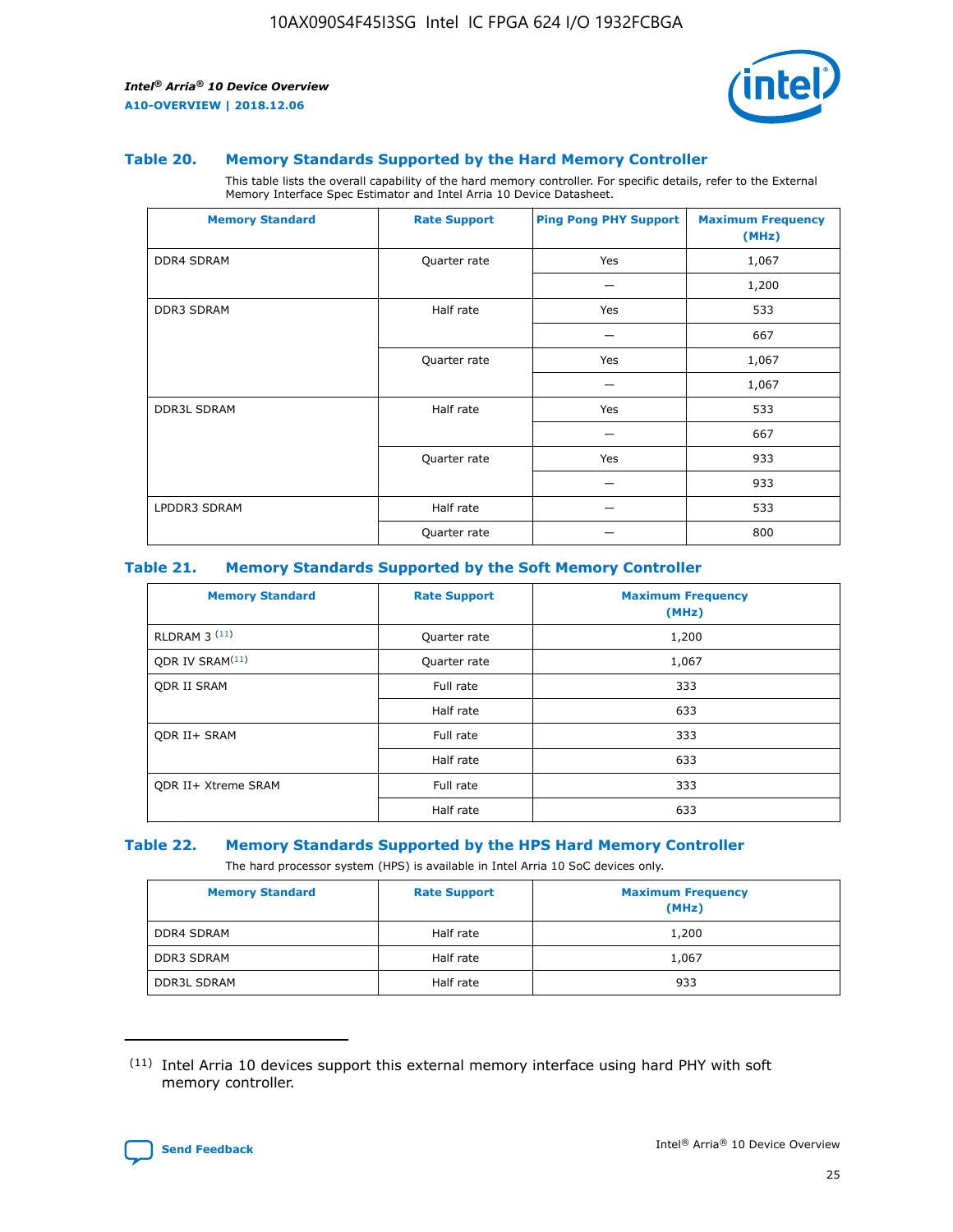

#### **Related Information**

#### [Intel Arria 10 Device Datasheet](https://www.intel.com/content/www/us/en/programmable/documentation/mcn1413182292568.html#mcn1413182153340)

Lists the memory interface performance according to memory interface standards, rank or chip select configurations, and Intel Arria 10 device speed grades.

# **PCIe Gen1, Gen2, and Gen3 Hard IP**

Intel Arria 10 devices contain PCIe hard IP that is designed for performance and ease-of-use:

- Includes all layers of the PCIe stack—transaction, data link and physical layers.
- Supports PCIe Gen3, Gen2, and Gen1 Endpoint and Root Port in x1, x2, x4, or x8 lane configuration.
- Operates independently from the core logic—optional configuration via protocol (CvP) allows the PCIe link to power up and complete link training in less than 100 ms while the Intel Arria 10 device completes loading the programming file for the rest of the FPGA.
- Provides added functionality that makes it easier to support emerging features such as Single Root I/O Virtualization (SR-IOV) and optional protocol extensions.
- Provides improved end-to-end datapath protection using ECC.
- Supports FPGA configuration via protocol (CvP) using PCIe at Gen3, Gen2, or Gen1 speed.

#### **Related Information**

PCS Features on page 30

# **Enhanced PCS Hard IP for Interlaken and 10 Gbps Ethernet**

# **Interlaken Support**

The Intel Arria 10 enhanced PCS hard IP provides integrated Interlaken PCS supporting rates up to 25.8 Gbps per lane.

The Interlaken PCS is based on the proven functionality of the PCS developed for Intel's previous generation FPGAs, which demonstrated interoperability with Interlaken ASSP vendors and third-party IP suppliers. The Interlaken PCS is present in every transceiver channel in Intel Arria 10 devices.

#### **Related Information**

PCS Features on page 30

# **10 Gbps Ethernet Support**

The Intel Arria 10 enhanced PCS hard IP supports 10GBASE-R PCS compliant with IEEE 802.3 10 Gbps Ethernet (10GbE). The integrated hard IP support for 10GbE and the 10 Gbps transceivers save external PHY cost, board space, and system power.

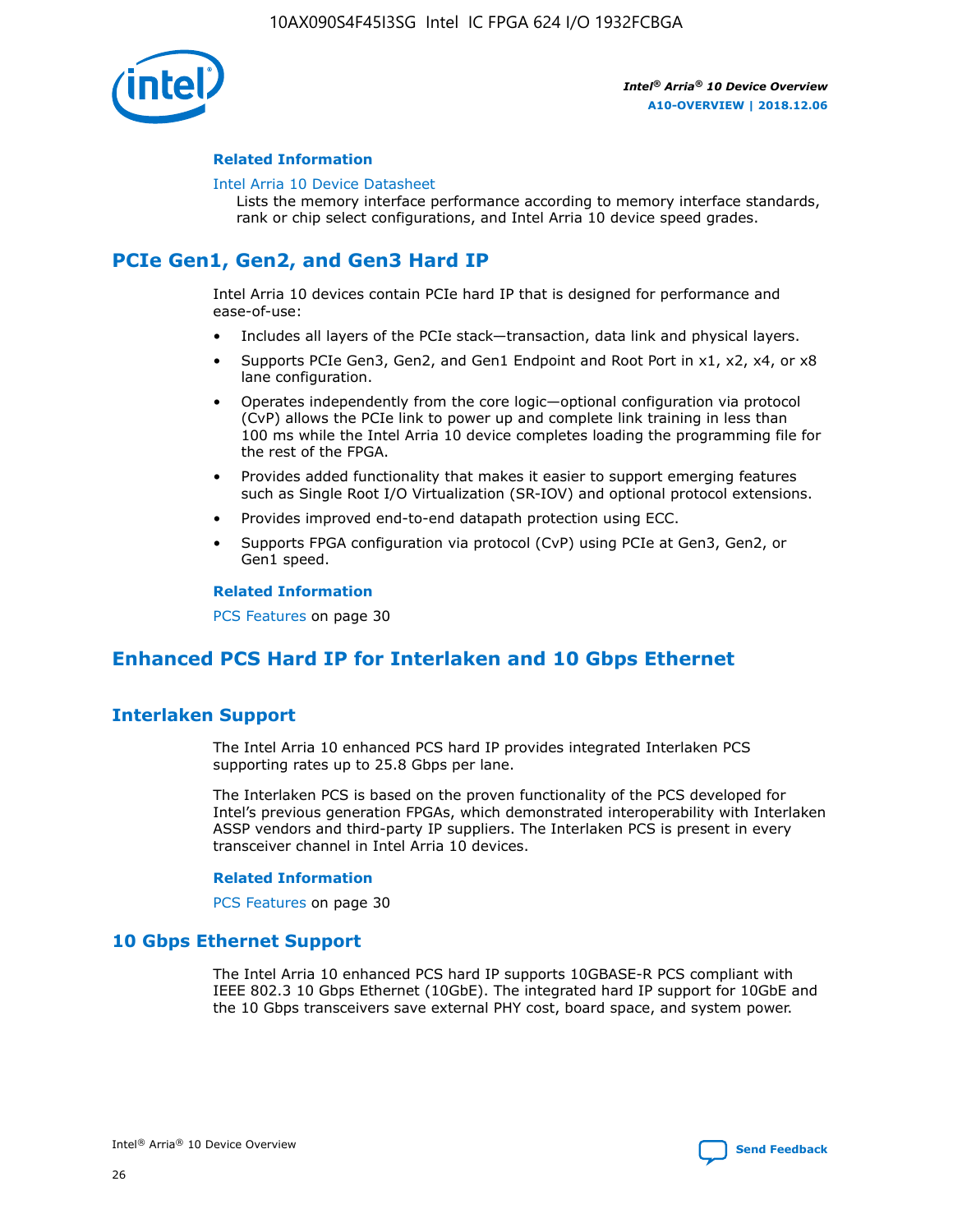

The scalable hard IP supports multiple independent 10GbE ports while using a single PLL for all the 10GBASE-R PCS instantiations, which saves on core logic resources and clock networks:

- Simplifies multiport 10GbE systems compared to XAUI interfaces that require an external XAUI-to-10G PHY.
- Incorporates Electronic Dispersion Compensation (EDC), which enables direct connection to standard 10 Gbps XFP and SFP+ pluggable optical modules.
- Supports backplane Ethernet applications and includes a hard 10GBASE-KR Forward Error Correction (FEC) circuit that you can use for 10 Gbps and 40 Gbps applications.

The 10 Gbps Ethernet PCS hard IP and 10GBASE-KR FEC are present in every transceiver channel.

#### **Related Information**

PCS Features on page 30

# **Low Power Serial Transceivers**

Intel Arria 10 FPGAs and SoCs include lowest power transceivers that deliver high bandwidth, throughput and low latency.

Intel Arria 10 devices deliver the industry's lowest power consumption per transceiver channel:

- 12.5 Gbps transceivers at as low as 242 mW
- 10 Gbps transceivers at as low as 168 mW
- 6 Gbps transceivers at as low as 117 mW

Intel Arria 10 transceivers support various data rates according to application:

- Chip-to-chip and chip-to-module applications—from 1 Gbps up to 25.8 Gbps
- Long reach and backplane applications—from 1 Gbps up to 12.5 with advanced adaptive equalization
- Critical power sensitive applications—from 1 Gbps up to 11.3 Gbps using lower power modes

The combination of 20 nm process technology and architectural advances provide the following benefits:

- Significant reduction in die area and power consumption
- Increase of up to two times in transceiver I/O density compared to previous generation devices while maintaining optimal signal integrity
- Up to 72 total transceiver channels—you can configure up to 6 of these channels to run as fast as 25.8 Gbps
- All channels feature continuous data rate support up to the maximum rated speed

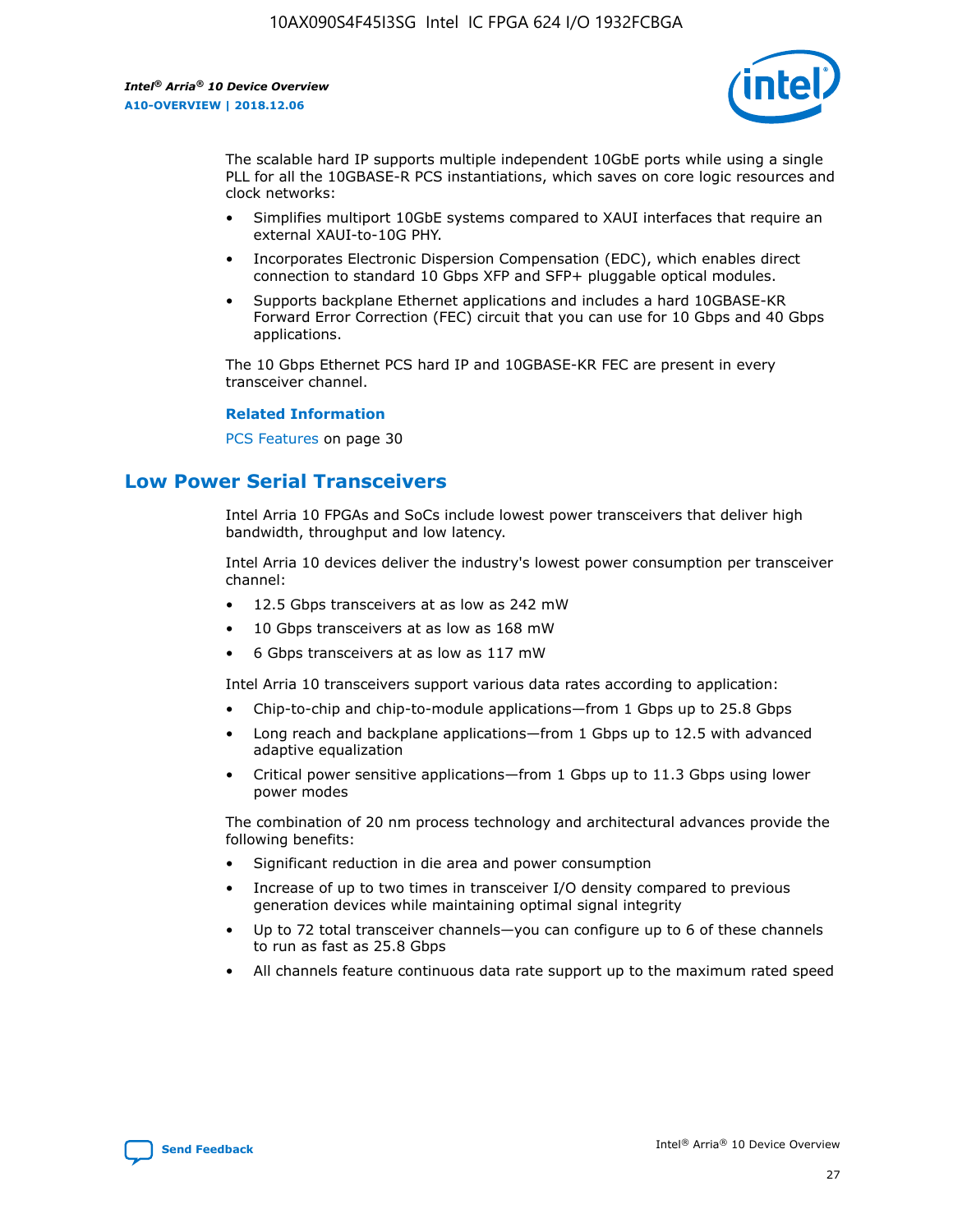

# Transceiver PMA TX/RX PCS ATX PLL Transceiver PMA TX/RX PCS fPLL Network Flexible Clock Distribution Network PCS Transceiver PMA TX/RX FPGA **Clock Distribution** Fabric PCS Transceiver PMA TX/RX ATX Flexible PLL PCS Transceiver PMA TX/RX ▲ fPLL Transceiver PMA TX/RX PCS 4

## **Figure 6. Intel Arria 10 Transceiver Block Architecture**

# **Transceiver Channels**

All transceiver channels feature a dedicated Physical Medium Attachment (PMA) and a hardened Physical Coding Sublayer (PCS).

- The PMA provides primary interfacing capabilities to physical channels.
- The PCS typically handles encoding/decoding, word alignment, and other preprocessing functions before transferring data to the FPGA core fabric.

A transceiver channel consists of a PMA and a PCS block. Most transceiver banks have 6 channels. There are some transceiver banks that contain only 3 channels.

A wide variety of bonded and non-bonded data rate configurations is possible using a highly configurable clock distribution network. Up to 80 independent transceiver data rates can be configured.

The following figures are graphical representations of top views of the silicon die, which correspond to reverse views for flip chip packages. Different Intel Arria 10 devices may have different floorplans than the ones shown in the figures.

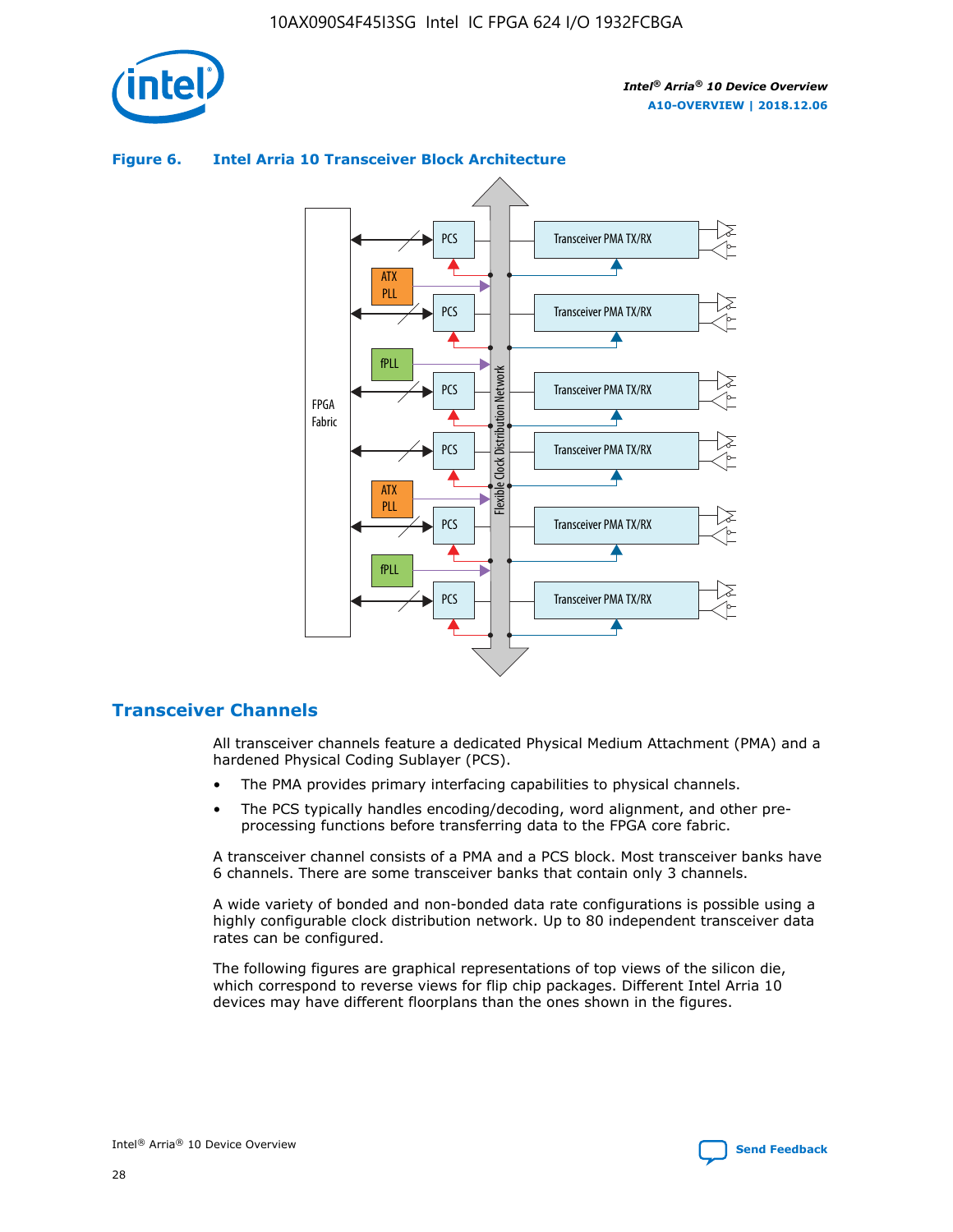

## **Figure 7. Device Chip Overview for Intel Arria 10 GX and GT Devices**



M20K Internal Memory Blocks Core Logic Fabric Transceiver Channels Hard IP Per Transceiver: Standard PCS and Enhanced PCS Hard IPs PCI Express Gen3 Hard IP Fractional PLLs M20K Internal Memory Blocks PCI Express Gen3 Hard IP Variable Precision DSP Blocks I/O PLLs Hard Memory Controllers, General-Purpose I/O Cells, LVDS Hard Processor Subsystem, Dual-Core ARM Cortex A9 M20K Internal Memory Blocks Variable Precision DSP Blocks M20K Internal Memory Blocks Core Logic Fabric I/O PLLs Hard Memory Controllers, General-Purpose I/O Cells, LVDS M20K Internal Memory Blocks Variable Precision DSP Blocks M20K Internal Memory Blocks Transceiver Channels Hard IP Per Transceiver: Standard PCS and Enhanced PCS Hard IPs PCI Express Gen3 Hard IP Fractional PLLs PCI Express Gen3 Hard IP  $\ddot{\cdot}$ Hard PCS Transceiver PMA fPLL ATX (LC) Hard PCS Transceiver PMA **Transmit** Hard PCS Transceiver PMA PLL fPLL Hard PCS Transceiver PMA Transceiver Clock Networks ATX (LC) Hard PCS Transceiver PMA Transmi Hard PCS Transceiver PMA PLL fPLL Hard PCS Transceiver PMA Transceiver PMA Hard PCS ATX (LC) **Transmit** Hard PCS Transceiver PMA PLL Unused transceiver chann can be used as additional transceiver transmit PLLs

#### **PMA Features**

Intel Arria 10 transceivers provide exceptional signal integrity at data rates up to 25.8 Gbps. Clocking options include ultra-low jitter ATX PLLs (LC tank based), clock multiplier unit (CMU) PLLs, and fractional PLLs.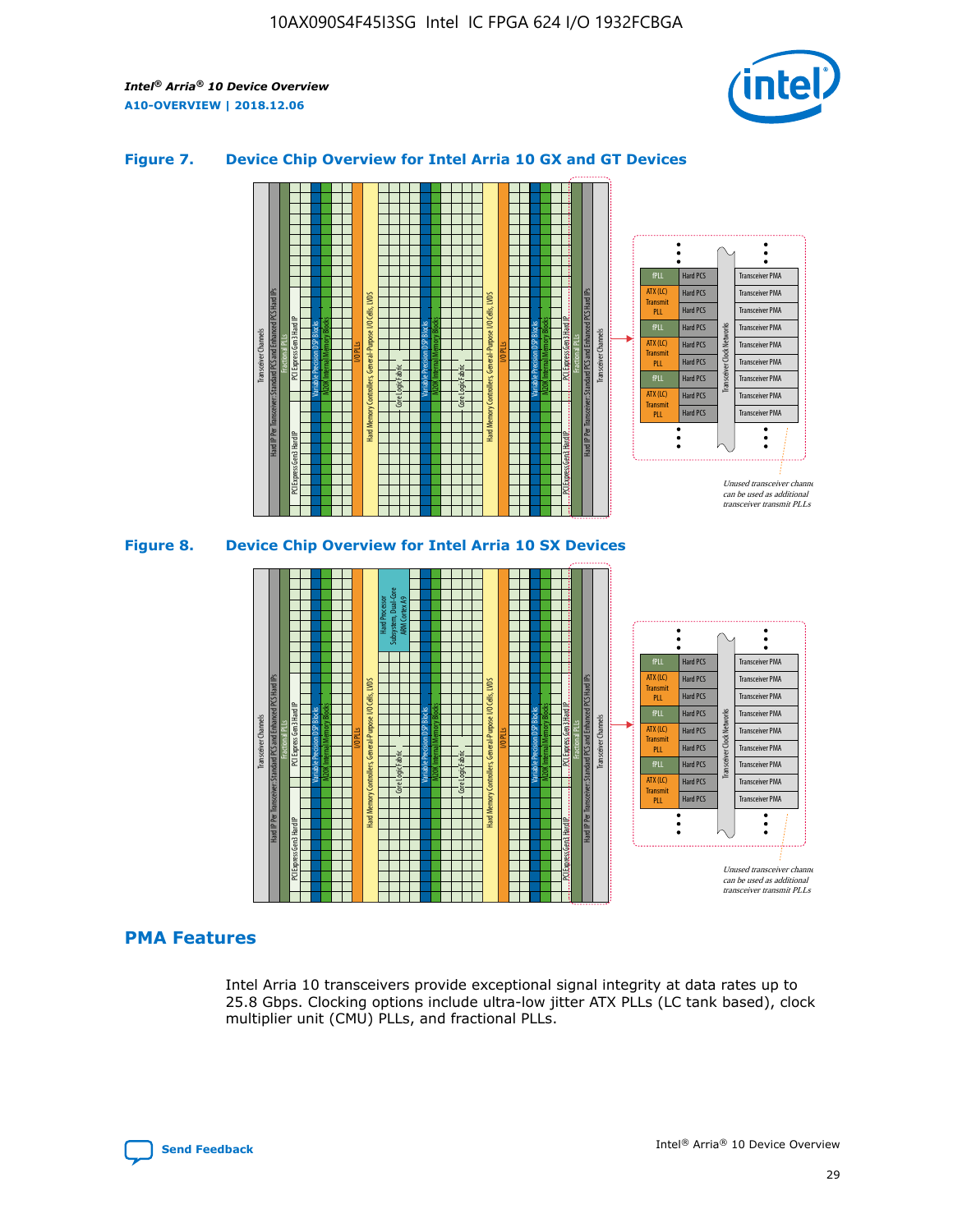

Each transceiver channel contains a channel PLL that can be used as the CMU PLL or clock data recovery (CDR) PLL. In CDR mode, the channel PLL recovers the receiver clock and data in the transceiver channel. Up to 80 independent data rates can be configured on a single Intel Arria 10 device.

# **Table 23. PMA Features of the Transceivers in Intel Arria 10 Devices**

| <b>Feature</b>                                             | <b>Capability</b>                                                                                                                                                                                                             |
|------------------------------------------------------------|-------------------------------------------------------------------------------------------------------------------------------------------------------------------------------------------------------------------------------|
| Chip-to-Chip Data Rates                                    | 1 Gbps to 17.4 Gbps (Intel Arria 10 GX devices)<br>1 Gbps to 25.8 Gbps (Intel Arria 10 GT devices)                                                                                                                            |
| Backplane Support                                          | Drive backplanes at data rates up to 12.5 Gbps                                                                                                                                                                                |
| <b>Optical Module Support</b>                              | SFP+/SFP, XFP, CXP, QSFP/QSFP28, CFP/CFP2/CFP4                                                                                                                                                                                |
| Cable Driving Support                                      | SFP+ Direct Attach, PCI Express over cable, eSATA                                                                                                                                                                             |
| Transmit Pre-Emphasis                                      | 4-tap transmit pre-emphasis and de-emphasis to compensate for system channel loss                                                                                                                                             |
| Continuous Time Linear<br>Equalizer (CTLE)                 | Dual mode, high-gain, and high-data rate, linear receive equalization to compensate for<br>system channel loss                                                                                                                |
| Decision Feedback Equalizer<br>(DFE)                       | 7-fixed and 4-floating tap DFE to equalize backplane channel loss in the presence of<br>crosstalk and noisy environments                                                                                                      |
| Variable Gain Amplifier                                    | Optimizes the signal amplitude prior to the CDR sampling and operates in fixed and<br>adaptive modes                                                                                                                          |
| Altera Digital Adaptive<br>Parametric Tuning (ADAPT)       | Fully digital adaptation engine to automatically adjust all link equalization parameters-<br>including CTLE, DFE, and variable gain amplifier blocks—that provide optimal link margin<br>without intervention from user logic |
| Precision Signal Integrity<br>Calibration Engine (PreSICE) | Hardened calibration controller to quickly calibrate all transceiver control parameters on<br>power-up, which provides the optimal signal integrity and jitter performance                                                    |
| Advanced Transmit (ATX)<br>PLL                             | Low jitter ATX (LC tank based) PLLs with continuous tuning range to cover a wide range of<br>standard and proprietary protocols                                                                                               |
| <b>Fractional PLLs</b>                                     | On-chip fractional frequency synthesizers to replace on-board crystal oscillators and reduce<br>system cost                                                                                                                   |
| Digitally Assisted Analog<br><b>CDR</b>                    | Superior jitter tolerance with fast lock time                                                                                                                                                                                 |
| Dynamic Partial<br>Reconfiguration                         | Allows independent control of the Avalon memory-mapped interface of each transceiver<br>channel for the highest transceiver flexibility                                                                                       |
| Multiple PCS-PMA and PCS-<br>PLD interface widths          | 8-, 10-, 16-, 20-, 32-, 40-, or 64-bit interface widths for flexibility of deserialization width,<br>encoding, and reduced latency                                                                                            |

# **PCS Features**

This table summarizes the Intel Arria 10 transceiver PCS features. You can use the transceiver PCS to support a wide range of protocols ranging from 1 Gbps to 25.8 Gbps.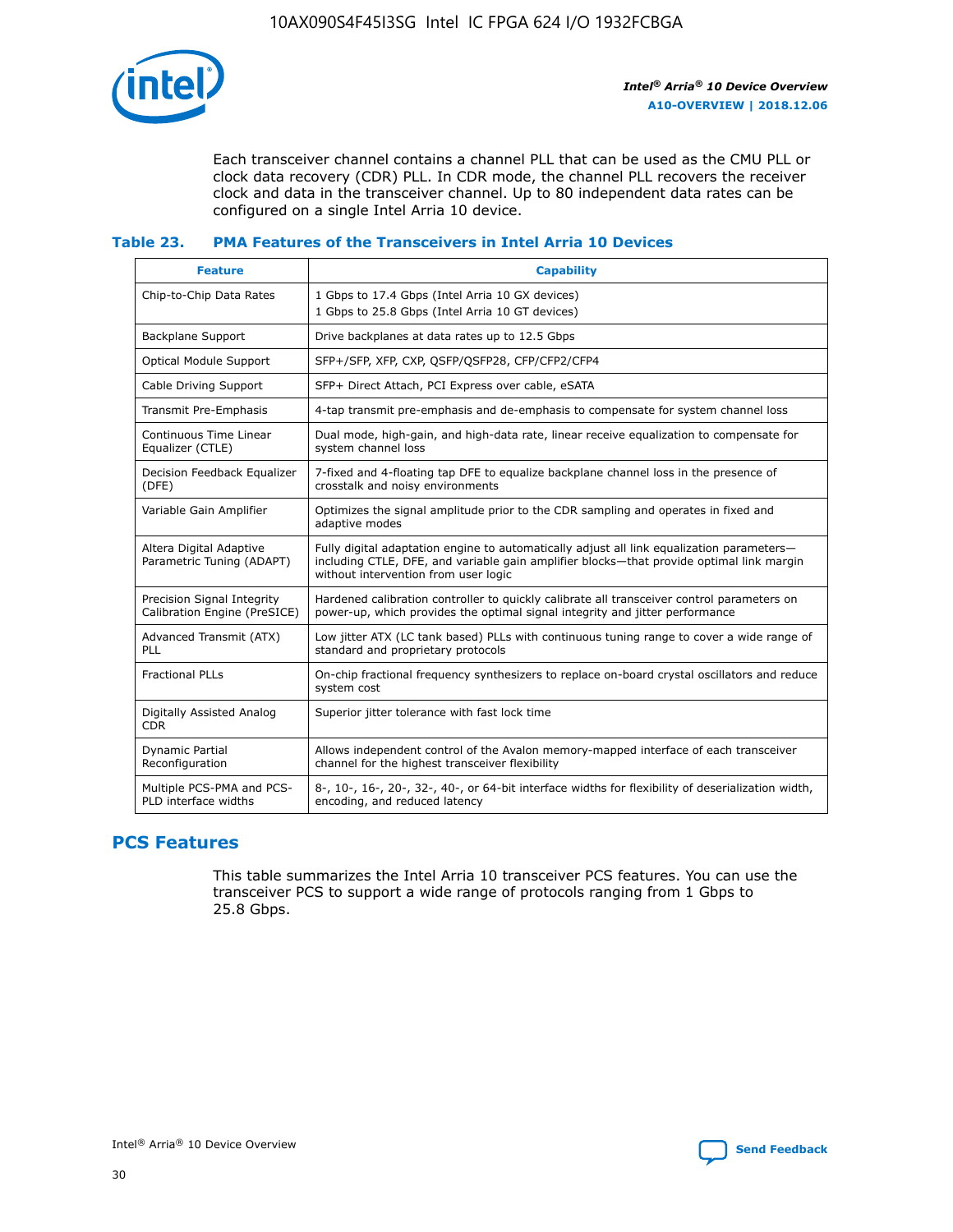

| <b>PCS</b>          | <b>Description</b>                                                                                                                                                                                                                                                                                                                                                                                             |
|---------------------|----------------------------------------------------------------------------------------------------------------------------------------------------------------------------------------------------------------------------------------------------------------------------------------------------------------------------------------------------------------------------------------------------------------|
| Standard PCS        | Operates at a data rate up to 12 Gbps<br>Supports protocols such as PCI-Express, CPRI 4.2+, GigE, IEEE 1588 in Hard PCS<br>Implements other protocols using Basic/Custom (Standard PCS) transceiver<br>configuration rules.                                                                                                                                                                                    |
| <b>Enhanced PCS</b> | Performs functions common to most serial data industry standards, such as word<br>alignment, encoding/decoding, and framing, before data is sent or received off-chip<br>through the PMA<br>• Handles data transfer to and from the FPGA fabric<br>Handles data transfer internally to and from the PMA<br>Provides frequency compensation<br>Performs channel bonding for multi-channel low skew applications |
| PCIe Gen3 PCS       | Supports the seamless switching of Data and Clock between the Gen1, Gen2, and Gen3<br>data rates<br>Provides support for PIPE 3.0 features<br>Supports the PIPE interface with the Hard IP enabled, as well as with the Hard IP<br>bypassed                                                                                                                                                                    |

#### **Related Information**

- PCIe Gen1, Gen2, and Gen3 Hard IP on page 26
- Interlaken Support on page 26
- 10 Gbps Ethernet Support on page 26

# **PCS Protocol Support**

This table lists some of the protocols supported by the Intel Arria 10 transceiver PCS. For more information about the blocks in the transmitter and receiver data paths, refer to the related information.

| <b>Protocol</b>                                 | <b>Data Rate</b><br>(Gbps) | <b>Transceiver IP</b>       | <b>PCS Support</b>                      |
|-------------------------------------------------|----------------------------|-----------------------------|-----------------------------------------|
| PCIe Gen3 x1, x2, x4, x8                        | 8.0                        | Native PHY (PIPE)           | Standard PCS and PCIe<br>Gen3 PCS       |
| PCIe Gen2 x1, x2, x4, x8                        | 5.0                        | Native PHY (PIPE)           | <b>Standard PCS</b>                     |
| PCIe Gen1 x1, x2, x4, x8                        | 2.5                        | Native PHY (PIPE)           | Standard PCS                            |
| 1000BASE-X Gigabit Ethernet                     | 1.25                       | Native PHY                  | <b>Standard PCS</b>                     |
| 1000BASE-X Gigabit Ethernet with<br>IEEE 1588v2 | 1.25                       | Native PHY                  | Standard PCS                            |
| 10GBASE-R                                       | 10.3125                    | Native PHY                  | <b>Enhanced PCS</b>                     |
| 10GBASE-R with IEEE 1588v2                      | 10.3125                    | Native PHY                  | <b>Enhanced PCS</b>                     |
| 10GBASE-R with KR FEC                           | 10.3125                    | Native PHY                  | <b>Enhanced PCS</b>                     |
| 10GBASE-KR and 1000BASE-X                       | 10.3125                    | 1G/10GbE and 10GBASE-KR PHY | Standard PCS and<br><b>Enhanced PCS</b> |
| Interlaken (CEI-6G/11G)                         | 3.125 to 17.4              | Native PHY                  | <b>Enhanced PCS</b>                     |
| SFI-S/SFI-5.2                                   | 11.2                       | Native PHY                  | <b>Enhanced PCS</b>                     |
| $10G$ SDI                                       | 10.692                     | Native PHY                  | <b>Enhanced PCS</b>                     |
|                                                 |                            |                             | continued                               |

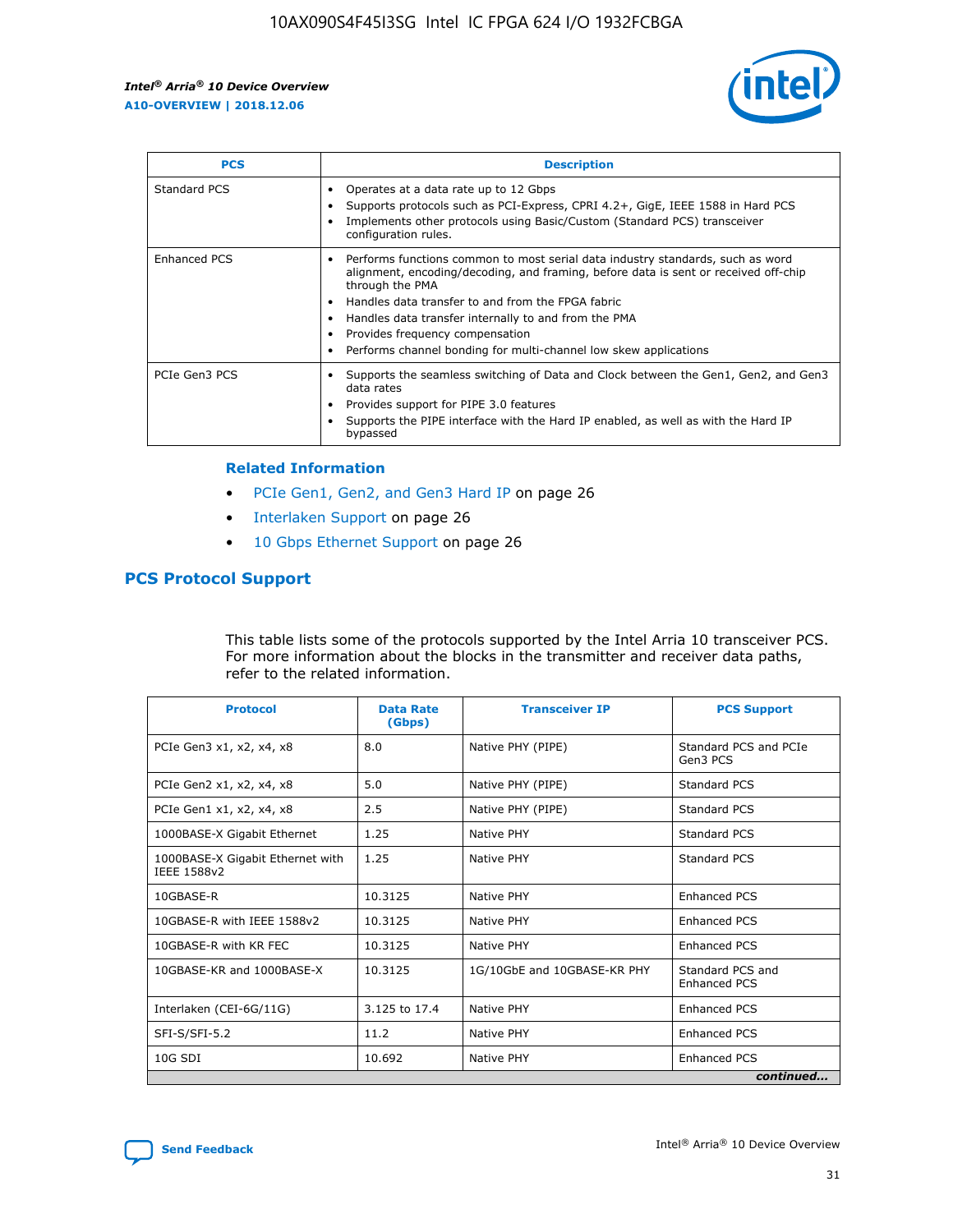

| <b>Protocol</b>      | <b>Data Rate</b><br>(Gbps) | <b>Transceiver IP</b> | <b>PCS Support</b> |
|----------------------|----------------------------|-----------------------|--------------------|
| CPRI 6.0 (64B/66B)   | 0.6144 to<br>10.1376       | Native PHY            | Enhanced PCS       |
| CPRI 4.2 (8B/10B)    | 0.6144 to<br>9.8304        | Native PHY            | Standard PCS       |
| OBSAI RP3 v4.2       | 0.6144 to 6.144            | Native PHY            | Standard PCS       |
| SD-SDI/HD-SDI/3G-SDI | $0.143(12)$ to<br>2.97     | Native PHY            | Standard PCS       |

# **Related Information**

#### [Intel Arria 10 Transceiver PHY User Guide](https://www.intel.com/content/www/us/en/programmable/documentation/nik1398707230472.html#nik1398707091164)

Provides more information about the supported transceiver protocols and PHY IP, the PMA architecture, and the standard, enhanced, and PCIe Gen3 PCS architecture.

# **SoC with Hard Processor System**

Each SoC device combines an FPGA fabric and a hard processor system (HPS) in a single device. This combination delivers the flexibility of programmable logic with the power and cost savings of hard IP in these ways:

- Reduces board space, system power, and bill of materials cost by eliminating a discrete embedded processor
- Allows you to differentiate the end product in both hardware and software, and to support virtually any interface standard
- Extends the product life and revenue through in-field hardware and software updates

 $(12)$  The 0.143 Gbps data rate is supported using oversampling of user logic that you must implement in the FPGA fabric.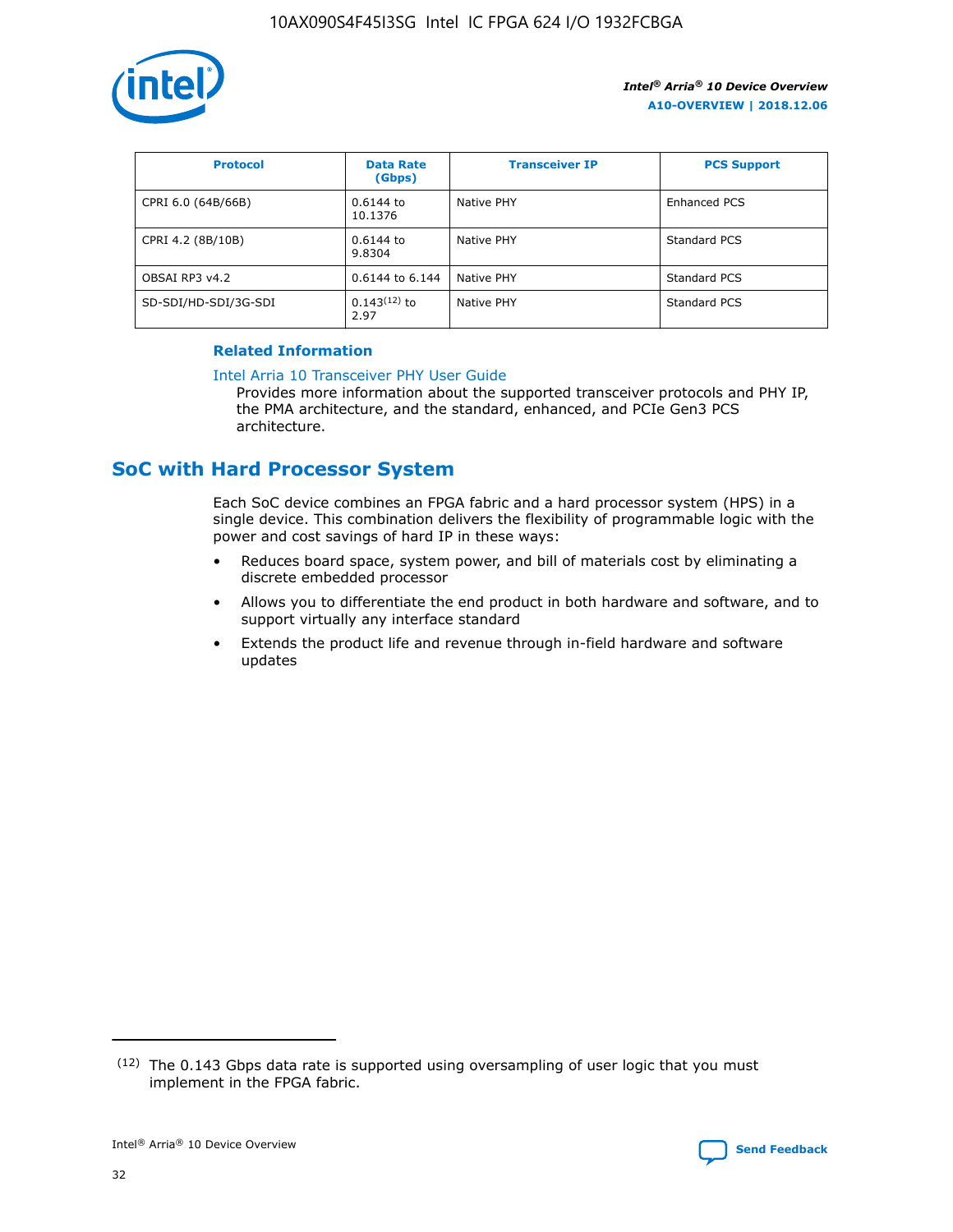

#### **Figure 9. HPS Block Diagram**

This figure shows a block diagram of the HPS with the dual ARM Cortex-A9 MPCore processor.



# **Key Advantages of 20-nm HPS**

The 20-nm HPS strikes a balance between enabling maximum software compatibility with 28-nm SoCs while still improving upon the 28-nm HPS architecture. These improvements address the requirements of the next generation target markets such as wireless and wireline communications, compute and storage equipment, broadcast and military in terms of performance, memory bandwidth, connectivity via backplane and security.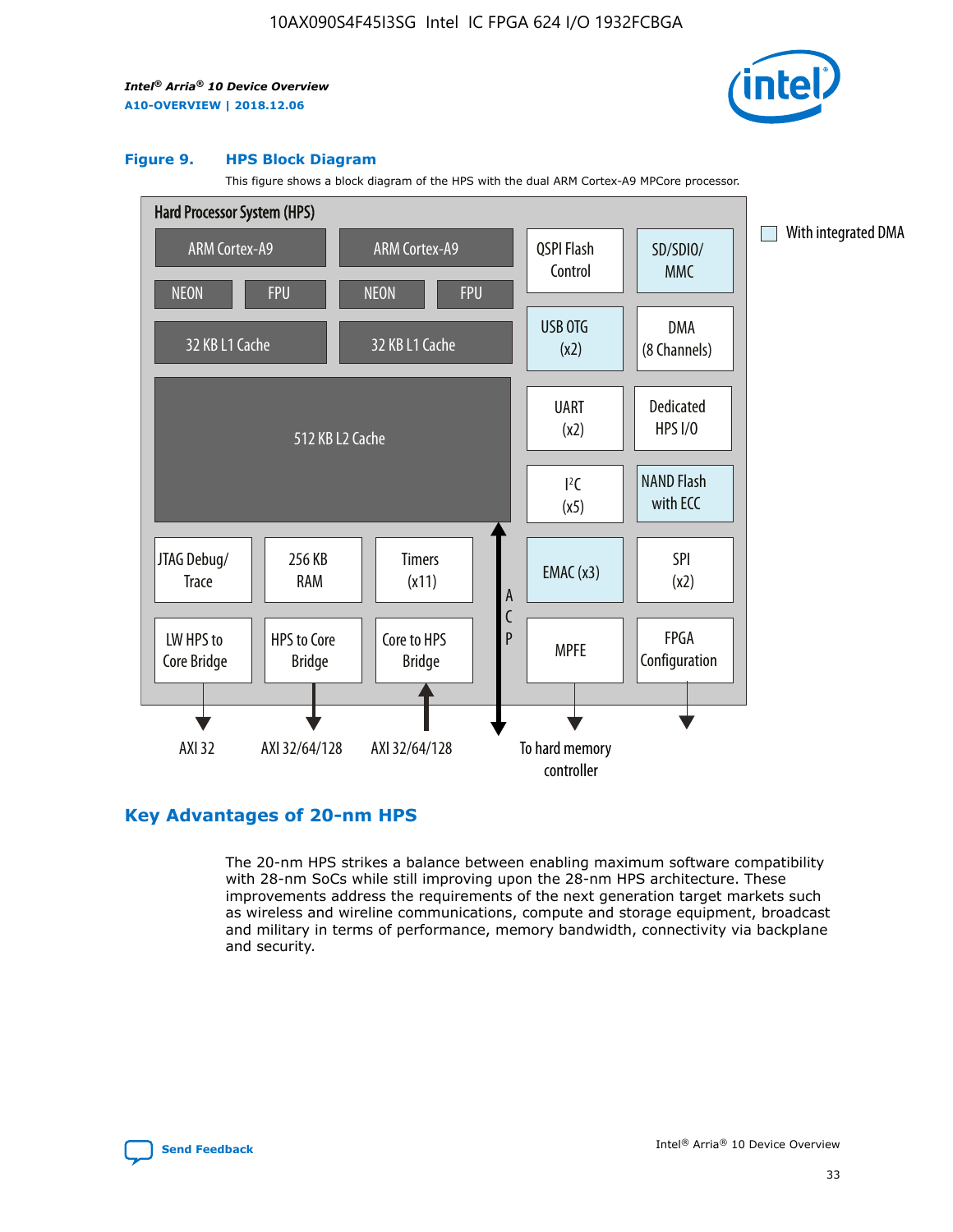

## **Table 24. Improvements in 20 nm HPS**

This table lists the key improvements of the 20 nm HPS compared to the 28 nm HPS.

| Advantages/<br><b>Improvements</b>                          | <b>Description</b>                                                                                                                                                                                                                                                                                                                                                                                                                                                                                                                                                                                                                                                                                                                                                                                                                                                                                                      |
|-------------------------------------------------------------|-------------------------------------------------------------------------------------------------------------------------------------------------------------------------------------------------------------------------------------------------------------------------------------------------------------------------------------------------------------------------------------------------------------------------------------------------------------------------------------------------------------------------------------------------------------------------------------------------------------------------------------------------------------------------------------------------------------------------------------------------------------------------------------------------------------------------------------------------------------------------------------------------------------------------|
| Increased performance and<br>overdrive capability           | While the nominal processor frequency is 1.2 GHz, the 20 nm HPS offers an "overdrive"<br>feature which enables a higher processor operating frequency. This requires a higher supply<br>voltage value that is unique to the HPS and may require a separate regulator.                                                                                                                                                                                                                                                                                                                                                                                                                                                                                                                                                                                                                                                   |
| Increased processor memory<br>bandwidth and DDR4<br>support | Up to 64-bit DDR4 memory at 2,400 Mbps support is available for the processor. The hard<br>memory controller for the HPS comprises a multi-port front end that manages connections<br>to a single port memory controller. The multi-port front end allows logic core and the HPS<br>to share ports and thereby the available bandwidth of the memory controller.                                                                                                                                                                                                                                                                                                                                                                                                                                                                                                                                                        |
| Flexible I/O sharing                                        | An advanced I/O pin muxing scheme allows improved sharing of I/O between the HPS and<br>the core logic. The following types of I/O are available for SoC:<br>17 dedicated I/Os-physically located inside the HPS block and are not accessible to<br>logic within the core. The 17 dedicated I/Os are used for HPS clock, resets, and<br>interfacing with boot devices, QSPI, and SD/MMC.<br>48 direct shared I/O-located closest to the HPS block and are ideal for high speed HPS<br>peripherals such as EMAC, USB, and others. There is one bank of 48 I/Os that supports<br>direct sharing where the 48 I/Os can be shared 12 I/Os at a time.<br>Standard (shared) I/O-all standard I/Os can be shared by the HPS peripherals and any<br>logic within the core. For designs where more than 48 I/Os are reguired to fully use all<br>the peripherals in the HPS, these I/Os can be connected through the core logic. |
| <b>EMAC</b> core                                            | Three EMAC cores are available in the HPS. The EMAC cores enable an application to<br>support two redundant Ethernet connections; for example, backplane, or two EMAC cores<br>for managing IEEE 1588 time stamp information while allowing a third EMAC core for debug<br>and configuration. All three EMACs can potentially share the same time stamps, simplifying<br>the 1588 time stamping implementation. A new serial time stamp interface allows core<br>logic to access and read the time stamp values. The integrated EMAC controllers can be<br>connected to external Ethernet PHY through the provided MDIO or I <sup>2</sup> C interface.                                                                                                                                                                                                                                                                  |
| On-chip memory                                              | The on-chip memory is updated to 256 KB support and can support larger data sets and<br>real time algorithms.                                                                                                                                                                                                                                                                                                                                                                                                                                                                                                                                                                                                                                                                                                                                                                                                           |
| <b>ECC</b> enhancements                                     | Improvements in L2 Cache ECC management allow identification of errors down to the<br>address level. ECC enhancements also enable improved error injection and status reporting<br>via the introduction of new memory mapped access to syndrome and data signals.                                                                                                                                                                                                                                                                                                                                                                                                                                                                                                                                                                                                                                                       |
| HPS to FPGA Interconnect<br>Backbone                        | Although the HPS and the Logic Core can operate independently, they are tightly coupled<br>via a high-bandwidth system interconnect built from high-performance ARM AMBA AXI bus<br>bridges. IP bus masters in the FPGA fabric have access to HPS bus slaves via the FPGA-to-<br>HPS interconnect. Similarly, HPS bus masters have access to bus slaves in the core fabric<br>via the HPS-to-FPGA bridge. Both bridges are AMBA AXI-3 compliant and support<br>simultaneous read and write transactions. Up to three masters within the core fabric can<br>share the HPS SDRAM controller with the processor. Additionally, the processor can be used<br>to configure the core fabric under program control via a dedicated 32-bit configuration port.                                                                                                                                                                  |
| FPGA configuration and HPS<br>booting                       | The FPGA fabric and HPS in the SoCs are powered independently. You can reduce the clock<br>frequencies or gate the clocks to reduce dynamic power.<br>You can configure the FPGA fabric and boot the HPS independently, in any order, providing<br>you with more design flexibility.                                                                                                                                                                                                                                                                                                                                                                                                                                                                                                                                                                                                                                    |
| Security                                                    | New security features have been introduced for anti-tamper management, secure boot,<br>encryption (AES), and authentication (SHA).                                                                                                                                                                                                                                                                                                                                                                                                                                                                                                                                                                                                                                                                                                                                                                                      |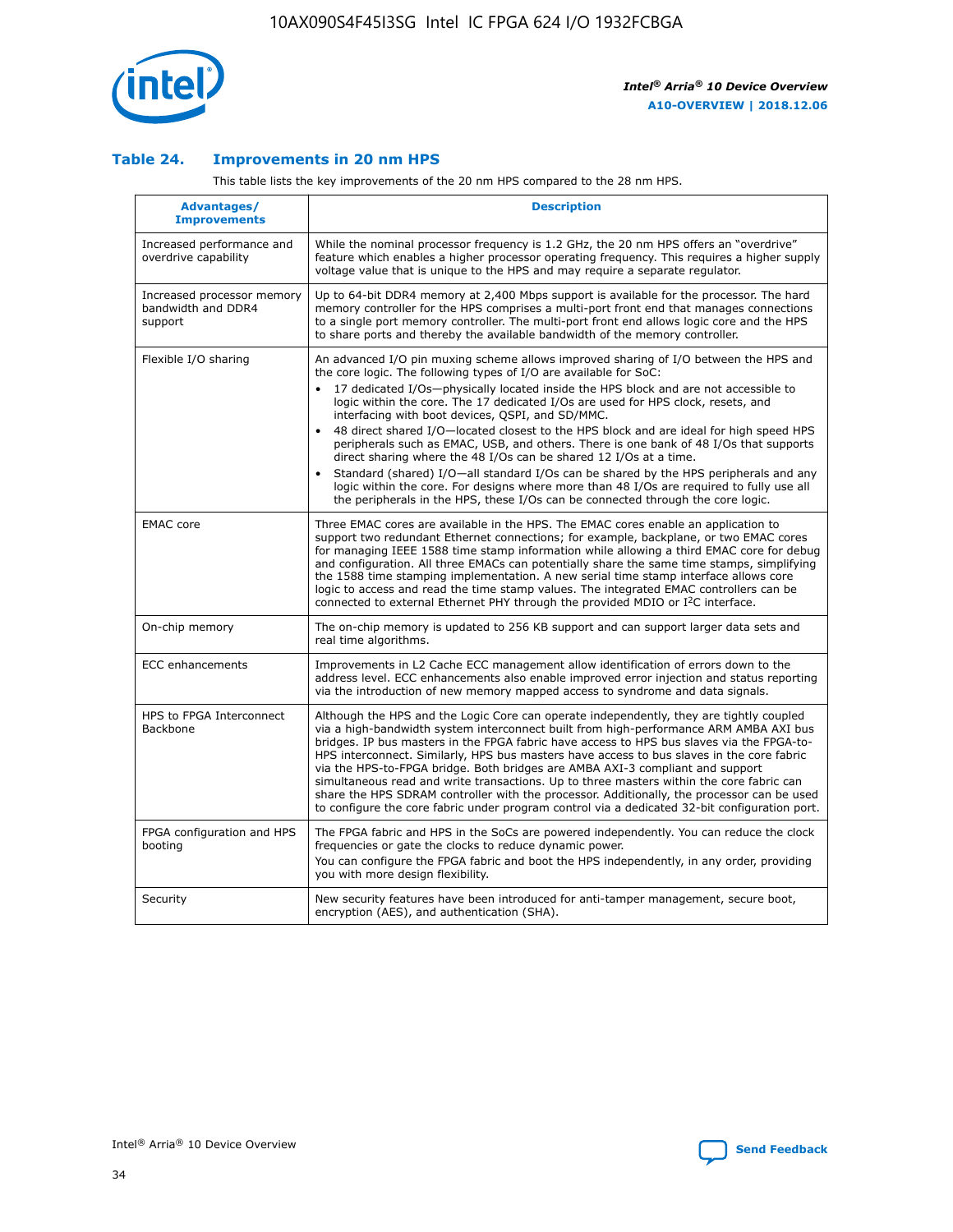

# **Features of the HPS**

The HPS has the following features:

- 1.2-GHz, dual-core ARM Cortex-A9 MPCore processor with up to 1.5-GHz via overdrive
	- ARMv7-A architecture that runs 32-bit ARM instructions, 16-bit and 32-bit Thumb instructions, and 8-bit Java byte codes in Jazelle style
	- Superscalar, variable length, out-of-order pipeline with dynamic branch prediction
	- Instruction Efficiency 2.5 MIPS/MHz, which provides total performance of 7500 MIPS at 1.5 GHz
- Each processor core includes:
	- 32 KB of L1 instruction cache, 32 KB of L1 data cache
	- Single- and double-precision floating-point unit and NEON media engine
	- CoreSight debug and trace technology
	- Snoop Control Unit (SCU) and Acceleration Coherency Port (ACP)
- 512 KB of shared L2 cache
- 256 KB of scratch RAM
- Hard memory controller with support for DDR3, DDR4 and optional error correction code (ECC) support
- Multiport Front End (MPFE) Scheduler interface to the hard memory controller
- 8-channel direct memory access (DMA) controller
- QSPI flash controller with SIO, DIO, QIO SPI Flash support
- NAND flash controller (ONFI 1.0 or later) with DMA and ECC support, updated to support 8 and 16-bit Flash devices and new command DMA to offload CPU for fast power down recovery
- Updated SD/SDIO/MMC controller to eMMC 4.5 with DMA with CE-ATA digital command support
- 3 10/100/1000 Ethernet media access control (MAC) with DMA
- 2 USB On-the-Go (OTG) controllers with DMA
- $\bullet$  5 I<sup>2</sup>C controllers (3 can be used by EMAC for MIO to external PHY)
- 2 UART 16550 Compatible controllers
- 4 serial peripheral interfaces (SPI) (2 Master, 2 Slaves)
- 62 programmable general-purpose I/Os, which includes 48 direct share I/Os that allows the HPS peripherals to connect directly to the FPGA I/Os
- 7 general-purpose timers
- 4 watchdog timers
- Anti-tamper, Secure Boot, Encryption (AES) and Authentication (SHA)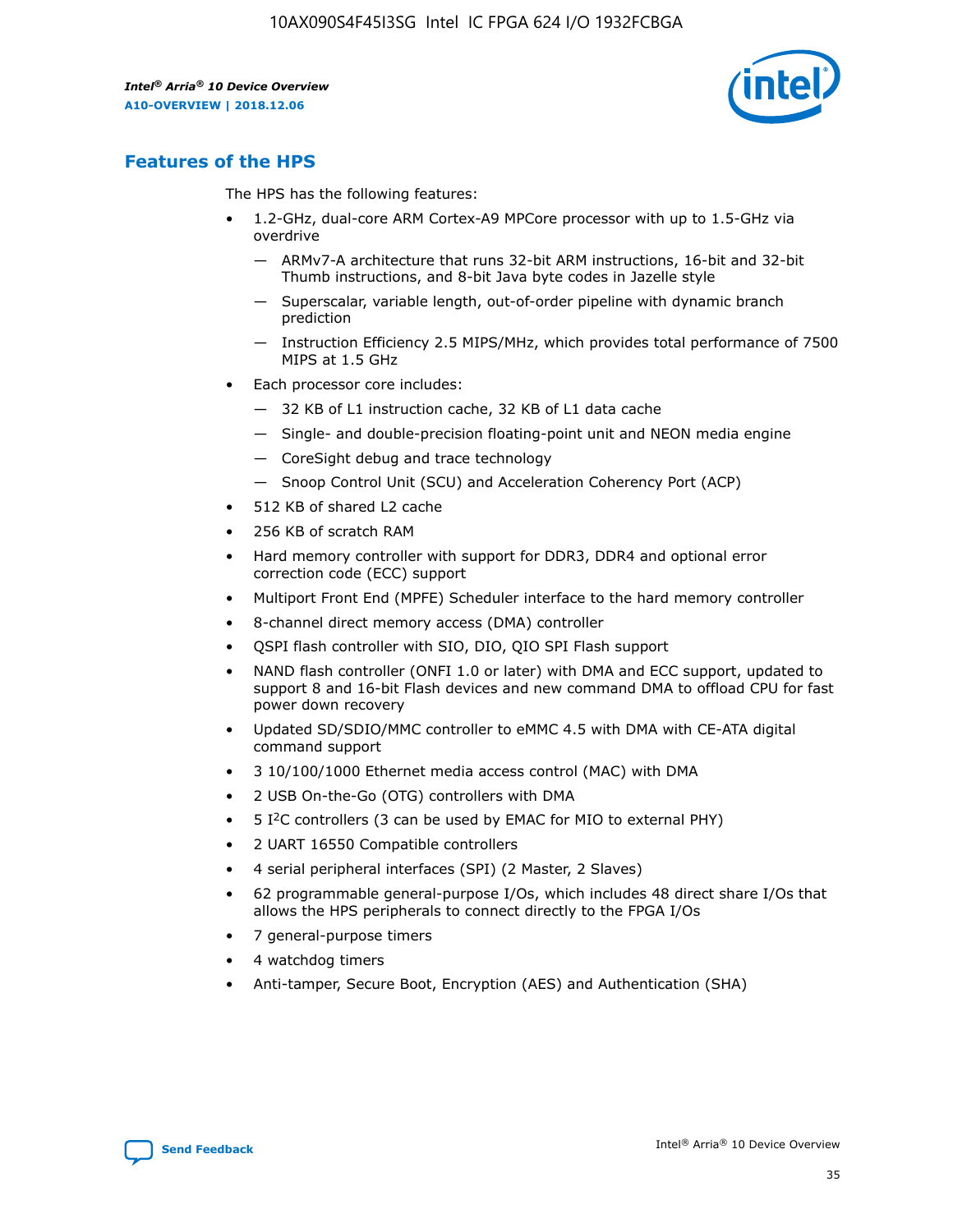

# **System Peripherals and Debug Access Port**

Each Ethernet MAC, USB OTG, NAND flash controller, and SD/MMC controller module has an integrated DMA controller. For modules without an integrated DMA controller, an additional DMA controller module provides up to eight channels of high-bandwidth data transfers. Peripherals that communicate off-chip are multiplexed with other peripherals at the HPS pin level. This allows you to choose which peripherals interface with other devices on your PCB.

The debug access port provides interfaces to industry standard JTAG debug probes and supports ARM CoreSight debug and core traces to facilitate software development.

## **HPS–FPGA AXI Bridges**

The HPS–FPGA bridges, which support the Advanced Microcontroller Bus Architecture (AMBA) Advanced eXtensible Interface (AXI™) specifications, consist of the following bridges:

- FPGA-to-HPS AMBA AXI bridge—a high-performance bus supporting 32, 64, and 128 bit data widths that allows the FPGA fabric to issue transactions to slaves in the HPS.
- HPS-to-FPGA Avalon/AMBA AXI bridge—a high-performance bus supporting 32, 64, and 128 bit data widths that allows the HPS to issue transactions to slaves in the FPGA fabric.
- Lightweight HPS-to-FPGA AXI bridge—a lower latency 32 bit width bus that allows the HPS to issue transactions to soft peripherals in the FPGA fabric. This bridge is primarily used for control and status register (CSR) accesses to peripherals in the FPGA fabric.

The HPS–FPGA AXI bridges allow masters in the FPGA fabric to communicate with slaves in the HPS logic, and vice versa. For example, the HPS-to-FPGA AXI bridge allows you to share memories instantiated in the FPGA fabric with one or both microprocessors in the HPS, while the FPGA-to-HPS AXI bridge allows logic in the FPGA fabric to access the memory and peripherals in the HPS.

Each HPS–FPGA bridge also provides asynchronous clock crossing for data transferred between the FPGA fabric and the HPS.

#### **HPS SDRAM Controller Subsystem**

The HPS SDRAM controller subsystem contains a multiport SDRAM controller and DDR PHY that are shared between the FPGA fabric (through the FPGA-to-HPS SDRAM interface), the level 2 (L2) cache, and the level 3 (L3) system interconnect. The FPGA-to-HPS SDRAM interface supports AMBA AXI and Avalon® Memory-Mapped (Avalon-MM) interface standards, and provides up to six individual ports for access by masters implemented in the FPGA fabric.

The HPS SDRAM controller supports up to 3 masters (command ports), 3x 64-bit read data ports and 3x 64-bit write data ports.

To maximize memory performance, the SDRAM controller subsystem supports command and data reordering, deficit round-robin arbitration with aging, and high-priority bypass features.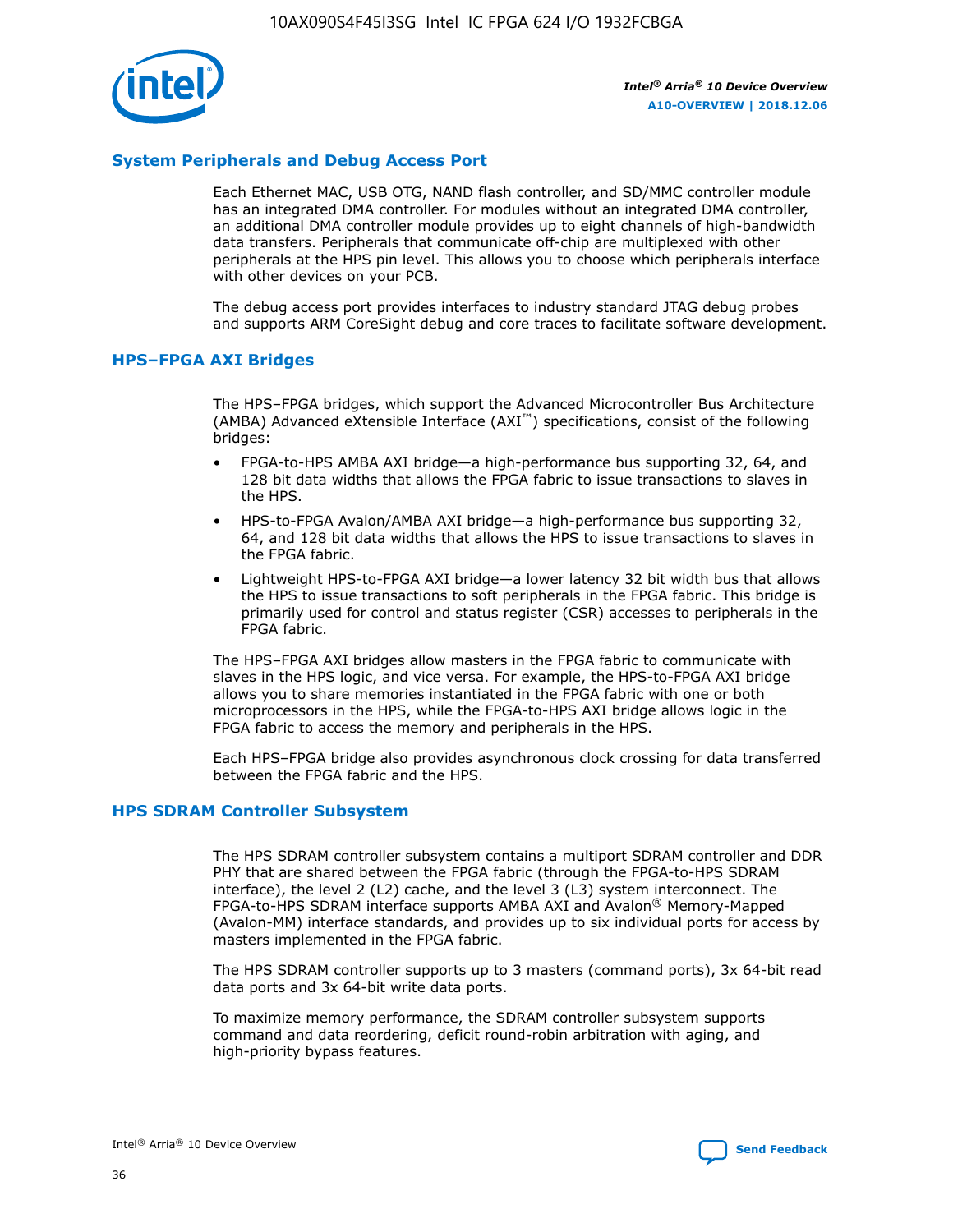

# **FPGA Configuration and HPS Booting**

The FPGA fabric and HPS in the SoC FPGA must be powered at the same time. You can reduce the clock frequencies or gate the clocks to reduce dynamic power.

Once powered, the FPGA fabric and HPS can be configured independently thus providing you with more design flexibility:

- You can boot the HPS independently. After the HPS is running, the HPS can fully or partially reconfigure the FPGA fabric at any time under software control. The HPS can also configure other FPGAs on the board through the FPGA configuration controller.
- Configure the FPGA fabric first, and then boot the HPS from memory accessible to the FPGA fabric.

## **Hardware and Software Development**

For hardware development, you can configure the HPS and connect your soft logic in the FPGA fabric to the HPS interfaces using the Platform Designer system integration tool in the Intel Quartus Prime software.

For software development, the ARM-based SoC FPGA devices inherit the rich software development ecosystem available for the ARM Cortex-A9 MPCore processor. The software development process for Intel SoC FPGAs follows the same steps as those for other SoC devices from other manufacturers. Support for Linux\*, VxWorks\*, and other operating systems are available for the SoC FPGAs. For more information on the operating systems support availability, contact the Intel FPGA sales team.

You can begin device-specific firmware and software development on the Intel SoC FPGA Virtual Target. The Virtual Target is a fast PC-based functional simulation of a target development system—a model of a complete development board. The Virtual Target enables the development of device-specific production software that can run unmodified on actual hardware.

# **Dynamic and Partial Reconfiguration**

The Intel Arria 10 devices support dynamic and partial reconfiguration. You can use dynamic and partial reconfiguration simultaneously to enable seamless reconfiguration of both the device core and transceivers.

# **Dynamic Reconfiguration**

You can reconfigure the PMA and PCS blocks while the device continues to operate. This feature allows you to change the data rates, protocol, and analog settings of a channel in a transceiver bank without affecting on-going data transfer in other transceiver banks. This feature is ideal for applications that require dynamic multiprotocol or multirate support.

# **Partial Reconfiguration**

Using partial reconfiguration, you can reconfigure some parts of the device while keeping the device in operation.

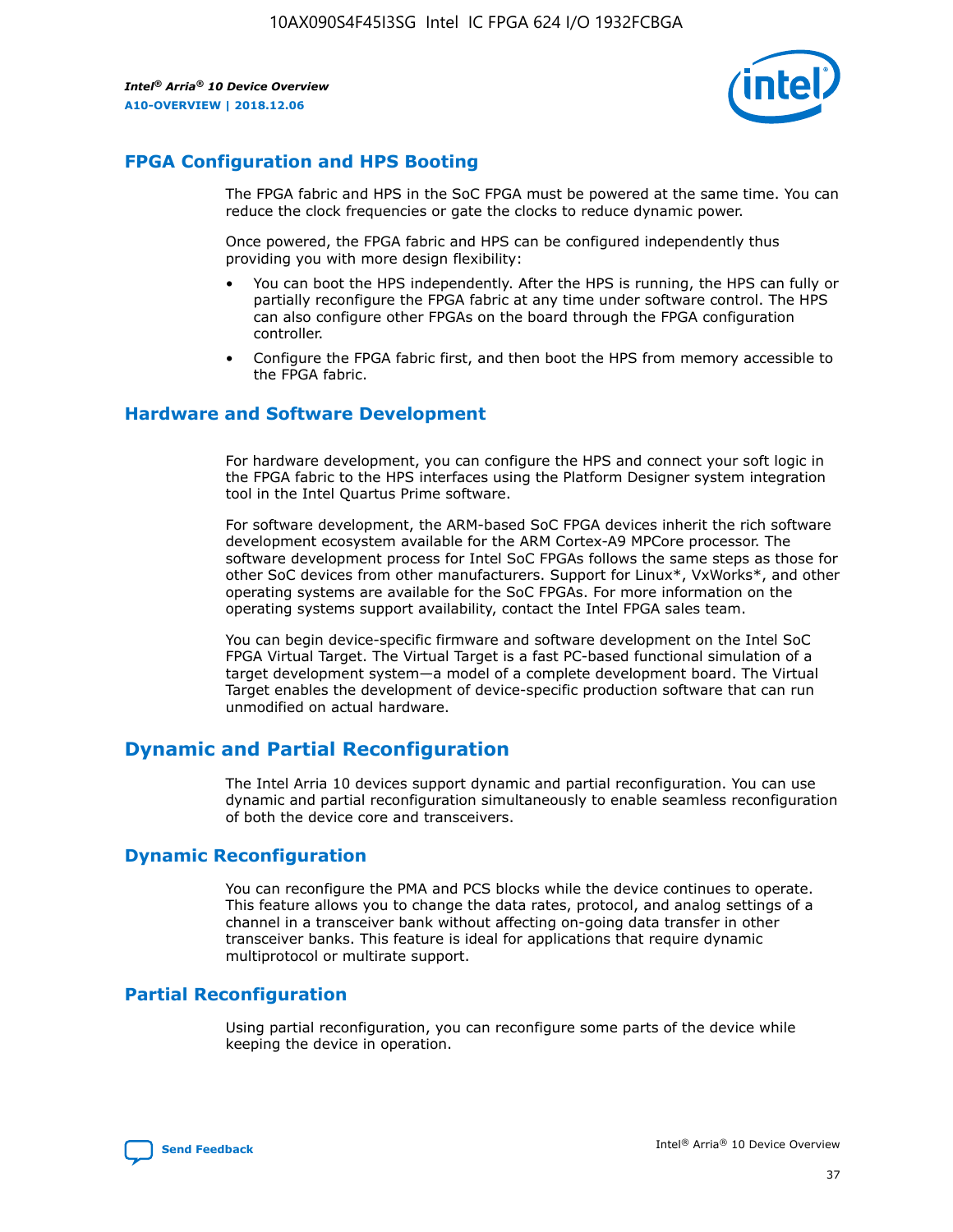

Instead of placing all device functions in the FPGA fabric, you can store some functions that do not run simultaneously in external memory and load them only when required. This capability increases the effective logic density of the device, and lowers cost and power consumption.

In the Intel solution, you do not have to worry about intricate device architecture to perform a partial reconfiguration. The partial reconfiguration capability is built into the Intel Quartus Prime design software, making such time-intensive task simple.

Intel Arria 10 devices support partial reconfiguration in the following configuration options:

- Using an internal host:
	- All supported configuration modes where the FPGA has access to external memory devices such as serial and parallel flash memory.
	- Configuration via Protocol [CvP (PCIe)]
- Using an external host—passive serial (PS), fast passive parallel (FPP) x8, FPP x16, and FPP x32 I/O interface.

# **Enhanced Configuration and Configuration via Protocol**

# **Table 25. Configuration Schemes and Features of Intel Arria 10 Devices**

Intel Arria 10 devices support 1.8 V programming voltage and several configuration schemes.

| <b>Scheme</b>                                                          | <b>Data</b><br><b>Width</b> | <b>Max Clock</b><br>Rate<br>(MHz) | <b>Max Data</b><br>Rate<br>(Mbps)<br>(13) | <b>Decompression</b> | <b>Design</b><br>Security <sup>(1</sup><br>4) | <b>Partial</b><br><b>Reconfiguration</b><br>(15) | <b>Remote</b><br><b>System</b><br><b>Update</b> |
|------------------------------------------------------------------------|-----------------------------|-----------------------------------|-------------------------------------------|----------------------|-----------------------------------------------|--------------------------------------------------|-------------------------------------------------|
| <b>JTAG</b>                                                            | 1 bit                       | 33                                | 33                                        |                      |                                               | Yes(16)                                          |                                                 |
| Active Serial (AS)<br>through the<br>EPCO-L<br>configuration<br>device | 1 bit,<br>4 bits            | 100                               | 400                                       | Yes                  | Yes                                           | $Y_{PS}(16)$                                     | Yes                                             |
| Passive serial (PS)<br>through CPLD or<br>external<br>microcontroller  | 1 bit                       | 100                               | 100                                       | Yes                  | Yes                                           | Yes(16)                                          | Parallel<br>Flash<br>Loader<br>(PFL) IP<br>core |
|                                                                        |                             |                                   |                                           |                      |                                               |                                                  | continued                                       |

<sup>(13)</sup> Enabling either compression or design security features affects the maximum data rate. Refer to the Intel Arria 10 Device Datasheet for more information.

<sup>(14)</sup> Encryption and compression cannot be used simultaneously.

 $<sup>(15)</sup>$  Partial reconfiguration is an advanced feature of the device family. If you are interested in</sup> using partial reconfiguration, contact Intel for support.

 $(16)$  Partial configuration can be performed only when it is configured as internal host.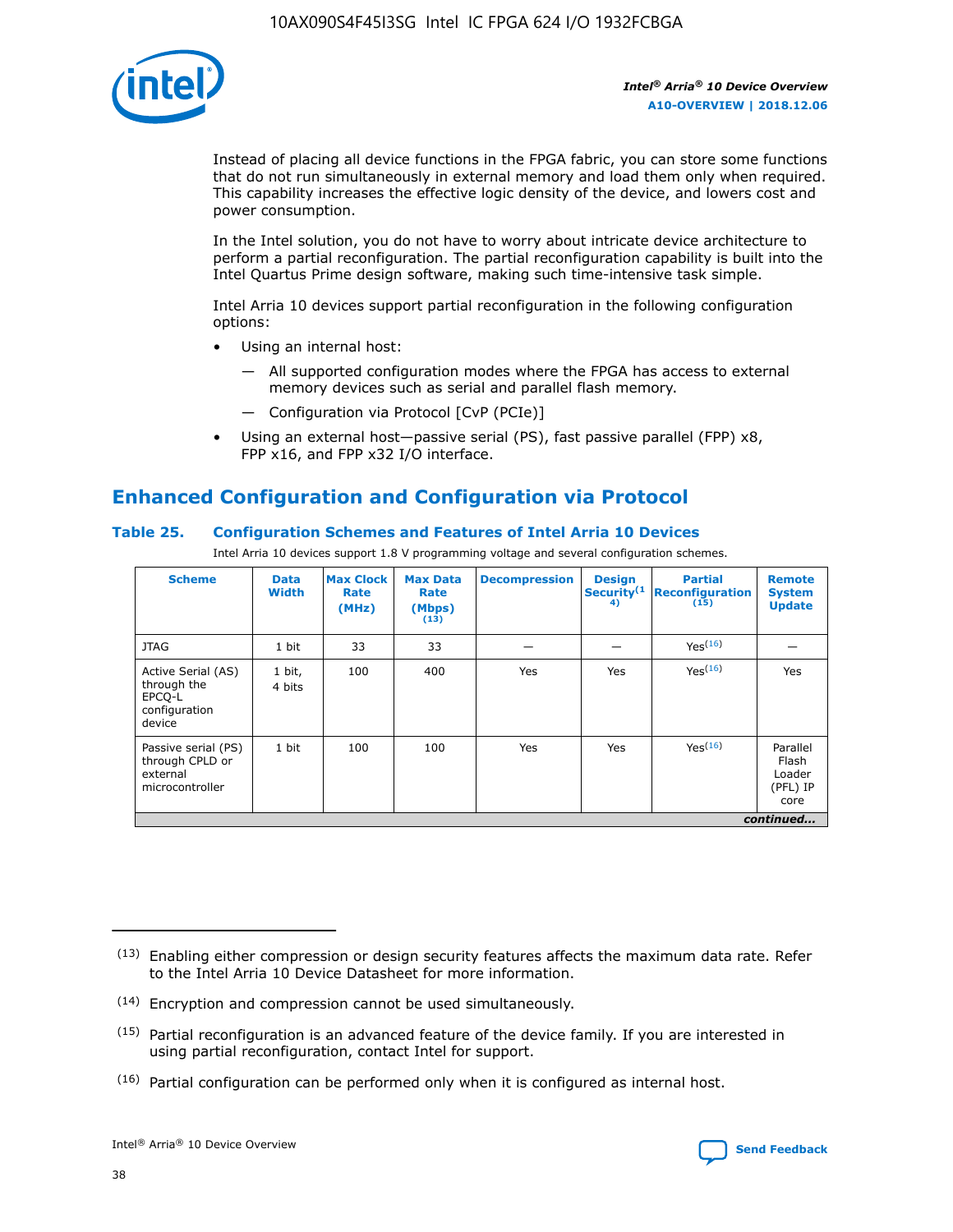

| <b>Scheme</b>                                   | <b>Data</b><br><b>Width</b> | <b>Max Clock</b><br>Rate<br>(MHz) | <b>Max Data</b><br>Rate<br>(Mbps)<br>(13) | <b>Decompression</b> | <b>Design</b><br>Security <sup>(1</sup><br>4) | <b>Partial</b><br><b>Reconfiguration</b><br>(15) | <b>Remote</b><br><b>System</b><br><b>Update</b> |
|-------------------------------------------------|-----------------------------|-----------------------------------|-------------------------------------------|----------------------|-----------------------------------------------|--------------------------------------------------|-------------------------------------------------|
| Fast passive                                    | 8 bits                      | 100                               | 3200                                      | Yes                  | Yes                                           | Yes(17)                                          | PFL IP                                          |
| parallel (FPP)<br>through CPLD or               | 16 bits                     |                                   |                                           | Yes                  | Yes                                           |                                                  | core                                            |
| external<br>microcontroller                     | 32 bits                     |                                   |                                           | Yes                  | Yes                                           |                                                  |                                                 |
| Configuration via                               | 16 bits                     | 100                               | 3200                                      | Yes                  | Yes                                           | Yes <sup>(17)</sup>                              |                                                 |
| <b>HPS</b>                                      | 32 bits                     |                                   |                                           | Yes                  | Yes                                           |                                                  |                                                 |
| Configuration via<br>Protocol [CvP<br>$(PCIe*)$ | x1, x2,<br>x4, x8<br>lanes  |                                   | 8000                                      | Yes                  | Yes                                           | Yes(16)                                          |                                                 |

You can configure Intel Arria 10 devices through PCIe using Configuration via Protocol (CvP). The Intel Arria 10 CvP implementation conforms to the PCIe 100 ms power-up-to-active time requirement.

#### **Related Information**

[Configuration via Protocol \(CvP\) Implementation in Intel FPGAs User Guide](https://www.intel.com/content/www/us/en/programmable/documentation/dsu1441819344145.html#dsu1442269728522) Provides more information about the CvP configuration scheme.

# **SEU Error Detection and Correction**

Intel Arria 10 devices offer robust and easy-to-use single-event upset (SEU) error detection and correction circuitry.

The detection and correction circuitry includes protection for Configuration RAM (CRAM) programming bits and user memories. The CRAM is protected by a continuously running CRC error detection circuit with integrated ECC that automatically corrects one or two errors and detects higher order multi-bit errors. When more than two errors occur, correction is available through reloading of the core programming file, providing a complete design refresh while the FPGA continues to operate.

The physical layout of the Intel Arria 10 CRAM array is optimized to make the majority of multi-bit upsets appear as independent single-bit or double-bit errors which are automatically corrected by the integrated CRAM ECC circuitry. In addition to the CRAM protection, the M20K memory blocks also include integrated ECC circuitry and are layout-optimized for error detection and correction. The MLAB does not have ECC.

(14) Encryption and compression cannot be used simultaneously.

<sup>(17)</sup> Supported at a maximum clock rate of 100 MHz.



 $(13)$  Enabling either compression or design security features affects the maximum data rate. Refer to the Intel Arria 10 Device Datasheet for more information.

 $(15)$  Partial reconfiguration is an advanced feature of the device family. If you are interested in using partial reconfiguration, contact Intel for support.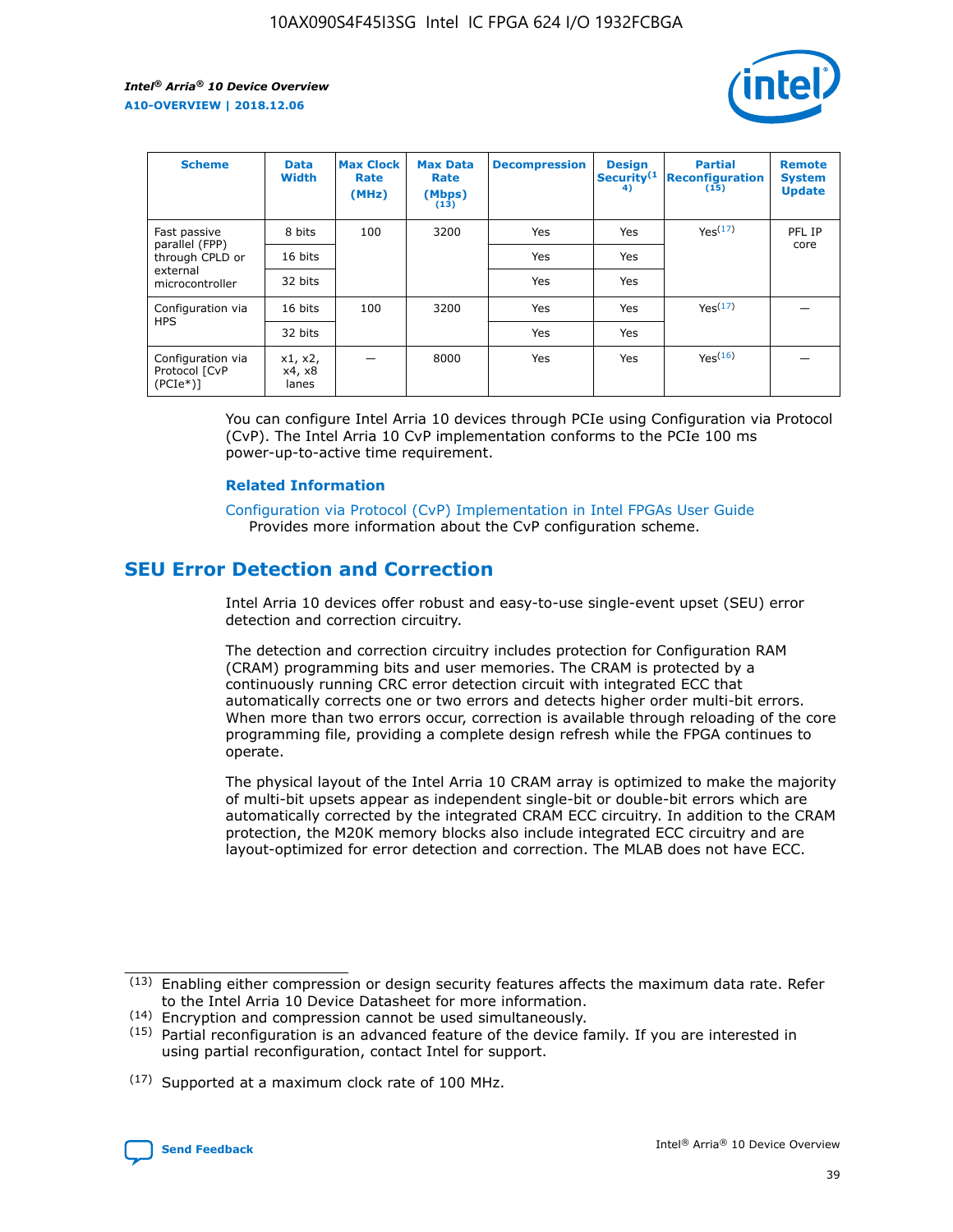

# **Power Management**

Intel Arria 10 devices leverage the advanced 20 nm process technology, a low 0.9 V core power supply, an enhanced core architecture, and several optional power reduction techniques to reduce total power consumption by as much as 40% compared to Arria V devices and as much as 60% compared to Stratix V devices.

The optional power reduction techniques in Intel Arria 10 devices include:

- **SmartVID**—a code is programmed into each device during manufacturing that allows a smart regulator to operate the device at lower core  $V_{CC}$  while maintaining performance
- **Programmable Power Technology**—non-critical timing paths are identified by the Intel Quartus Prime software and the logic in these paths is biased for low power instead of high performance
- **Low Static Power Options**—devices are available with either standard static power or low static power while maintaining performance

Furthermore, Intel Arria 10 devices feature Intel's industry-leading low power transceivers and include a number of hard IP blocks that not only reduce logic resources but also deliver substantial power savings compared to soft implementations. In general, hard IP blocks consume up to 90% less power than the equivalent soft logic implementations.

# **Incremental Compilation**

The Intel Quartus Prime software incremental compilation feature reduces compilation time and helps preserve performance to ease timing closure. The incremental compilation feature enables the partial reconfiguration flow for Intel Arria 10 devices.

Incremental compilation supports top-down, bottom-up, and team-based design flows. This feature facilitates modular, hierarchical, and team-based design flows where different designers compile their respective design sections in parallel. Furthermore, different designers or IP providers can develop and optimize different blocks of the design independently. These blocks can then be imported into the top level project.

# **Document Revision History for Intel Arria 10 Device Overview**

| <b>Document</b><br><b>Version</b> | <b>Changes</b>                                                                                                                                                                                                                                                              |
|-----------------------------------|-----------------------------------------------------------------------------------------------------------------------------------------------------------------------------------------------------------------------------------------------------------------------------|
| 2018.12.06                        | Added links to Intel Arria 10 device errata documents.<br>Removed automotive temperature option from the Intel Arria 10 GX devices.<br>Removed -3 fabric speed grade from the Intel Arria 10 GT devices.<br>Updated power options for the Intel Arria 10 GX and GT devices. |
| 2018.04.09                        | Updated the lowest $V_{CC}$ from 0.83 V to 0.82 V in the topic listing a summary of the device features.                                                                                                                                                                    |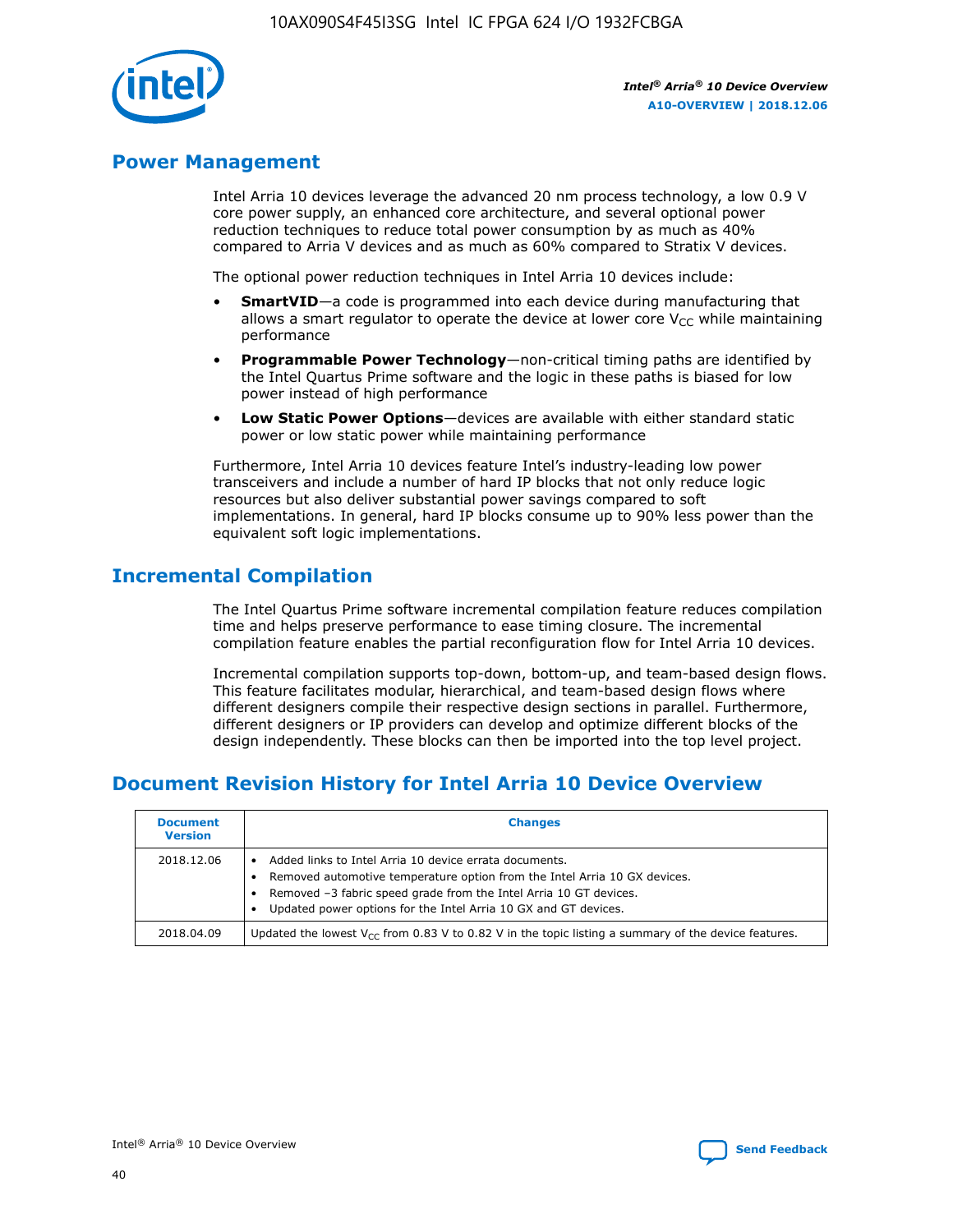*Intel® Arria® 10 Device Overview* **A10-OVERVIEW | 2018.12.06**



| <b>Date</b>    | <b>Version</b> | <b>Changes</b>                                                                                                                                                                                                                                                                                                                                                                                                                                                                                                                                                                                                                                                                                                                                                                                                                                                                                                                                                            |
|----------------|----------------|---------------------------------------------------------------------------------------------------------------------------------------------------------------------------------------------------------------------------------------------------------------------------------------------------------------------------------------------------------------------------------------------------------------------------------------------------------------------------------------------------------------------------------------------------------------------------------------------------------------------------------------------------------------------------------------------------------------------------------------------------------------------------------------------------------------------------------------------------------------------------------------------------------------------------------------------------------------------------|
| January 2018   | 2018.01.17     | Updated the maximum data rate for HPS (Intel Arria 10 SX devices<br>external memory interface DDR3 controller from 2,166 Mbps to 2,133<br>Mbps.<br>Updated maximum frequency supported for half rate QDRII and QDRII<br>+ SRAM to 633 MHz in Memory Standards Supported by the Soft<br>Memory Controller table.<br>Updated transceiver backplane capability to 12.5 Gbps.<br>$\bullet$<br>Removed transceiver speed grade 5 in Sample Ordering Core and<br>Available Options for Intel Arria 10 GX Devices figure.<br>Removed package code 40, low static power, SmartVID, industrial, and<br>military operating temperature support from Sample Ordering Core and<br>Available Options for Intel Arria 10 GT Devices figure.<br>Updated short reach transceiver rate for Intel Arria 10 GT devices to<br>25.8 Gbps.<br>Removed On-Die Instrumentation - EyeQ and Jitter Margin Tool<br>support from PMA Features of the Transceivers in Intel Arria 10 Devices<br>table. |
| September 2017 | 2017.09.20     | Updated the maximum speed of the DDR4 external memory interface from<br>1,333 MHz/2,666 Mbps to 1,200 MHz/2,400 Mbps.                                                                                                                                                                                                                                                                                                                                                                                                                                                                                                                                                                                                                                                                                                                                                                                                                                                     |
| July 2017      | 2017.07.13     | Corrected the automotive temperature range in the figure showing the<br>available options for the Intel Arria 10 GX devices from "-40°C to 100°C"<br>to "-40°C to 125°C".                                                                                                                                                                                                                                                                                                                                                                                                                                                                                                                                                                                                                                                                                                                                                                                                 |
| July 2017      | 2017.07.06     | Added automotive temperature option to Intel Arria 10 GX device family.                                                                                                                                                                                                                                                                                                                                                                                                                                                                                                                                                                                                                                                                                                                                                                                                                                                                                                   |
| May 2017       | 2017.05.08     | Corrected protocol names with "1588" to "IEEE 1588v2".<br>$\bullet$<br>Updated the vertical migration table to remove vertical migration<br>$\bullet$<br>between Intel Arria 10 GX and Intel Arria 10 SX device variants.<br>Removed all "Preliminary" marks.<br>$\bullet$                                                                                                                                                                                                                                                                                                                                                                                                                                                                                                                                                                                                                                                                                                |
| March 2017     | 2017.03.15     | Removed the topic about migration from Intel Arria 10 to Intel Stratix<br>10 devices.<br>Rebranded as Intel.<br>$\bullet$                                                                                                                                                                                                                                                                                                                                                                                                                                                                                                                                                                                                                                                                                                                                                                                                                                                 |
| October 2016   | 2016.10.31     | Removed package F36 from Intel Arria 10 GX devices.<br>Updated Intel Arria 10 GT sample ordering code and maximum GX<br>$\bullet$<br>transceiver count. Intel Arria 10 GT devices are available only in the<br>SF45 package option with a maximum of 72 transceivers.                                                                                                                                                                                                                                                                                                                                                                                                                                                                                                                                                                                                                                                                                                     |
| May 2016       | 2016.05.02     | Updated the FPGA Configuration and HPS Booting topic.<br>$\bullet$<br>Remove V <sub>CC</sub> PowerManager from the Summary of Features, Power<br>Management and Arria 10 Device Variants and packages topics. This<br>feature is no longer supported in Arria 10 devices.<br>Removed LPDDR3 from the Memory Standards Supported by the HPS<br>Hard Memory Controller table in the Memory Standards Supported by<br>Intel Arria 10 Devices topic. This standard is only supported by the<br>FPGA.<br>Removed transceiver speed grade 5 from the Device Variants and<br>Packages topic for Arria 10 GX and SX devices.                                                                                                                                                                                                                                                                                                                                                      |
| February 2016  | 2016.02.11     | Changed the maximum Arria 10 GT datarate to 25.8 Gbps and the<br>minimum datarate to 1 Gbps globally.<br>Revised the state for Core clock networks in the Summary of Features<br>$\bullet$<br>topic.<br>Changed the transceiver parameters in the "Summary of Features for<br>$\bullet$<br>Arria 10 Devices" table.<br>• Changed the transceiver parameters in the "Maximum Resource Counts<br>for Arria 10 GT Devices" table.<br>Changed the package availability for GT devices in the "Package Plan<br>for Arria 10 GT Devices" table.<br>Changed the package configurations for GT devices in the "Migration"<br>Capability Across Arria 10 Product Lines" figure.<br>continued                                                                                                                                                                                                                                                                                       |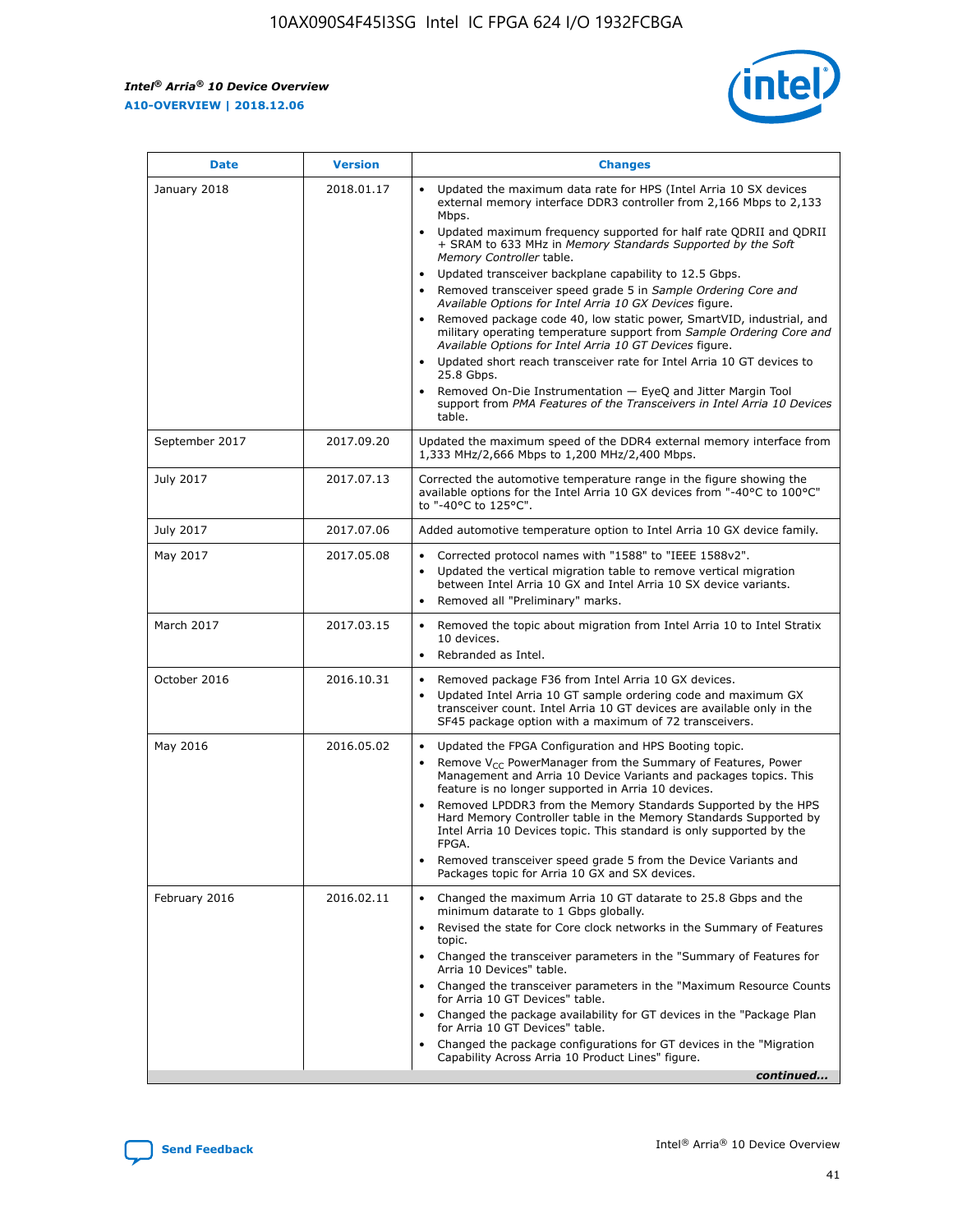

| <b>Date</b>   | <b>Version</b> | <b>Changes</b>                                                                                                                                                               |
|---------------|----------------|------------------------------------------------------------------------------------------------------------------------------------------------------------------------------|
|               |                | • Changed transceiver parameters in the "Low Power Serial Transceivers"<br>section.                                                                                          |
|               |                | • Changed the transceiver descriptions in the "Device Variants for the<br>Arria 10 Device Family" table.                                                                     |
|               |                | Changed the "Sample Ordering Code and Available Options for Arria 10<br>$\bullet$<br>GT Devices" figure.                                                                     |
|               |                | Changed the datarates for GT devices in the "PMA Features" section.                                                                                                          |
|               |                | Changed the datarates for GT devices in the "PCS Features" section.<br>$\bullet$                                                                                             |
| December 2015 | 2015.12.14     | Updated the number of M20K memory blocks for Arria 10 GX 660 from<br>2133 to 2131 and corrected the total RAM bit from 48,448 Kb to<br>48,408 Kb.                            |
|               |                | Corrected the number of DSP blocks for Arria 10 GX 660 from 1688 to<br>1687 in the table listing floating-point arithmetic resources.                                        |
| November 2015 | 2015.11.02     | Updated the maximum resources for Arria 10 GX 220, GX 320, GX 480,<br>$\bullet$<br>GX 660, SX 220, SX 320, SX 480, and SX 660.                                               |
|               |                | • Updated resource count for Arria 10 GX 320, GX 480, GX 660, SX 320,<br>SX 480, a SX 660 devices in Number of Multipliers in Intel Arria 10<br><b>Devices</b> table.        |
|               |                | Updated the available options for Arria 10 GX, GT, and SX.                                                                                                                   |
|               |                | Changed instances of Quartus II to Quartus Prime.<br>$\bullet$                                                                                                               |
| June 2015     | 2015.06.15     | Corrected label for Intel Arria 10 GT product lines in the vertical migration<br>figure.                                                                                     |
| May 2015      | 2015.05.15     | Corrected the DDR3 half rate and quarter rate maximum frequencies in the<br>table that lists the memory standards supported by the Intel Arria 10 hard<br>memory controller. |
| May 2015      | 2015.05.04     | • Added support for 13.5G JESD204b in the Summary of Features table.<br>• Added a link to Arria 10 GT Channel Usage in the Arria 10 GT Package<br>Plan topic.                |
|               |                | • Added a note to the table, Maximum Resource Counts for Arria 10 GT<br>devices.                                                                                             |
|               |                | • Updated the power requirements of the transceivers in the Low Power<br>Serial Transceivers topic.                                                                          |
| January 2015  | 2015.01.23     | • Added floating point arithmetic features in the Summary of Features<br>table.                                                                                              |
|               |                | • Updated the total embedded memory from 38.38 megabits (Mb) to<br>65.6 Mb.                                                                                                  |
|               |                | • Updated the table that lists the memory standards supported by Intel<br>Arria 10 devices.                                                                                  |
|               |                | Removed support for DDR3U, LPDDR3 SDRAM, RLDRAM 2, and DDR2.                                                                                                                 |
|               |                | Moved RLDRAM 3 support from hard memory controller to soft memory<br>controller. RLDRAM 3 support uses hard PHY with soft memory<br>controller.                              |
|               |                | Added soft memory controller support for QDR IV.<br>٠                                                                                                                        |
|               |                | Updated the maximum resource count table to include the number of<br>hard memory controllers available in each device variant.                                               |
|               |                | Updated the transceiver PCS data rate from 12.5 Gbps to 12 Gbps.<br>$\bullet$                                                                                                |
|               |                | Updated the max clock rate of PS, FPP x8, FPP x16, and Configuration<br>via HPS from 125 MHz to 100 MHz.                                                                     |
|               |                | Added a feature for fractional synthesis PLLs: PLL cascading.                                                                                                                |
|               |                | Updated the HPS programmable general-purpose I/Os from 54 to 62.<br>$\bullet$<br>continued                                                                                   |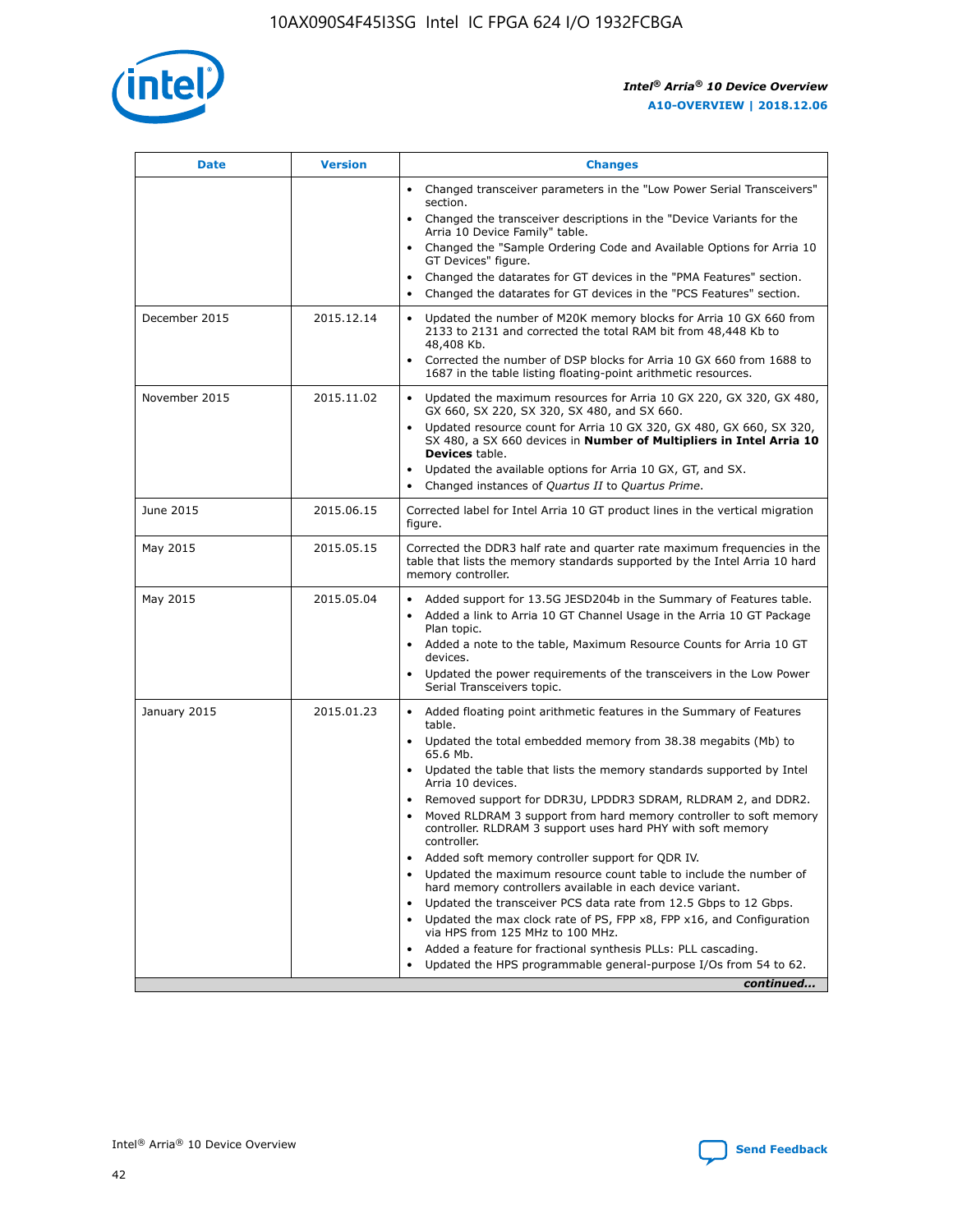r



| <b>Date</b>    | <b>Version</b> | <b>Changes</b>                                                                                                                                                                                                                                                                                                                                                                                                                                                                                                                                      |
|----------------|----------------|-----------------------------------------------------------------------------------------------------------------------------------------------------------------------------------------------------------------------------------------------------------------------------------------------------------------------------------------------------------------------------------------------------------------------------------------------------------------------------------------------------------------------------------------------------|
| September 2014 | 2014.09.30     | Corrected the 3 V I/O and LVDS I/O counts for F35 and F36 packages<br>$\bullet$<br>of Arria 10 GX.<br>Corrected the 3 V I/O, LVDS I/O, and transceiver counts for the NF40<br>$\bullet$<br>package of the Arria GX 570 and 660.<br>Removed 3 V I/O, LVDS I/O, and transceiver counts for the NF40<br>package of the Arria GX 900 and 1150. The NF40 package is not<br>available for Arria 10 GX 900 and 1150.                                                                                                                                       |
| August 2014    | 2014.08.18     | Updated Memory (Kb) M20K maximum resources for Arria 10 GX 660<br>devices from 42,660 to 42,620.<br>Added GPIO columns consisting of LVDS I/O Bank and 3V I/O Bank in<br>$\bullet$<br>the Package Plan table.<br>Added how to use memory interface clock frequency higher than 533<br>$\bullet$<br>MHz in the I/O vertical migration.<br>Added information to clarify that RLDRAM3 support uses hard PHY with<br>$\bullet$<br>soft memory controller.<br>Added variable precision DSP blocks support for floating-point<br>$\bullet$<br>arithmetic. |
| June 2014      | 2014.06.19     | Updated number of dedicated I/Os in the HPS block to 17.                                                                                                                                                                                                                                                                                                                                                                                                                                                                                            |
| February 2014  | 2014.02.21     | Updated transceiver speed grade options for GT devices in Figure 2.                                                                                                                                                                                                                                                                                                                                                                                                                                                                                 |
| February 2014  | 2014.02.06     | Updated data rate for Arria 10 GT devices from 28.1 Gbps to 28.3 Gbps.                                                                                                                                                                                                                                                                                                                                                                                                                                                                              |
| December 2013  | 2013.12.10     | Updated the HPS memory standards support from LPDDR2 to LPDDR3.<br>Updated HPS block diagram to include dedicated HPS I/O and FPGA<br>$\bullet$<br>Configuration blocks as well as repositioned SD/SDIO/MMC, DMA, SPI<br>and NAND Flash with ECC blocks.                                                                                                                                                                                                                                                                                            |
| December 2013  | 2013.12.02     | Initial release.                                                                                                                                                                                                                                                                                                                                                                                                                                                                                                                                    |